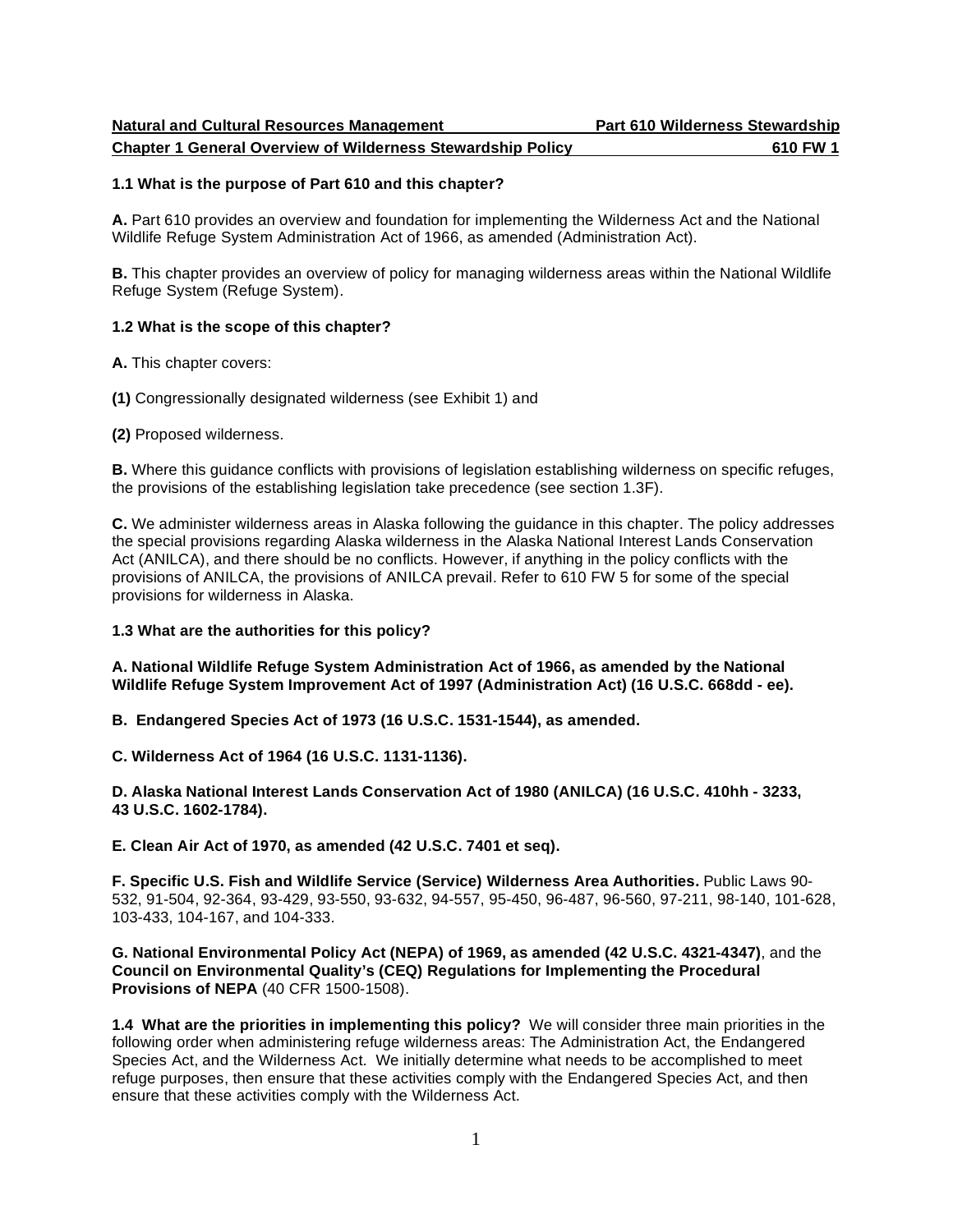### **1.5 What terms do you need to know to understand Part 610?**

 **A. Aldo Leopold Wilderness Research Institute.** A Federal research institute located in Missoula, Montana and established in 1993 to develop "the knowledge needed to improve management of wilderness and other natural areas." The Institute operates under an interagency agreement among the Service, the Bureau of Land Management (BLM), the National Park Service (Park Service), the U.S. Forest Service (Forest Service), and the Biological Resources Division of the U.S. Geological Survey.

 **B. Alien or Nonnative Species.** With respect to a particular ecosystem, any species, including its seeds, eggs, spores, or other biological material capable of propagating that species, that is not native to that ecosystem.

 **C. Arthur Carhart National Wilderness Training Center (Carhart Center).** A Federal training center located in Missoula, Montana and established in 1993 to "foster interagency excellence in wilderness stewardship by cultivating knowledgeable, skilled, and capable wilderness managers and by improving public understanding of wilderness philosophy, values, and processes." The Carhart Center offers training across the country using experts from all levels of the four Federal wilderness-managing agencies and outside organizations. The Center operates under an interagency agreement among the Service, BLM, Park Service, and Forest Service.

 **D. Commercial Photography.** A visual recording (motion or still) by firms or individuals (other than news media representatives) who intend to distribute their photographic content for money or other consideration. This includes the creation of products by educational, entertainment, or commercial enterprises, including advertising audio-visuals for the purpose of paid products or services, publicity, and commercially oriented photo contests.

 **E. Contiguous.** Lands or legal subdivisions having a common boundary. Lands having only a common corner are not contiguous.

 **F. Designated Wilderness Area**. An area designated in legislation and administered as part of the National Wilderness Preservation System). See Exhibit 1.

 **G. Emergency.** A situation within a wilderness area that requires immediate action because of imminent danger to the health and safety of people within that wilderness area.

 **H. Existing Private Rights.** Existing private rights are property rights:

 **(1)** In existence on the date of the wilderness designation or on a date provided for in the act that designated an area as wilderness;

**(2)** That were created by a legally binding conveyance, lease, deed, contract, or other document; or

**(3)** That are otherwise provided by Federal law.

 **I. Generally Prohibited Use.** Section 4(c) of the Wilderness Act generally prohibits temporary roads, motor vehicles, motorized equipment, motorboats, mechanical transport, landing of aircraft, structures, and installations.

 **J. Integrated Pest Management (IPM).** A sustainable ecosystem-based decisionmaking process for managing invasive species, pests, and diseases through a combination of biological, physical, cultural, chemical, and other practices. The goal of IPM is to remove or reduce only the target organism(s) with the least possible risk to other organisms.

 **K. Invasive Species.** Alien or nonnative species whose introduction causes or is likely to cause economic or environmental harm or harm to human health.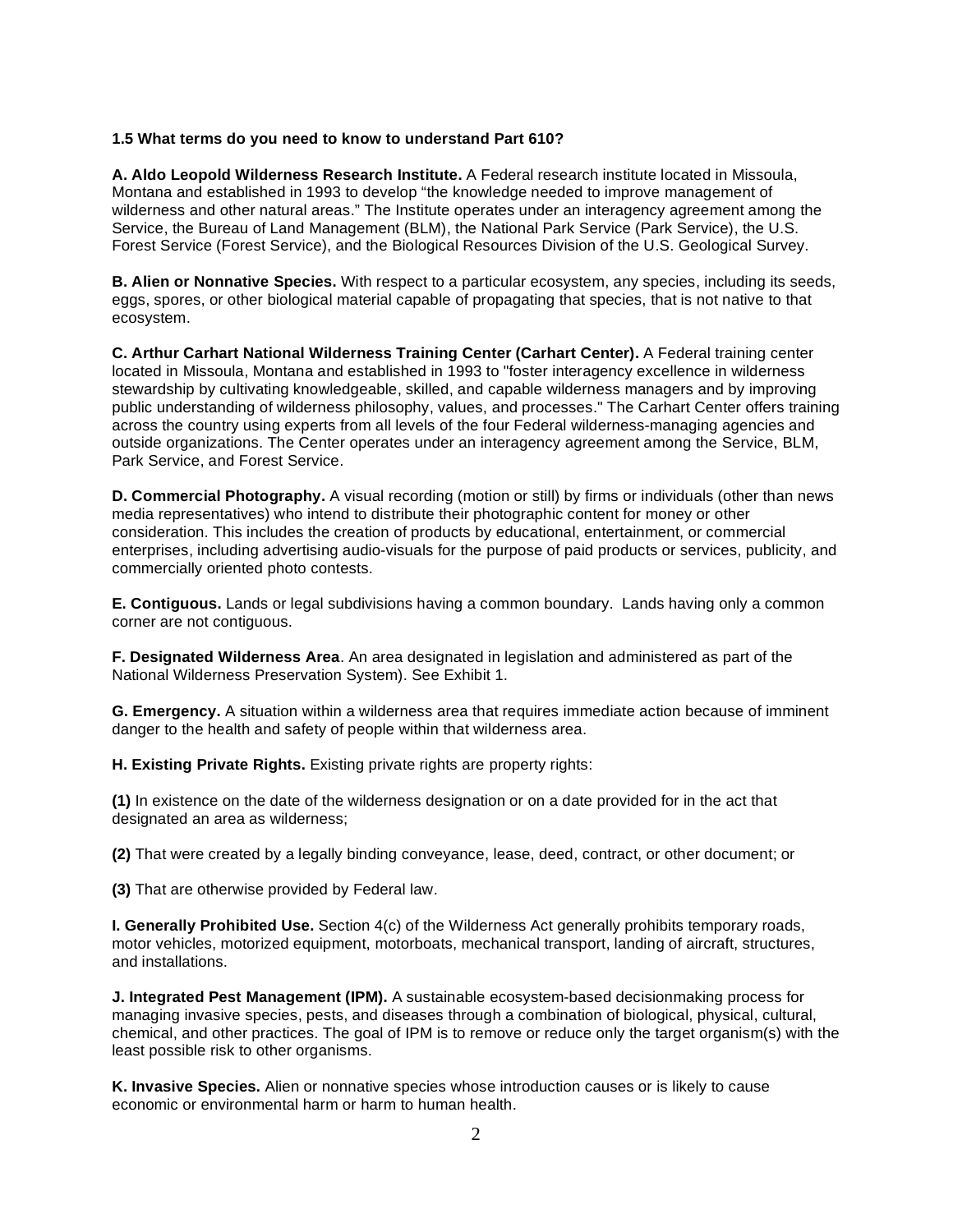**L. Mechanical Transport.** Any device for moving people or material on, over, or through land, water, or air that has moving parts, provides a mechanical advantage to the user, and is powered by a living or nonliving power source.

**(1)** This includes, but is not limited to, sailboats, hang gliders, parachutes, bicycles, carts, and wagons.

**(2)** We do not include:

**(a)** Wheelchairs when used by those whose disabilities require wheelchairs for locomotion;

**(b)** Skis, snowshoes, rafts, canoes, sleds, travois, or similar devices.

 **M. Minimum Requirement Analysis (MRA).** A decisionmaking process, documented in writing, that we use to determine if proposed refuge management activities conducted in wilderness are necessary to administer the area as wilderness and to accomplish the purposes of the refuge, including Wilderness Act purposes. If the activities are necessary, the MRA also describes how to minimize resultant impacts.

 **N. Minimum Tool.** The least intrusive tool, equipment, device, force, regulation, or practice determined to be necessary to achieve a refuge management activity objective in wilderness.

 **O. Motorized Equipment.** Machines that use or are activated by a motor, engine, or other power source.

 **(1)** We include, but do not limit this to, motorized portable tools, chain saws, aircraft, snowmobiles, generators, motorboats, and motor vehicles.

 **(2)** We do not include small, handheld, portable devices such as shavers, wristwatches, flashlights, cameras, stoves, cellular telephones, radios, GPS units, or other similar small equipment. We do not include motorized wheelchairs when used by those whose disabilities require wheelchairs for locomotion.

 **P. Native Species.** With respect to a particular ecosystem, a species that, other than as a result of an introduction, historically occurred or currently occurs in that ecosystem.

 **Q. Nondegradation Principle.** This concept specifies that, at the time of wilderness designation, the conditions prevailing in an area establish a benchmark of that area's wilderness character and values. We will not allow the wilderness character and values of the wilderness to be degraded below that benchmark. The presence of undesirable conditions in one wilderness does not set a precedent or standard that we apply to another area.

 **R. Primitive Recreation.** Activities that provide dispersed, undeveloped recreation and do not generally require permanent facilities.

**S. Primitive Tool.** The equipment or methods that make use of the simplest available technology that relies on human or animal power.

 **T. Proposed Wilderness.** An area of the Refuge System that the Secretary of the Interior (Secretary) has recommended to the President for inclusion in the NWPS. The President then transmits the wilderness proposal to Congress. Once the Secretary transmits the recommendation to the President, we consider the area "proposed wilderness" and will manage it as designated wilderness. See 610 FW 5.18 for additional provisions applicable in Alaska.

 **U. Recommended Wilderness.** An area of the Refuge System that the Director of the Service has recommended to the Secretary through the Assistant Secretary for Fish, Wildlife, and Parks for inclusion in the NWPS. See 610 FW 5.18 for additional provisions applicable in Alaska.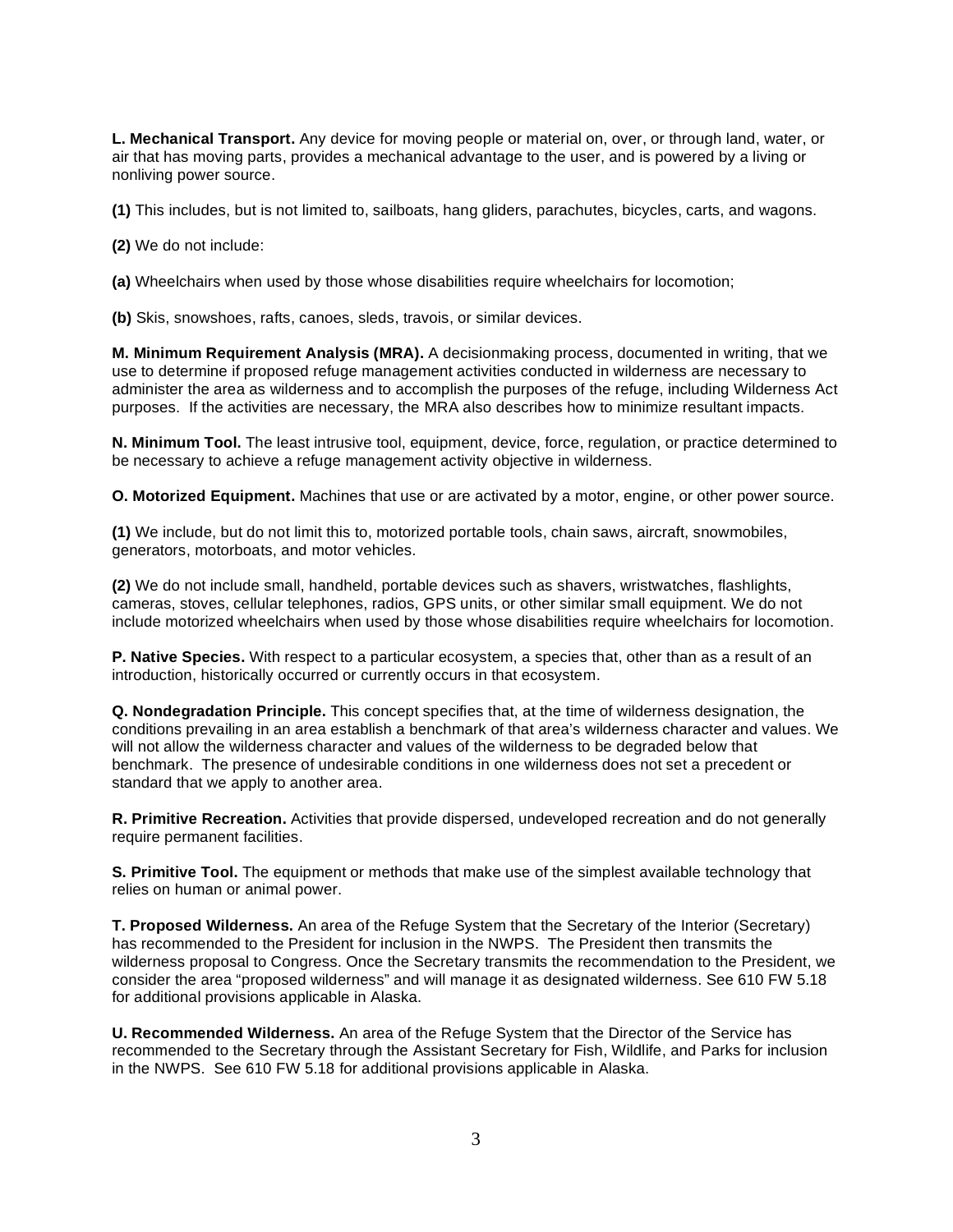**V. Refuge Management Activity.** An activity conducted by the Service or a Service-authorized agent to fulfill one or more purposes of the national wildlife refuge or the National Wildlife Refuge System mission. Service-authorized agents may include State fish and wildlife agencies. Other Service-authorized agents may include contractors, cooperating agencies, cooperating associations, refuge support groups, and volunteers.

 **W. Refuge Management Economic Activity.** A management activity on a refuge that results in generation of a commodity that is or can be sold for income or revenue or traded for goods or services. Examples include: farming, grazing, haying, timber harvesting, and trapping.

 **X. Refuge Purpose(s).** The purpose(s) specified in or derived from the law, proclamation, Executive order, agreement, public land order, donation document, or administrative memorandum establishing, authorizing, or expanding a refuge, refuge unit, or refuge subunit. For refuges that encompass congressionally designated wilderness, the purposes of the Wilderness Act are within and supplemental to the refuge purposes for the wilderness portion of the refuge.

 **Y. Refuge Use.** A recreational use (including refuge actions associated with a recreational use or other general public use), refuge management economic activity, or other use of a refuge by the public or other non-Refuge-System entity.

 **Z. Roadless Area.** A reasonably compact area of undeveloped Federal land that has the general characteristics of a wilderness and within which there is no improved road suitable for public travel by means of four-wheeled, motorized vehicles intended primarily for highway use. A route maintained solely by the passage of vehicles does not constitute a road.

 **AA. Roadless Island.** A roadless area that is surrounded by permanent waters or that is markedly distinguished from surrounding lands by topographical or ecological features such as precipices, canyons, thickets, or swamps.

 **BB. Solitude.** Wilderness solitude is a state of mind, a mental freedom that emerges from settings where visitors experience nature essentially free of the reminders of society, its inventions, and conventions. Privacy and isolation are important components, but solitude also is enhanced by the absence of distractions, such as large groups, mechanization, unnatural noise and light, unnecessary managerial presence (such as signs), and other modern artifacts.

 **CC. Temporary Structure.** A structure with no permanent foundation that is easy to assemble, dismantle, and transport and is removed from a site between periods of actual use except as specifically permitted otherwise.

 **DD. Untrammeled.** A key descriptor of wilderness in the Wilderness Act, untrammeled refers to the freedom of a landscape from the human intent to permanently intervene, alter, control, or manipulate natural conditions or processes.

 **EE. Wheelchair.** A device designed solely for use by a mobility-impaired person for locomotion and that is suitable for use in an indoor pedestrian area.

**FF. Wilderness.** See section 1.7 for a description of wilderness.

**GG. Wilderness Character.** See section 1.13 for a description of wilderness character.

 **HH. Wilderness Review.** The inventory, study, and decisionmaking process we use to determine whether to recommend Refuge System lands and waters for wilderness designation.

 **II. Wilderness Study Area (WSA).** An area we are considering for wilderness designation. We identify and establish WSAs through the inventory component of a wilderness review. WSAs include all areas that are still undergoing the review process, areas for which a final determination of suitability and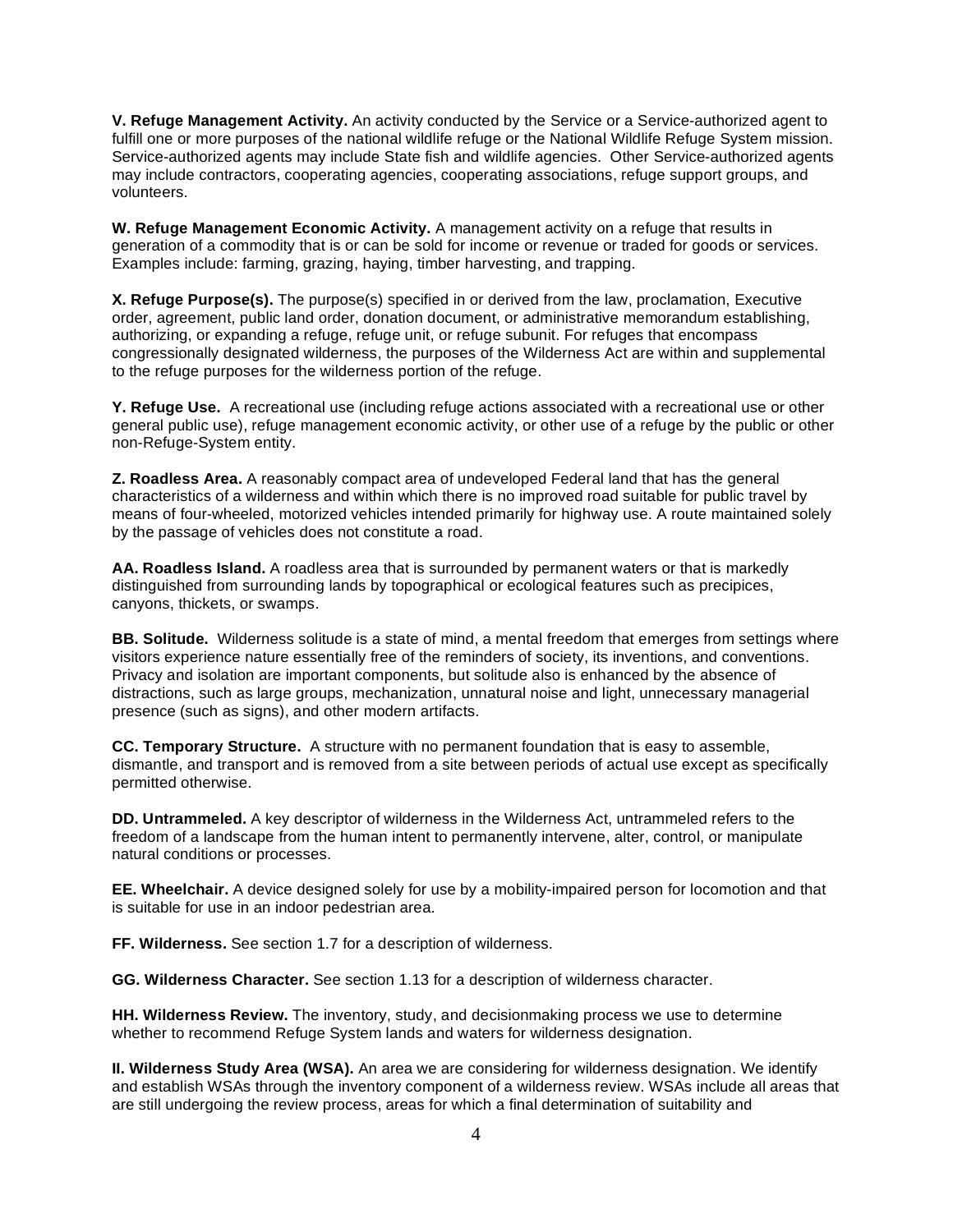recommendation for wilderness designation in the record of decision for the comprehensive conservation plan (CCP) is pending, and areas recommended for wilderness designation in a final CCP and awaiting approval by the Director. We consider areas recommended by the Director "recommended wilderness." See 610 FW 5.18 for additional provisions applicable in Alaska.

 **JJ. Wilderness Values.** Wilderness values are biophysical (e.g., ecosystems, scenery, and natural processes), psychological (e.g., opportunity for solitude or primitive and unconfined recreation), symbolic (e.g., national and natural remnants of American cultural and evolutionary heritage), and spiritual (e.g., sense of connection with nature and values beyond one's self).

**KK. Wildness**. The state of being free from human control and untrammeled.

# **1.6 Who is responsible for wilderness stewardship in the Service?**

# **A.** The **Director:**

 **(1)** Provides guidance for national policy for wilderness stewardship and wilderness reviews to ensure compliance with all applicable authorities.

 **(2)** Approves or declines to approve wilderness recommendations and associated legislative environmental impact statements (EIS).

**(3)** Transmits approved recommendations and wilderness study reports to the Secretary.

# **B.** The **Assistant Director, National Wildlife Refuge System:**

 **(1)** Develops national policy for wilderness stewardship and wilderness reviews to ensure compliance with all applicable authorities.

 **(2)** Approves the wilderness stewardship handbook. This handbook, which is being developed, will provide detailed guidance on applying and implementing the wilderness stewardship policy.

**(3)** Is responsible for interagency coordination.

**(4)** Designates a national wilderness coordinator.

**(5)** Reviews and forwards approved wilderness recommendations to the Director.

# **C.** The **National Wilderness Coordinator:**

**(1)** Advises the Assistant Director, National Wildlife Refuge System, on wilderness issues.

**(2)** Coordinates wilderness stewardship policies with other Federal wilderness management agencies.

**(3)** Coordinates with and provides assistance to Regional and refuge offices on wilderness issues.

(4) Develops the wilderness stewardship handbook.

 **(5)** By September 1 of each year, sends a formal request to Regional offices directing them to develop and submit the annual Wilderness Acreage and Staff Training Report (see Exhibit 2) by October 1.

# **D. Regional Directors:**

**(1)** Ensure Regional compliance with the wilderness stewardship policy and other applicable authorities.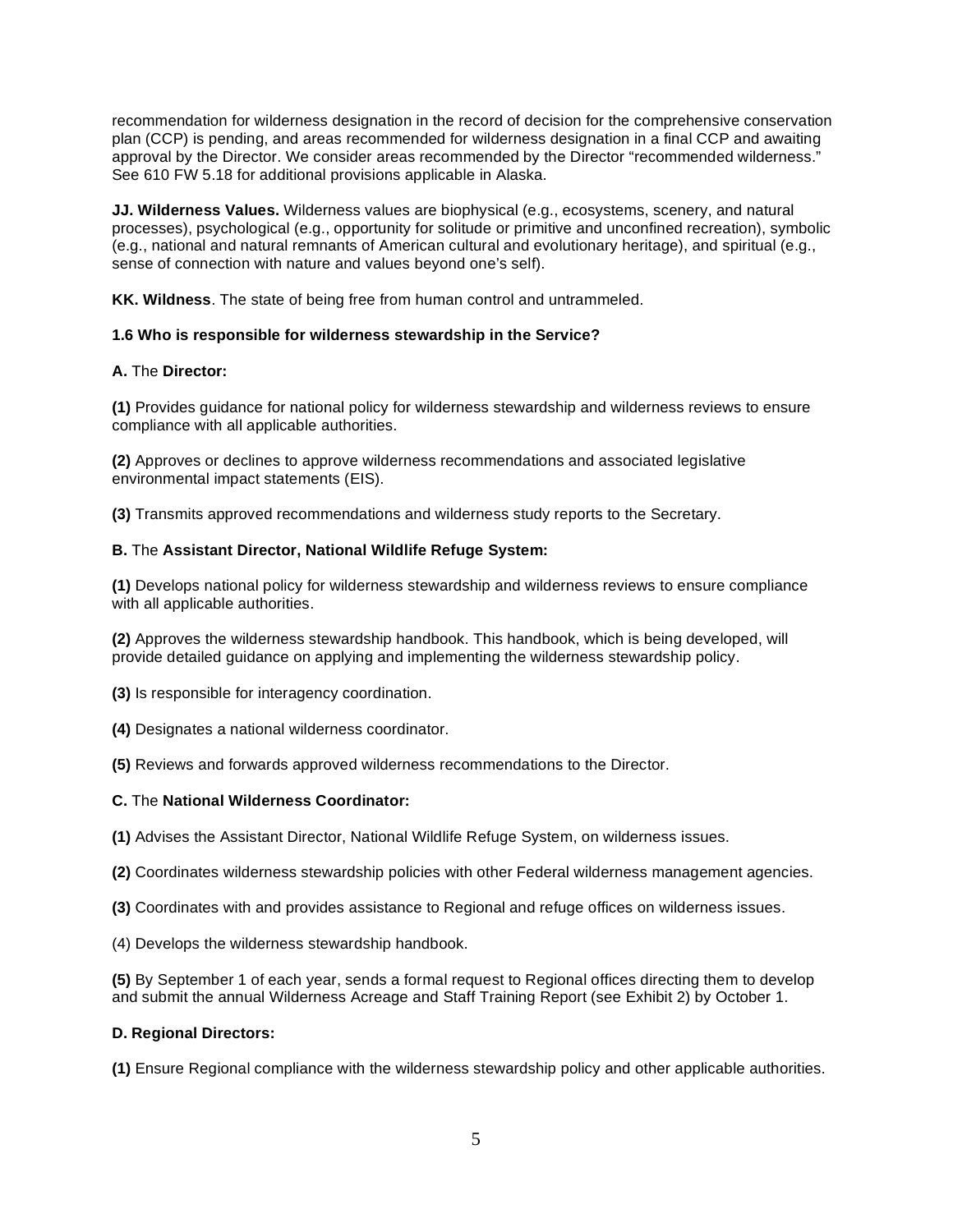**(2)** Approve or decline to approve wilderness recommendations in CCPs, CCP amendments, and associated NEPA compliance.

 **(3)** Ensure we administer wilderness areas, proposed wilderness, recommended wilderness, and WSAs in accordance with approved CCPs and wilderness stewardship plans (WSPs), as applicable.

 **(4)** Notify the Director, through the Assistant Director, National Wildlife Refuge System, about controversial or complex wilderness stewardship decisions or wilderness recommendations.

### **E. Regional Chiefs, National Wildlife Refuge System:**

 **(1)** Approve or decline to approve all WSPs, and review and concur with wilderness recommendations prior to submission to the Regional Director.

 **(2)** In accordance with the guidance in section 1.20, review all minimum requirement decisions for refuge supervisors who lack the training described in section 1.23C to decide whether or not to approve them.

 **(3)** Notify the Regional Director about controversial or complex wilderness stewardship decisions or wilderness recommendations.

**(4)** Designate a Regional wilderness coordinator.

#### **F. Refuge Supervisors:**

 **(1)** Provide guidance on compliance with Refuge System policy and regulations and oversee participation of the refuge manager in WSP preparation and implementation and wilderness reviews.

 **(2)** Approve or decline to approve WSPs and determinations that WSAs are suitable for wilderness designation and sends them to the Regional Chief.

 **(3)** When trained, reviews all minimum requirement decisions for refuge managers without the training described in section 1.23D to decide whether or not to approve them. Refuge supervisors without the training described in section 1.23C must send all MRAs to a trained refuge supervisor or trained Regional Chief for approval, according to the guidance in section 1.20.

#### **G. Regional Wilderness Coordinators:**

**(1)** Advise the Regional Directorate and Regional staff on the Wilderness Act and related issues.

**(2)** Review WSPs and provide recommendations to the authors and approving officials.

 **(3)** Review and comment on wilderness review documents, including inventories, studies, and recommendations.

 **(4)** Review, comment, and concur/nonconcur for refuge managers without the training described in section 1.23D on all MRAs and decisions.

 **(5)** Discuss nonconcurrence with refuge managers prior to sending decisions to refuge supervisors for approval.

**(6)** Receive and file written copies of all minimum requirement decisions.

 **(7)** Maintain and compile data for the annual Wilderness Acreage and Staff Training Report that is due by October 1 of each year. Submit nominees for national wilderness stewardship training to the Carhart Center.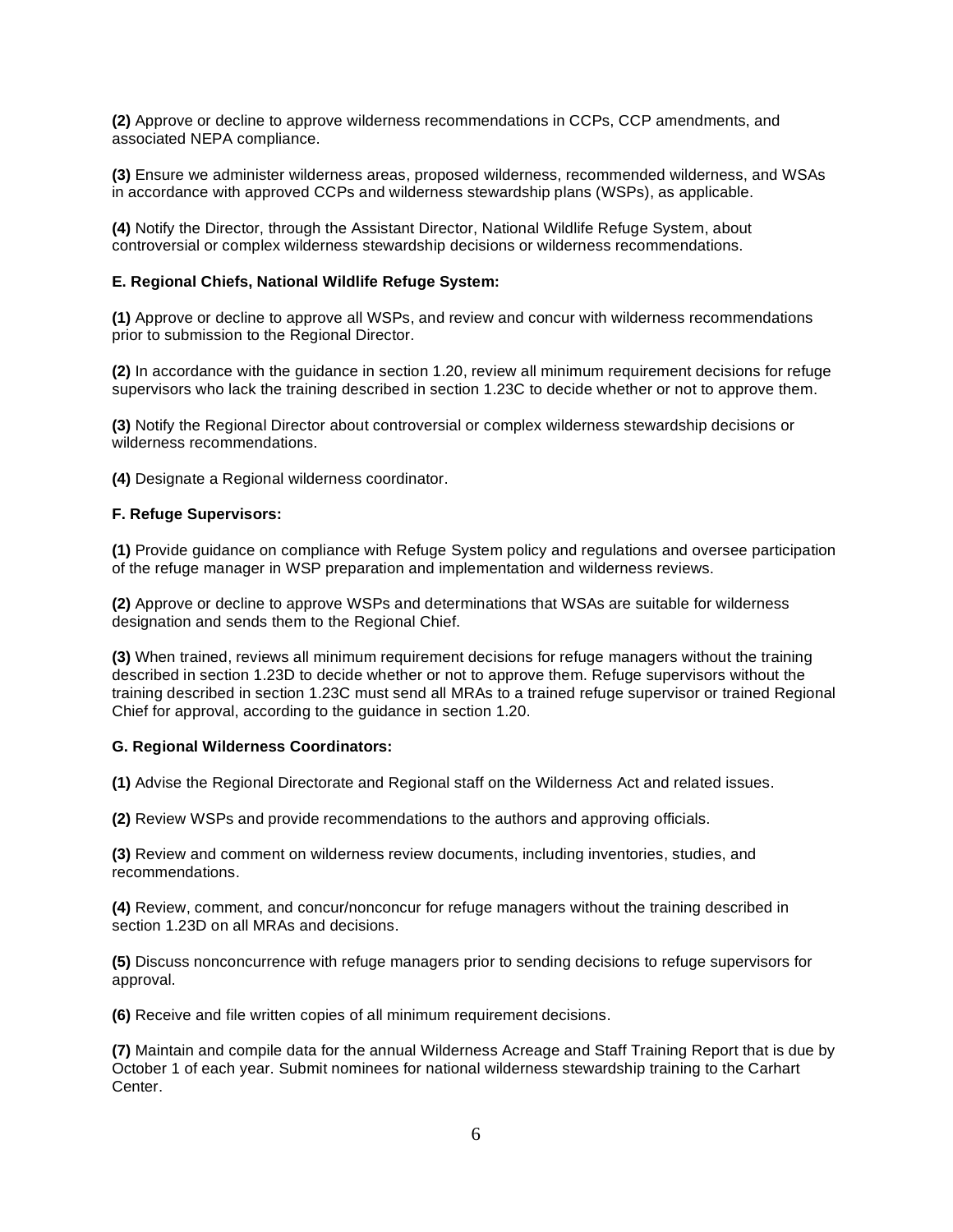**(8)** Coordinate on wilderness issues within the Region, with the National and other Regional wilderness coordinators, with Service representatives to national wilderness centers/institutes, and with all interested parties—Federal, State, local, tribal, and private.

# **H. Refuge Managers:**

 **(1)** Protect, administer, and monitor wilderness areas in accordance with the wilderness stewardship policy and other applicable authorities.

**(2)** Ensure that the refuge CCP addresses the stewardship direction of the unit's designated wilderness.

**(3)** Develop and implement the WSP.

 **(4)** Conduct wilderness reviews, including sending to the refuge supervisor determinations that WSAs are suitable for wilderness designation.

 **(5)** Provide information to the Regional wilderness coordinator for the annual Wilderness Acreage and Staff Training Report (see Exhibit 2).

 **(6)** Conduct, document in writing, and approve MRAs and decisions. Refuge managers without the training described in section 1.23D must send all MRAs to the Regional wilderness coordinator for concurrence and the refuge supervisor for approval (subject to the guidance in section 1.20).

**(7)** Send copies of all MRAs to the Regional wilderness coordinator.

 **(8)** Conduct all activities identified above in full coordination with State fish and wildlife agency representatives (see section 1.11).

 **1.7 What is wilderness?** The definition of wilderness is in section 2(c) of the Wilderness Act: "A wilderness, in contrast with those areas where man and his works dominate the landscape, is hereby recognized as an area where the earth and its community of life are untrammeled by man, where man himself is a visitor who does not remain. An area of wilderness is further defined to mean in this Act an area of undeveloped Federal land retaining its primeval character and influence, without permanent improvements or human habitation, which is protected and managed so as to preserve its natural conditions and which (1) generally appears to have been affected primarily by the forces of nature, with the imprint of man substantially unnoticeable; (2) has outstanding opportunities for solitude or a primitive and unconfined type of recreation; (3) has at least five thousand acres of land or is of sufficient size as to make practicable its preservation and use in an unimpaired condition; and (4) may also contain ecological, geological, or other features of scientific, educational, scenic, or historic value."

 **1.8 What are the purposes of the Wilderness Act?** The purposes of the Wilderness Act are to:

**A.** Secure an enduring resource of wilderness;

 **B.** Protect and preserve the wilderness character of areas within the National Wilderness Preservation System (NWPS); and

 **C.** Administer the NWPS for the use and enjoyment of the American people in a way that will leave these areas unimpaired for future use and enjoyment as wilderness.

**D.** Gather and disseminate information regarding the use and enjoyment of wilderness areas.

 **1.9 What is the National Wilderness Preservation System (NWPS)?** The NWPS is the network of federally owned areas designated by Congress as wilderness and managed by one of four Federal agencies: the Service, BLM, Park Service, or the Forest Service. The NWPS includes over 600 areas and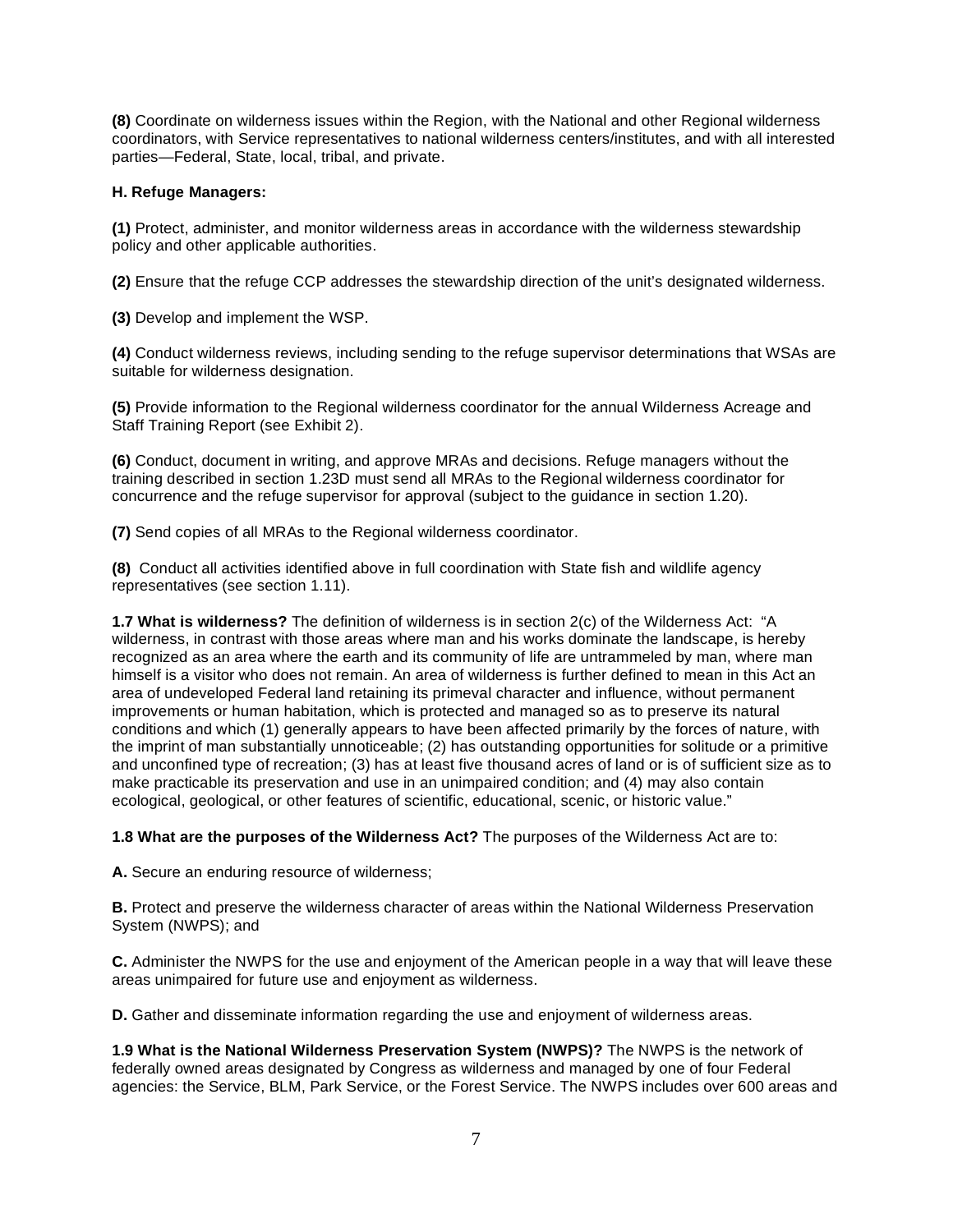more than 105 million acres (42 million hectares). The Refuge System includes over 20 million acres of wilderness in more than 60 refuges.

### **1.10 How does the Service coordinate stewardship of the NWPS with other Federal agencies?**

 **A.** We maintain effective intra-agency and interagency communications and cooperation and encourage, sponsor, and participate in interagency training, workshops, and teams to promote the sharing of ideas, concerns, policies, and techniques related to wilderness stewardship.

 **B.** We support the two Federal interagency wilderness facilities: the Arthur Carhart National Wilderness Training Center (Carhart Center) and the Aldo Leopold Wilderness Research Institute.

 **C.** We seek to achieve consistency in wilderness stewardship wherever possible and in accordance with refuge purpose(s) and the Refuge System mission. In areas where our wilderness adjoins wilderness administered by another land management agency, we coordinate with that agency to achieve as much consistency as possible in the application of stewardship practices and wilderness regulations. Refuge managers should consider creating joint wilderness stewardship plans with neighboring or nearby wilderness areas to better protect the NWPS and to facilitate appropriate and compatible public use.

 **1.11 How does the Service coordinate wilderness stewardship with State fish and wildlife agencies?** Both the Service and State fish and wildlife agencies have authorities and responsibilities for management of fish and wildlife on refuges as described in 43 CFR part 24.

**A.** Consistent with the Administration Act, as amended by the Improvement Act, the Director:

 **(1)** Must interact, coordinate, cooperate, and collaborate with the State fish and wildlife agencies in a timely and effective manner on the acquisition and management of refuges, and appurtenant wilderness areas.

 **(2)** Must ensure that Refuge System regulations and management plans are, to the extent practicable, consistent with State laws, regulations, and management plans (e.g., State comprehensive wildlife strategies).

**B.** Refuge managers are the designated representatives of the Director for carrying out these directives.

 **C.** We must provide State fish and wildlife agencies timely and meaningful opportunities to participate in the development and implementation of programs conducted under this policy. This opportunity most commonly occurs through State fish and wildlife agency representation on the CCP planning team. However, we will provide other opportunities for the State fish and wildlife agencies to participate in the development and implementation of program changes that we make outside of the CCP process. We will continue to provide State fish and wildlife agencies opportunities to discuss and, if necessary, elevate decisions within the hierarchy of the Service.

 **1.12 What is the broad framework the Service uses to administer wilderness?** Sections 4(a) and (b) of the Wilderness Act describe the broad framework within which we administer wilderness within the NWPS:

 **A.** "The purposes of this Act are hereby declared to be within and supplemental to the purposes for which national forests and units of the national park and national wildlife refuge systems are established and administered…each agency administering any area designated as wilderness shall be responsible for preserving the wilderness character of the area and shall so administer such area for such other purposes for which it may have been established as also to preserve its wilderness character."

 **B.** Wilderness purposes are "within and supplemental" to refuge establishing purposes. They become additional purposes of the area within the refuge designated as wilderness. As we carry out individual refuge establishing purpose(s), the Administration Act purposes, the Refuge System mission and goals,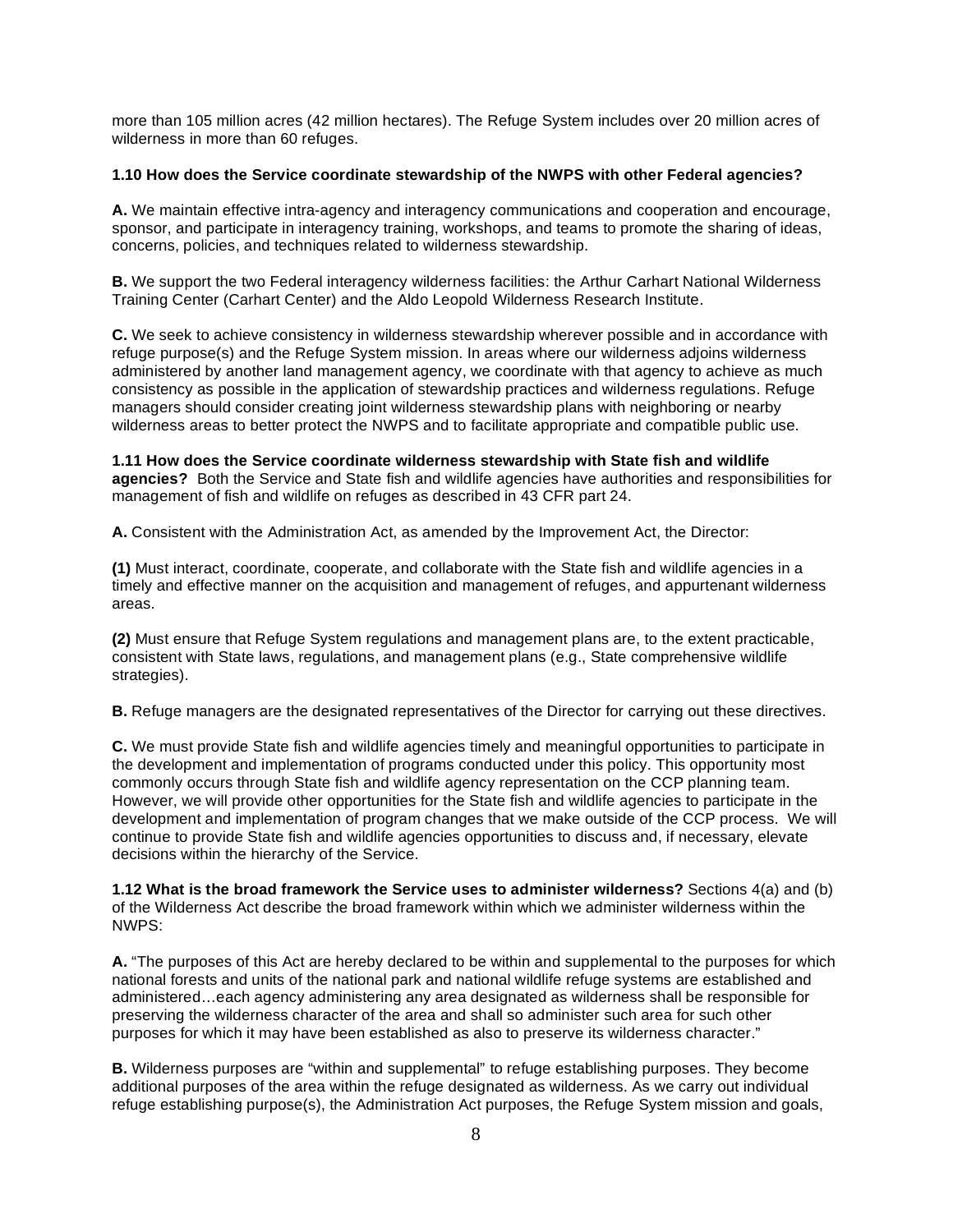and the Service's mission in areas designated as wilderness, we do so in a way that preserves wilderness character.

 C. The Wilderness Act requires that we devote wilderness areas to the public purposes of recreational, scenic, scientific, educational, conservation, and historical use.

# **1.13 What is wilderness character?**

 **A.** Preserving "wilderness character," referenced throughout the Wilderness Act and this policy, is a primary criterion for judging the appropriateness of proposed refuge management activities and refuge uses, including public use and enjoyment, in wilderness. Preserving wilderness character requires that we maintain both the tangible and intangible aspects of wilderness. Wilderness character increases as it approaches the highest measure of natural conditions and being untrammeled.

**B.** The tangible and intangible aspects of wilderness include:

**(1)** Maintaining the natural, scenic condition of the land;

**(2)** Providing environments for native plants and animals, including those threatened or endangered;

- **(3)** Maintaining watersheds and airsheds in a healthy condition;
- **(4)** Maintaining natural night skies and soundscapes;
- **(5)** Retaining the primeval character of and influence on the land;
- **(6)** Serving as a benchmark for ecological studies; and

 **(7)** Providing opportunities for solitude, primitive and unconfined outdoor recreation, risk, adventure, education, personal growth experiences, a sense of connection with nature and values beyond one's self, a link to our American cultural heritage, and mental and spiritual restoration in the absence of urban pressures.

 **C**. The character of wilderness refocuses our perception of, relationship to, and use and enjoyment of nature. It requires changing our view of a landscape from the utilitarian, commodity orientation that often dominates our relationship with nature to respect for and deference to other life forms and natural processes. It requires us to recognize that we are embedded in these natural processes. Wilderness character imposes upon us an obligation to leave to future generations what remains of the world we did not make and do not control. Wilderness represents a symbol of respect for the natural conditions and wildness that civilization has displaced.

 **D.** We influence wilderness character with every decision about refuge management activities and refuge uses, including public use and enjoyment of wilderness. Maintaining wilderness character requires an attitude of humility and restraint. In wilderness, we do not adjust nature to suit people, but adjust human use and influences so as not to alter natural processes. We strengthen wilderness character with every decision to forego actions that have physical impact or would detract from the idea of wilderness as a place set apart, a place where human uses, convenience, and expediency do not dominate. We preserve wilderness character by our compliance with wilderness legislation and regulation, but also by imposing limits on ourselves.

 **1.14 What are the principles for administering wilderness?** We observe five key principles in administering wilderness:

 **A.** Accomplish Administration Act purposes, refuge purposes, including Wilderness Act purposes, and the Refuge System mission. The Administration Act, refuge purposes, and Wilderness Act purposes tell us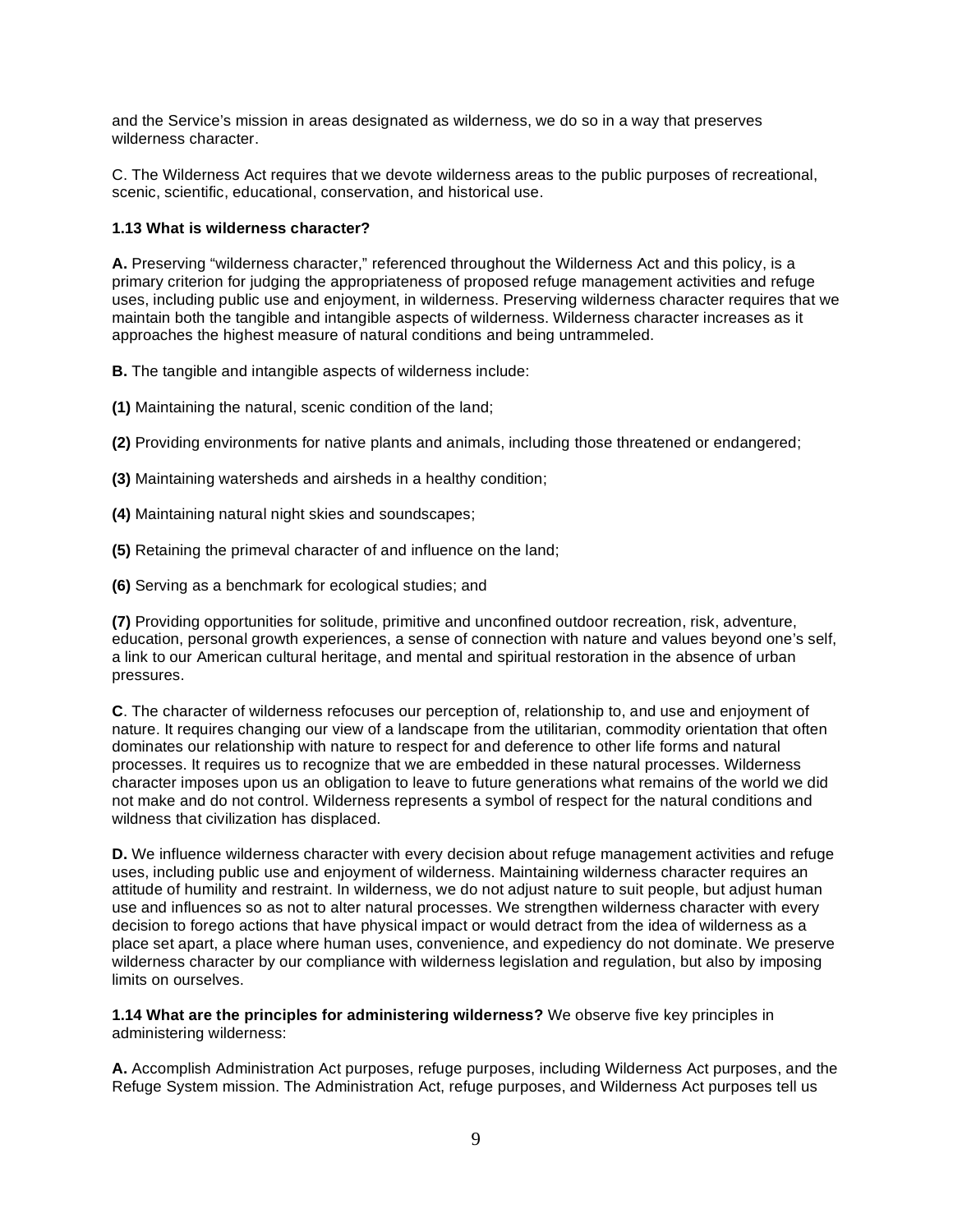what to accomplish on a refuge. The Wilderness Act, however, may affect how we accomplish these purposes, and the Refuge System mission.

 **B.** Secure "an enduring resource of wilderness" by maintaining and, where appropriate, restoring, a wilderness area's biological integrity, diversity, environmental health, and wilderness character.

 **C.** Administer wilderness areas to provide a wide variety of public benefits "for the use and enjoyment of the American people" (Wilderness Act, section 2(a)) in a manner that is appropriate and compatible with the Administration Act, refuge purposes, including Wilderness Act purposes, and the Refuge System mission; retains wilderness character; is consistent with the nondegradation principle; and leaves the areas "unimpaired for future use and enjoyment as wilderness . . . ."

 **D.** Use restraint in our administration of wilderness. As a place "where the earth and its community of life are untrammeled by man," we minimize actions for administration of wilderness areas. We may allow exceptions to the generally prohibited uses if the uses are the minimum requirement for administering the area as wilderness and are necessary to accomplish the purposes of the refuge, including Wilderness Act purposes. We may limit even nonmotorized refuge management activities to protect wildness.

 **E.** Provide opportunities for primitive recreation, giving priority to compatible wildlife-dependent activities that are enhanced by a wilderness setting. Provide physical, social, and administrative settings that are conducive to experiencing opportunities for solitude, adventure, challenge, inspiration, and other aspects of wilderness character that the American people can use and enjoy.

 **1.15 What is the relationship between wilderness stewardship and compatibility?** For a refuge use proposed for designated wilderness areas, the refuge manager must first determine whether the use is compatible with the purposes of the refuge as well as the purposes of the Wilderness Act (603 FW 2). If the use is compatible, the refuge manager must analyze whether we can allow the use under the terms of the area-specific wilderness legislation and the Wilderness Act.

#### **1.16 What activities does the Service prohibit in wilderness?**

 **A.** Section 4(c) of the Wilderness Act prohibits commercial enterprises and permanent roads within wilderness, except as specifically provided by legislation and subject to existing private rights. Section 4(d)(6) of the Wilderness Act, however, allows commercial services in wilderness, but only when they are "necessary for activities which are proper for realizing the recreational or other wilderness purposes of the areas." We may allow commercial services, such as outfitter and guide services, in wilderness where they are necessary to accomplish the purposes of the refuge, including Wilderness Act purposes. (See 610 FW 2 for more information about what we allow and prohibit in wilderness.)

 **B.** Section 4(c) of the Wilderness Act also lists a number of generally prohibited uses in wilderness, subject to existing private rights:

 **(1)** "[E]xcept as necessary to meet minimum requirements for the administration of the area for the purpose of this Act (including measures required in emergencies involving the health and safety of persons within the area), there shall be no temporary road, no use of motor vehicles, motorized equipment or motorboats, no landing of aircraft, no other form of mechanical transport, and no structure or installation within any such area."

 **(2)** We may allow exceptions to the generally prohibited uses for refuge management activities if the prohibited uses are the minimum requirement for administering the area as wilderness and are necessary to accomplish the purposes of the refuge, including Wilderness Act purposes. (See section 1.18.)

 **C.** Area-specific wilderness legislation may permit uses that the Wilderness Act generally prohibits, and we comply with the provisions of those laws.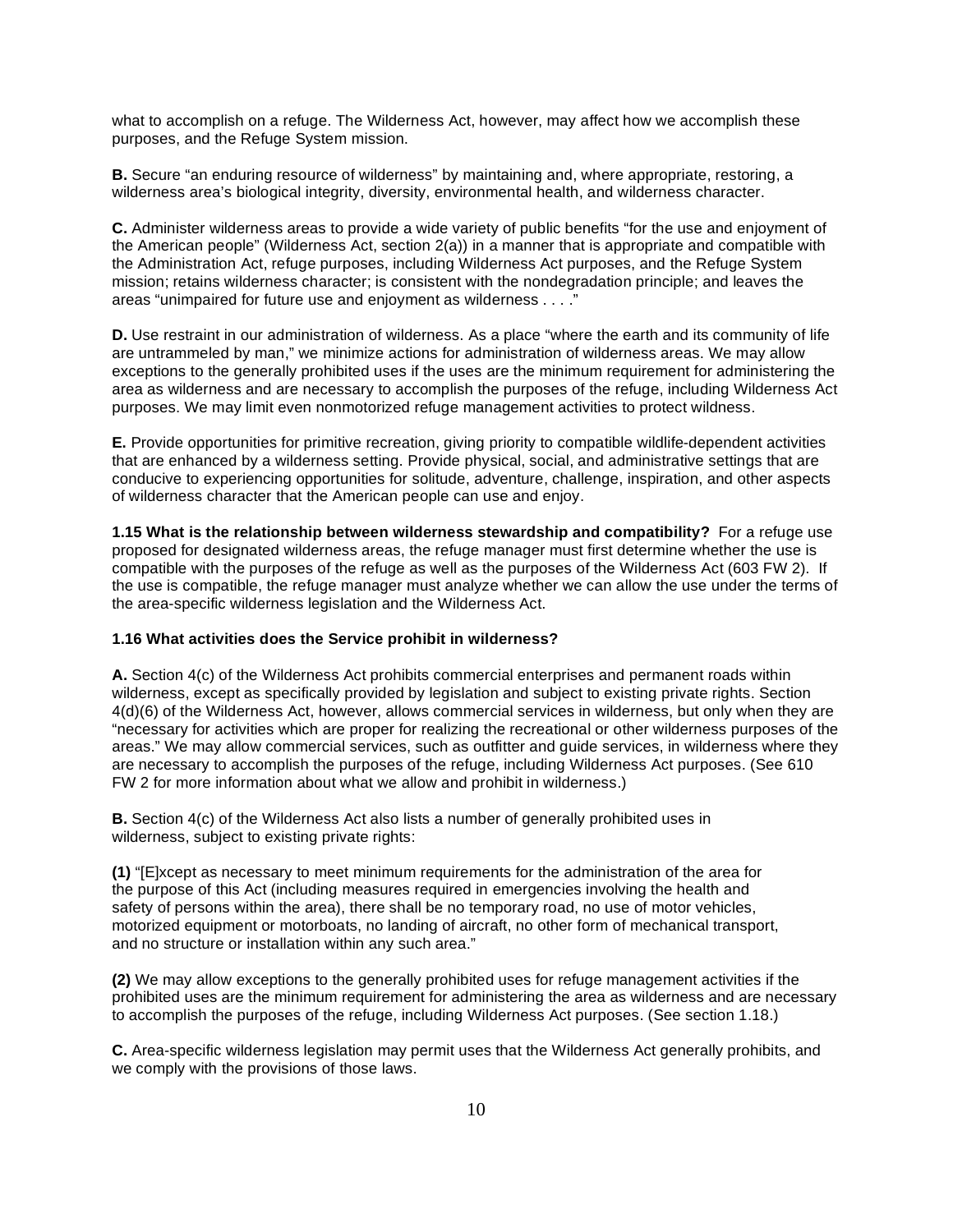### **1.17 How do refuge managers accomplish both the establishing purpose(s) of a refuge and the purposes of the Wilderness Act?**

 **A.** The wilderness portion of a refuge is encompassed both within the Refuge System and the NWPS. Refuge System laws, regulations, and policies apply to refuge wilderness, but we carry them out in ways that preserve wilderness character and comply with the Wilderness Act's prohibitions. Refuge purposes and Wilderness Act purposes tell us what to accomplish on a refuge. The Wilderness Act, however, may affect how we accomplish these purposes and the Refuge System mission.

 **(1)** For instance, on a refuge established for migratory birds, the refuge manager may conduct a census on foot within designated wilderness, while using motor vehicles on other portions of the refuge.

 **(2)** We continue to fulfill the establishing purposes of the refuge and the mission of the Refuge System while complying with the Wilderness Act, and we adjust our management strategies and techniques to prevent degradation of the wilderness character.

 **B.** We adhere to a much stricter standard than usual for approving actions in wilderness so that we maintain the natural and untrammeled condition of the wilderness. We do not authorize generally prohibited uses in refuge wilderness **except** when the use is:

**(1)** Allowed under the terms of the area-specific wilderness legislation and the Wilderness Act;

 **(2)** The minimum requirement for administering the area as wilderness and necessary to accomplish the purposes of the refuge, including Wilderness Act purposes; or

**(3)** An emergency involving the health and safety of a person or people within the area.

 **1.18 How does the Service determine if a proposed refuge management activity is the minimum requirement for administering the area as wilderness and necessary to accomplish the purposes of the refuge, including Wilderness Act purposes?** We conduct and document a minimum requirement analysis (MRA) for all proposed refuge management activities that involve a generally prohibited use (also see section 1.19). The MRA clarifies the need for and impacts of a proposed action. We authorize an activity only if we demonstrate that it is necessary to meet the minimum requirement for administering the area as wilderness and necessary to accomplish the purposes of the refuge, including Wilderness Act purposes.

 **A.** We identify and analyze alternative ways to accomplish refuge purposes, including Wilderness Act purposes, in order to determine whether the proposed refuge management activity is necessary and to identify the techniques that will minimize impacts to the wilderness resource. At a minimum, we evaluate the impacts of:

**(1)** An alternative where we take no management action,

**(2)** An alternative allowing no generally prohibited uses, and

**(3)** Alternative(s) to conduct the activities inside the wilderness and outside the wilderness.

 **B.** We consider the full range of wilderness values and character when evaluating the alternatives. These values include the undeveloped and untrammeled natural condition of wilderness, cultural resources, outstanding opportunities for solitude, the potential for the public to have a primitive and unconfined type of recreational experience, and other components of wilderness character.

 **C.** We consider the direct impacts of the proposed refuge management activity under each of the alternatives. We also consider the indirect impacts associated with the action and the cumulative impacts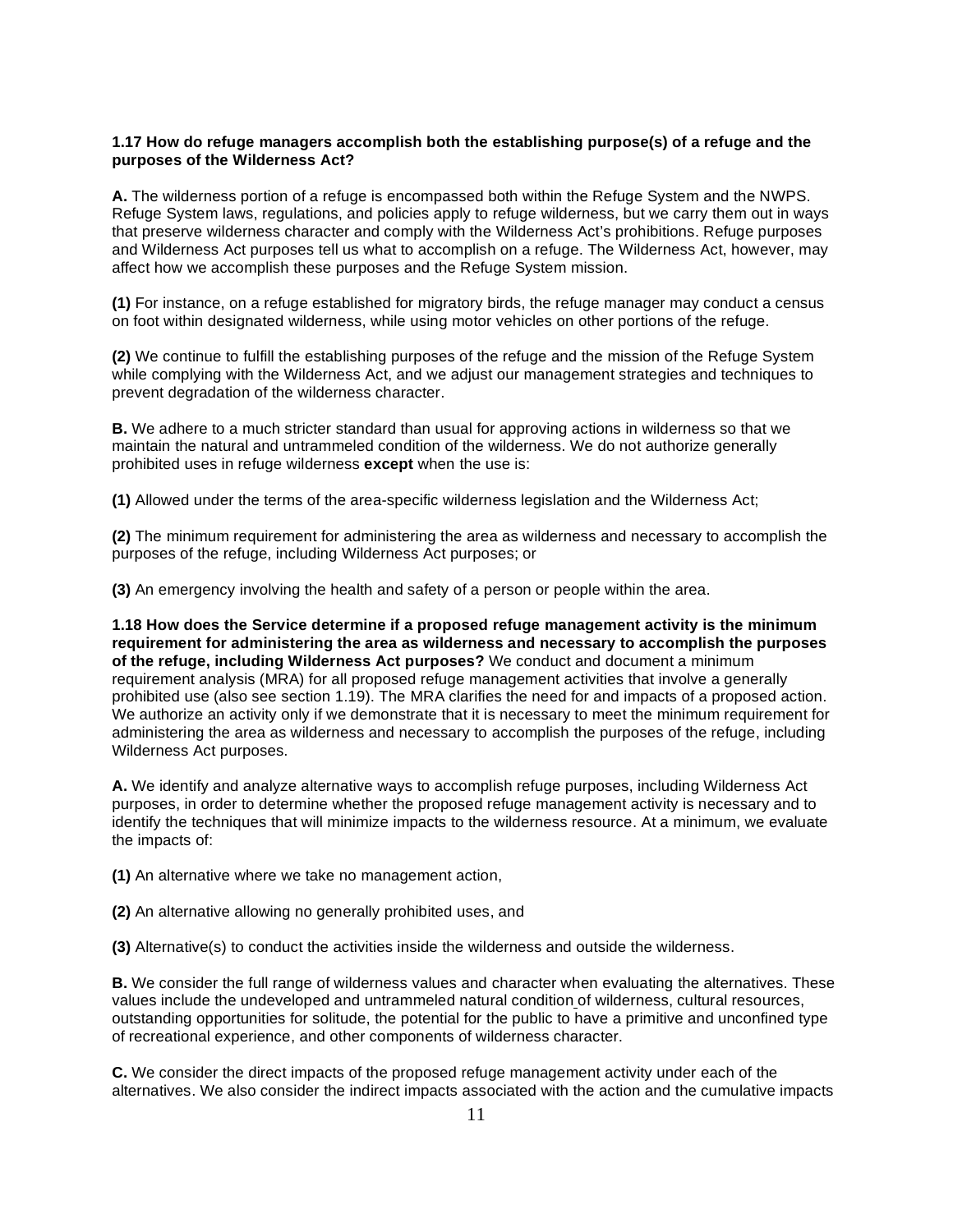of the action when it is conducted in conjunction with other existing or planned uses or actions within or adjacent to and affecting the wilderness areas. Under the nondegradation principle, the conditions prevailing in an area at the time of wilderness designation establish a benchmark for assessing the significance of a proposed action's beneficial and adverse impacts on wilderness character.

 **D.** Our refuge management activities preserve wilderness character and only rarely involve generally prohibited uses. The alternative that has the least impact on the area's wilderness character, including intangible aspects of wilderness character, and accomplishes refuges purposes, including wilderness purposes, constitutes the minimum requirement. We do not use cost or convenience as a factor in determining the minimum requirement or minimum tool. We use primitive tools when possible.

### **1.19 When must the Refuge System conduct a minimum requirement analysis?**

 **A.** If the refuge has an approved WSP less than 15 years old and it includes a written MRA for each proposed refuge management activity, we may carry out those activities as described in the plan. The analysis in the WSP must include an estimate of how frequently each activity will take place and the intensity of the activity. If circumstances significantly change or we want to allow the same activity in a significantly different part of the wilderness, we must prepare another MRA.

 **B.** For any refuge management activity not addressed in a current WSP (less than 15 years old), we must amend the WSP to include the activity or prepare an MRA once per year, even for recurring actions.

 **1.20 Who makes minimum requirement decisions?** Refuge managers may make minimum requirement decisions only if they have attended the Carhart Center's national wilderness stewardship course (see section 1.23D). If refuge managers have not attended this training, they must send the MRA to their refuge supervisor for approval. If the supervisor lacks the required training, the supervisor must request review and approval from an individual who has had this training and is equal to or higher than the refuge manager in the organizational hierarchy.

 **1.21 What is the relationship of the MRA to the requirements of NEPA?** Under NEPA, we must consider alternatives to, and the environmental effects of, our actions, incorporate environmental information, and use public participation. We will prepare MRAs in conjunction with the documentation of NEPA compliance (i.e., categorical exclusion, environmental assessment, finding of no significant impact, environmental impact statement, record of decision). (See 550 FW 3 for more information about NEPA.) We will use information gathered for the MRA to document the purpose and need for a proposed project and to develop and describe the proposed action and alternatives.

 **1.22 What effects do emergencies involving the health and safety of people have on the uses generally prohibited by the Wilderness Act?** In an emergency involving the health and safety of people, we may use or authorize the use of motorized vehicles and equipment, mechanical transport, or aircraft. An MRA is not required, but we will take all reasonable measures to minimize impacts on the wilderness character.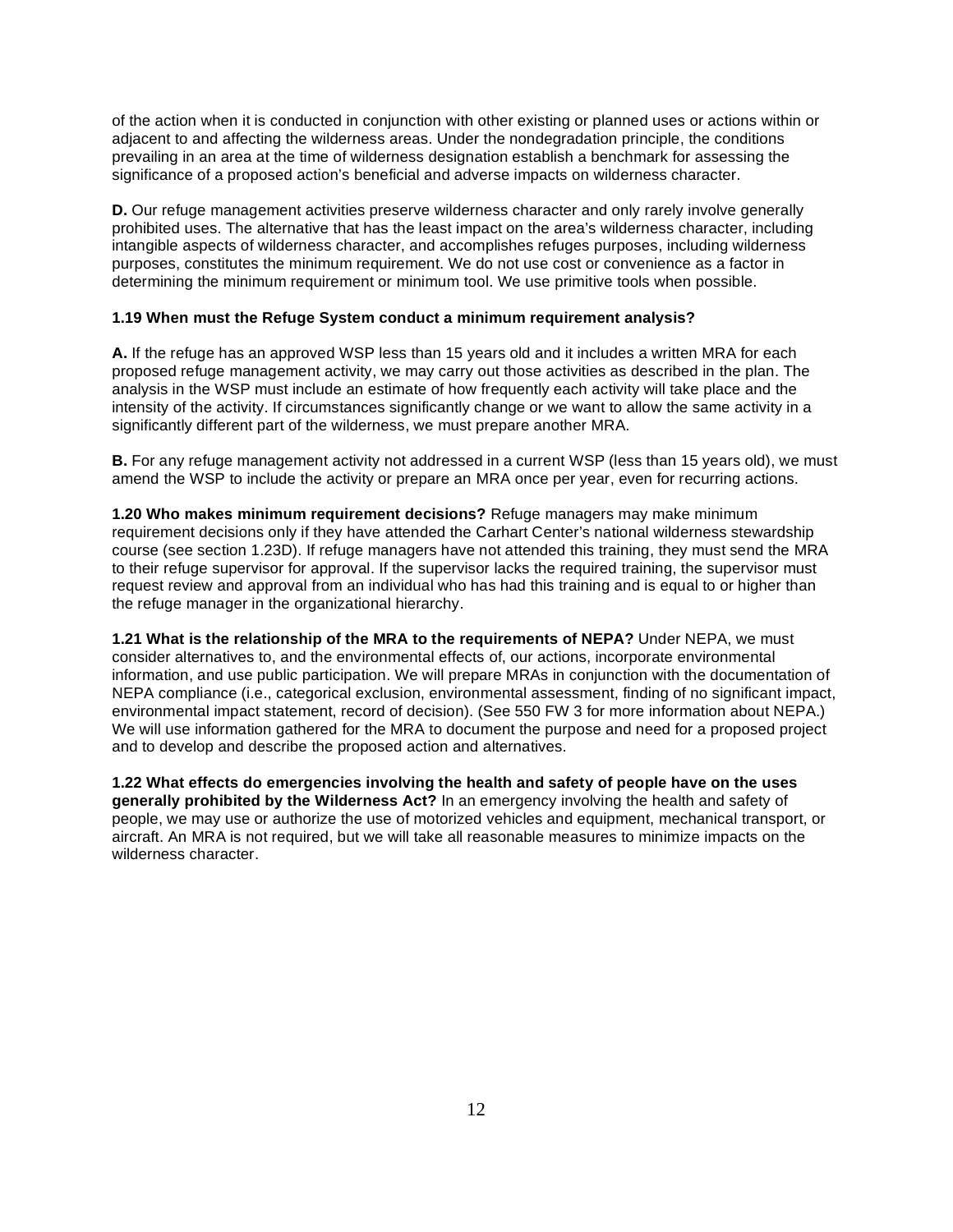# **1.23 What effect does the Department of Homeland Security waiver of the Administration Act and the Wilderness Act have on the uses generally prohibited by the Wilderness Act?**

 The Department of Homeland Security (DHS) has waived all of the requirements of a number of Federal statutes, including the Administration Act and the Wilderness Act, with respect to the construction of roads and fixed and mobile barriers in areas of high illegal entry in the vicinity of the southwestern U.S. border. See 73 Fed.Reg.19078 (April 8, 2008). None of the provisions of the Wilderness Act or the Service's policy on wilderness Stewardship apply to the activities determined by DHS to fall within the waiver. However, there may be other activities related to border security that are geographically removed from the areas of high illegal entry which are not covered by the DHS waiver. Where such an activity is proposed to be located within designated wilderness in the Refuge System and is a generally prohibited use under the Wilderness Act, the Service will conduct minimum requirement analyses. This will determine whether the proposed activities are necessary to administer the area as wilderness and to accomplish the purposes of the refuge, including Wilderness Act purposes.

# **1.23 What are the training requirements for Refuge System staff?**

 **A. National Wilderness Coordinator.** The National Wilderness Coordinator must:

 **(1)** Attend the next available Carhart Center national wilderness stewardship training course following appointment to the position. If the individual has attended a previous national session, this requirement does not apply.

 **(2)** At least every 2 years, attend a wilderness issues course or another course, workshop, or conference designed by the Carhart Center or the National Conservation Training Center (NCTC) to serve as a review of wilderness policy and an update of current wilderness issues.

#### **B. Regional Wilderness Coordinators.** The Regional wilderness coordinators must:

 **(1)** Attend the next available Carhart Center national wilderness stewardship training course and Regional wilderness stewardship training course following their appointment to the position. If the they have attended a previous national and Regional session, this requirement does not apply.

 **(2)** At least every 2 years, attend a wilderness issues course, workshop, or conference to serve as a review of wilderness policy and an update of current wilderness issues.

 **C. Refuge Supervisors.** Refuge supervisors must:

 **(1)** Attend the national wilderness stewardship training course within 2 years following their appointment to the position, unless they have attended a previous national session.

 **(2)** At least every 4 years, attend a Regional wilderness stewardship or wilderness issues course, workshop, or conference designed by the Carhart Center or NCTC to serve as a review of wilderness policy and an update of current wilderness issues.

#### **D. Refuge Managers.**

 **(1)** Refuge managers (including complex and unit managers) of refuges containing designated wilderness, proposed wilderness, or a WSA must attend the national wilderness stewardship training course within 1 year of their appointment to the position. If they have attended a previous national session, this requirement does not apply.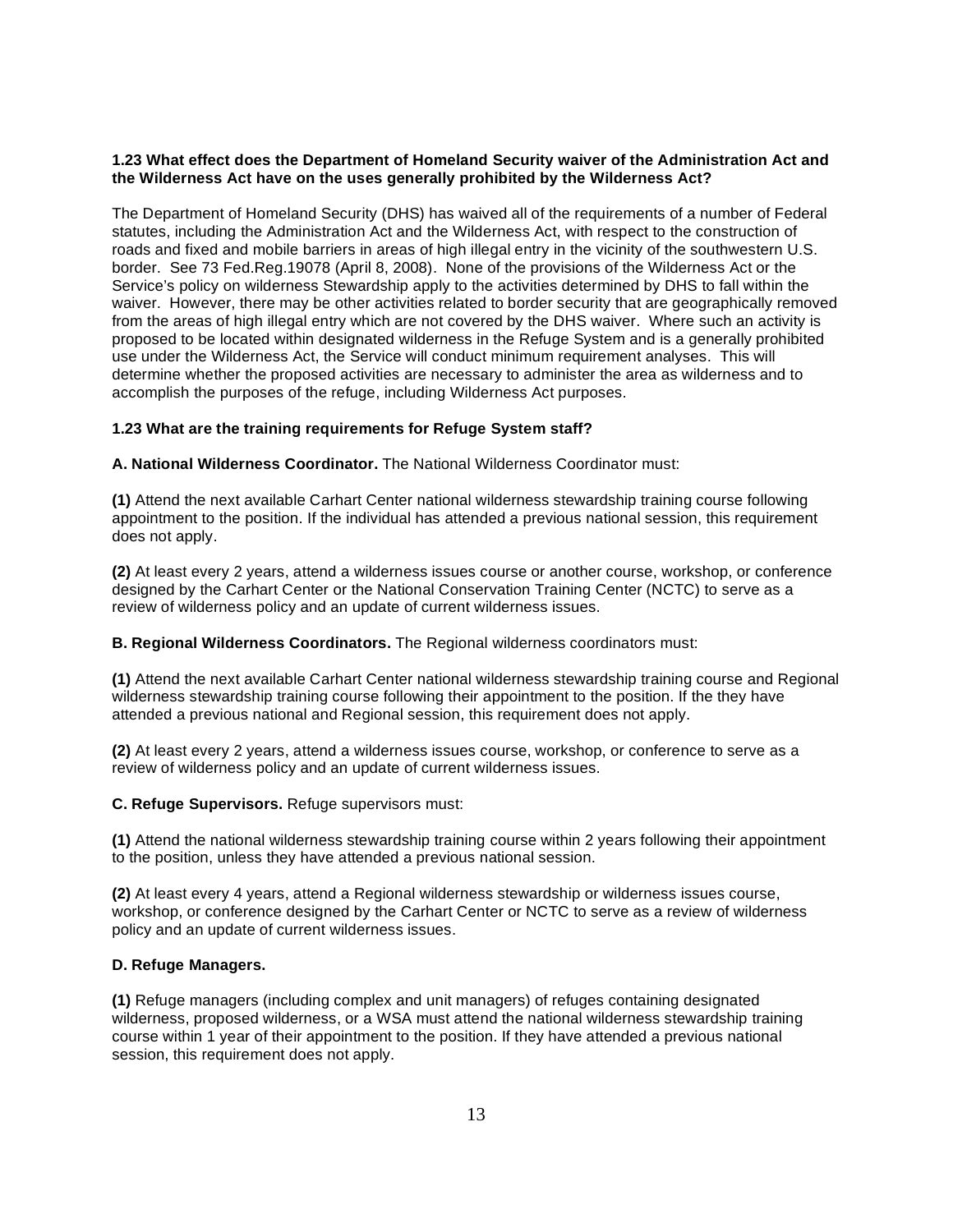**(2)** Other refuge managers (including complex and unit managers) should attend the national wilderness stewardship training course.

 **E. Refuge System Regional and Washington Office Staff.** Other staff involved in wilderness policy, planning, protection, management, budget, or recreation should attend a national or Regional wilderness stewardship training course or specialized wilderness course offered by the Carhart Center or NCTC.

 **F. Other Refuge Field Staff.** We should train staff members and volunteers who contact visitors to wilderness areas on a regular basis. Training should be on low-impact or Leave-No-Trace techniques so that they can help the public make good choices in applying the principles of outdoor ethics. Appropriate refuge staff or Refuge-System-authorized agents must receive relevant training and maintain competency in the safe and effective use of nonmotorized vehicles and tools and nonmechanical transport (e.g., hand tools, pack animals, etc.).

# **1.24 What are the training requirements for Endangered Species and Fisheries and Habitat Conservation staff?**

 **A. Project Leaders.** Project leaders with significant responsibility for either Endangered Species Act consultations or fisheries management activities affecting wilderness areas must attend the national wilderness stewardship training course within 2 years of their appointment to the position. If they have already attended a national wilderness stewardship training session, this requirement does not apply.

 **B. Other Staff.** We encourage other staff with significant involvement in issues affecting wilderness planning, protection, management, or recreation to attend a Regional wilderness stewardship training course or specialized wilderness courses offered by the Carhart Center.

 **1.25 When should State employees attend wilderness training?** We encourage and facilitate the training of State fish and wildlife personnel responsible for interacting, coordinating, cooperating, and collaborating with us on the implementation of this policy. When space allows, we will give these State agency personnel the opportunity to attend Regional wilderness stewardship training courses or specialized wilderness courses offered by the Carhart Center.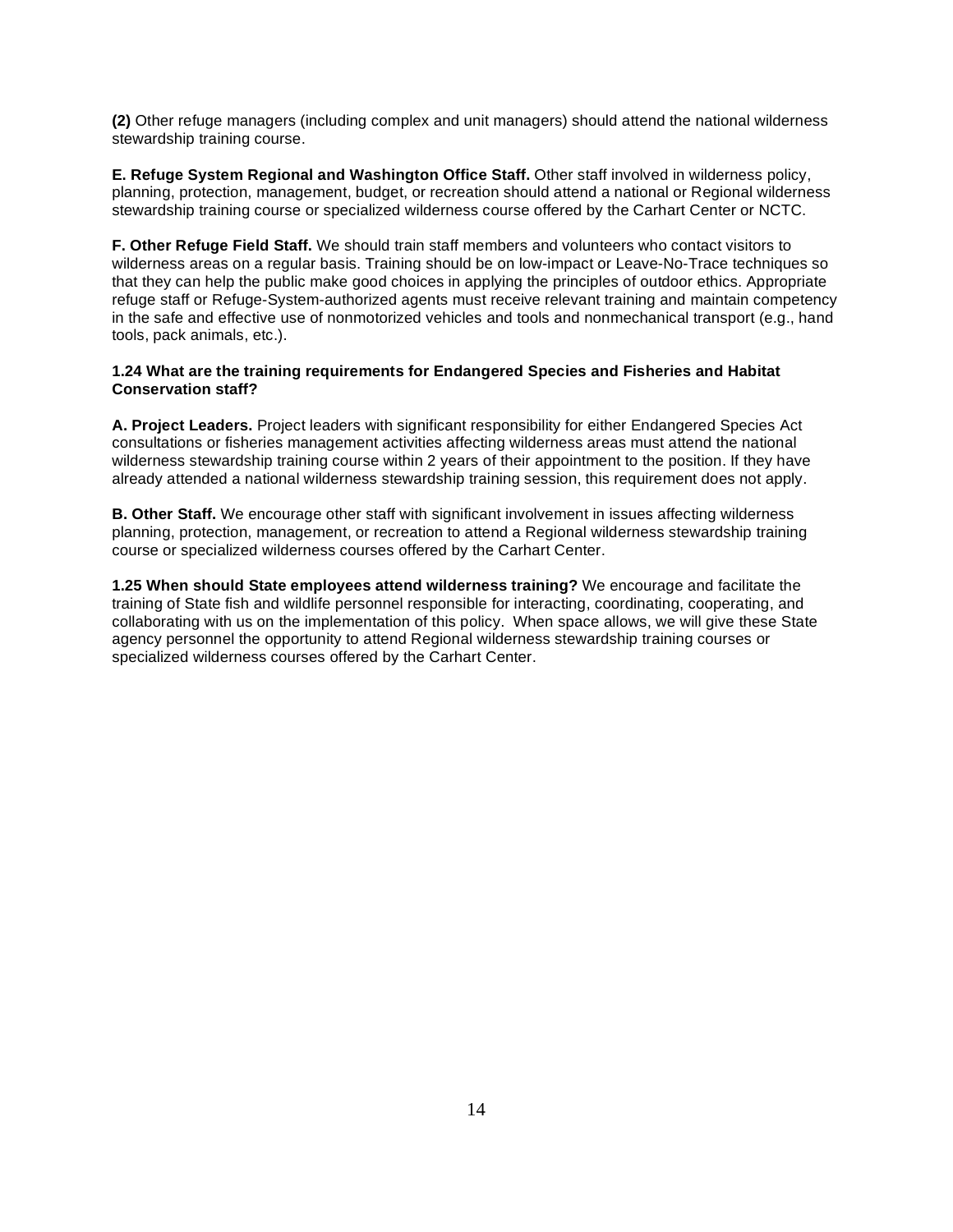**610 FW 1 Exhibit 1 Page 1 of 4** 

# **U.S. FISH AND WILDLIFE SERVICE NATIONAL WILDLIFE REFUGE SYSTEM DESIGNATED WILDERNESS AREAS**

| <b>REFUGE NAME</b>                 | <b>WILDERNESS</b><br><b>AREA NAME</b> | <b>CLASS I</b><br><b>AIR</b><br><b>QUALITY</b> | <b>PUBLIC LAW</b> | <b>WILDERNESS</b><br><b>ACRES</b> |
|------------------------------------|---------------------------------------|------------------------------------------------|-------------------|-----------------------------------|
| <b>Alaska</b>                      |                                       |                                                |                   |                                   |
| Alaska Maritime                    | Aleutian                              |                                                |                   |                                   |
|                                    | Islands                               |                                                | 96-487            | 1,300,000                         |
| Alaska Maritime                    | Bering Sea                            | Yes                                            | 91-504            | 81,340                            |
| Alaska Maritime                    | Bogoslof                              |                                                | 91-504            | 175                               |
| Alaska Maritime                    | Chamisso                              |                                                | 93-632            | 455                               |
| Alaska Maritime                    | Forrester<br>Island                   |                                                | 91-504            | 2,832                             |
| Alaska Maritime                    | Hazy Island                           |                                                | 91-504            | 32                                |
| Alaska Maritime                    | Semidi                                |                                                | 96-487            | 250,000                           |
| Alaska Maritime                    | Simeonof                              | Yes                                            | 94-557            | 25,855                            |
| Alaska Maritime                    | St. Lazaria                           |                                                | 91-504            | 65                                |
| Alaska Maritime                    | Tuxedni                               | Yes                                            | 91-504            | 5,566                             |
| Alaska Maritime                    | Unimak                                |                                                | 96-487            | 910,000                           |
| Arctic                             | <b>Mollie Beattie</b>                 |                                                | 96-487<br>104-167 | 8,000,000                         |
| <b>Becharof</b>                    | Becharof                              |                                                | 96-487            | 400,000                           |
| Innoko                             | Innoko                                |                                                | 96-487            | 1,240,000                         |
| Izembek                            | <b>Izembek</b>                        |                                                | 96-487            | 307,982                           |
| Kenai                              | Kenai                                 |                                                | 96-487<br>104-333 | 1,350,558                         |
| Koyukuk                            | Koyukuk                               |                                                | 96-487            | 400,000                           |
| Selawik                            | <b>Selawik</b>                        |                                                | 96-487            | 240,000                           |
| Togiak                             | Togiak                                |                                                | 96-487            | 2,270,160                         |
| <b>Yukon Delta</b>                 | Andreafsky                            |                                                | 96-487            | 1,300,000                         |
| <b>Yukon Delta</b>                 | Nunivak                               |                                                | 96-487            | 600,000                           |
| Arizona                            |                                       |                                                |                   |                                   |
| Cabeza Prieta                      | Cabeza Prieta                         |                                                | 101-628           | 803,418                           |
| Havasu                             | Havasu                                |                                                | 101-628           | 14,606                            |
| Imperial                           | Imperial                              |                                                | 101-628           | 9,220                             |
| Kofa                               | Kofa                                  |                                                | 101-628           | 516,200                           |
| <b>Arkansas</b><br><b>Big Lake</b> | <b>Big Lake</b>                       |                                                | 94-557            | 2,144                             |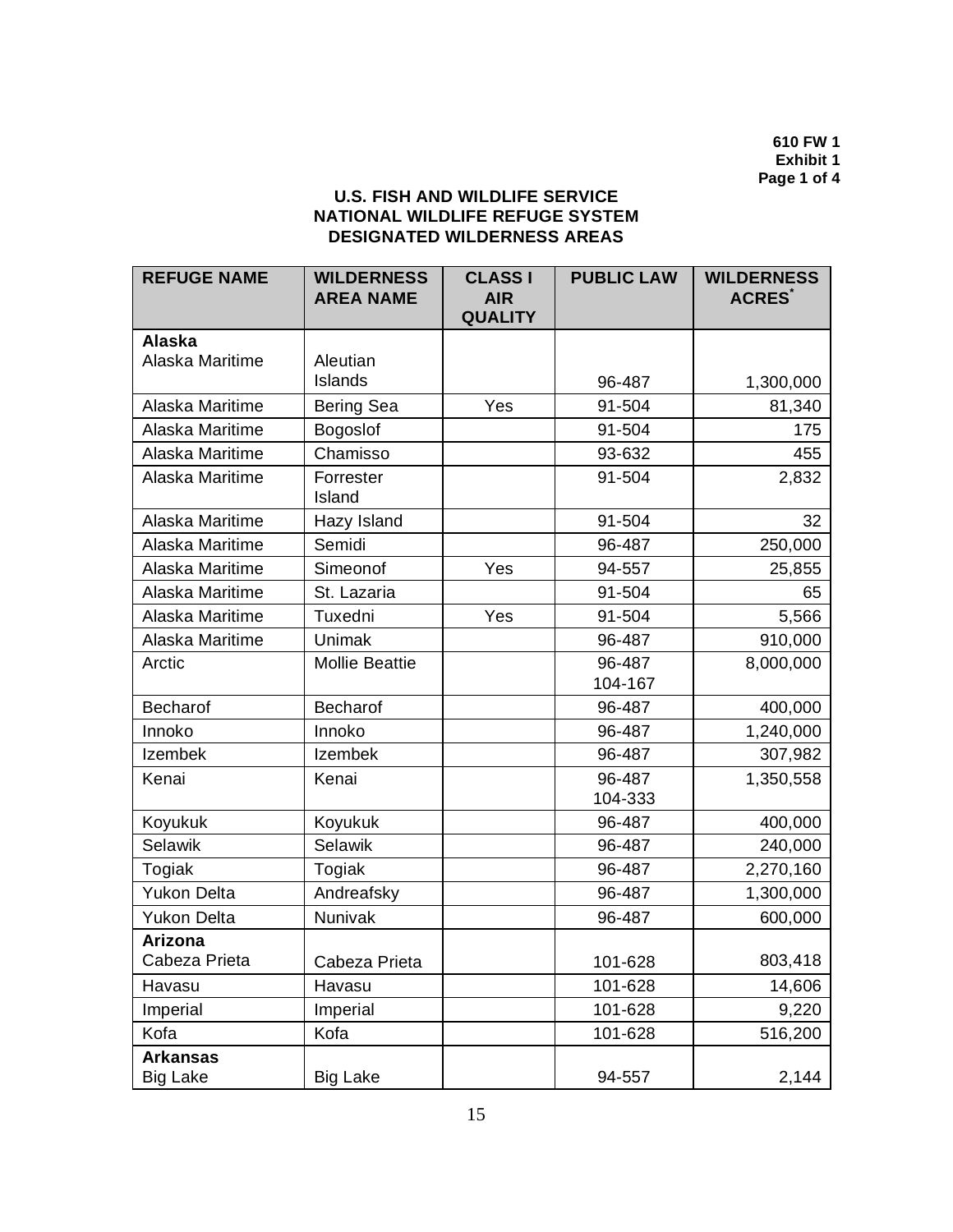| <b>California</b>                   |                                      |     |         |         |
|-------------------------------------|--------------------------------------|-----|---------|---------|
| Farallon                            | Farallon                             |     | 93-550  | 141     |
| Havasu                              | Havasu                               |     | 103-433 | 3,195   |
| Imperial                            | Imperial                             |     | 103-433 | 5,836   |
| Colorado<br>Leadville Fish          |                                      |     |         |         |
| Hatchery                            | <b>Mount Massive</b>                 |     | 96-560  | 2,560   |
| <b>Florida</b><br>Cedar Keys        | Cedar Keys                           |     | 92-364  | 379     |
| Chassahowitzka                      | Chassahowitzka                       | Yes | 94-557  | 23,579  |
| <b>Great White Heron</b>            | <b>Florida Keys</b>                  |     | 93-632  | 1,900   |
| <b>Island Bay</b>                   | <b>Island Bay</b>                    |     | 91-504  | 20      |
| J.N. "Ding" Darling                 | $\overline{J}$ .N. "Ding"<br>Darling |     | 94-557  | 2,619   |
| <b>Key West</b>                     | Florida Keys                         |     | 93-632  | 2,019   |
| Lake Woodruff                       | Lake Woodruff                        |     | 94-557  | 1,066   |
| National Key Deer                   | Florida Keys                         |     | 93-632  | 2,278   |
| Passage Key                         | Passage Key                          |     | 91-504  | 36      |
| Pelican Island                      | Pelican Island                       |     | 91-504  | 6       |
| St. Marks                           | St. Marks                            | Yes | 93-632  | 17,350  |
| Georgia<br><b>Blackbeard Island</b> | <b>Blackbeard</b><br>Island          |     | 93-632  | 3,000   |
| Okefenokee                          | Okefenokee                           | Yes | 93-429  | 353,981 |
| <b>Wolf Island</b>                  | <b>Wolf Island</b>                   | Yes | 93-632  | 5,126   |
| <b>Illinois</b><br>Crab Orchard     | Crab Orchard                         |     | 94-557  | 4,050   |
| Louisiana<br><b>Breton</b>          | <b>Breton</b>                        | Yes | 93-632  | 5,000   |
| Lacassine                           | Lacassine                            |     | 94-557  | 3,346   |
| <b>Maine</b><br>Moosehorn           | <b>Baring Unit</b>                   | Yes | 93-632  | 4,680   |
| Moosehorn                           | <b>Birch Islands Unit</b>            |     | 91-504  | 6       |
| Moosehorn                           | <b>Edmunds Unit</b>                  |     | 91-504  | 2,706   |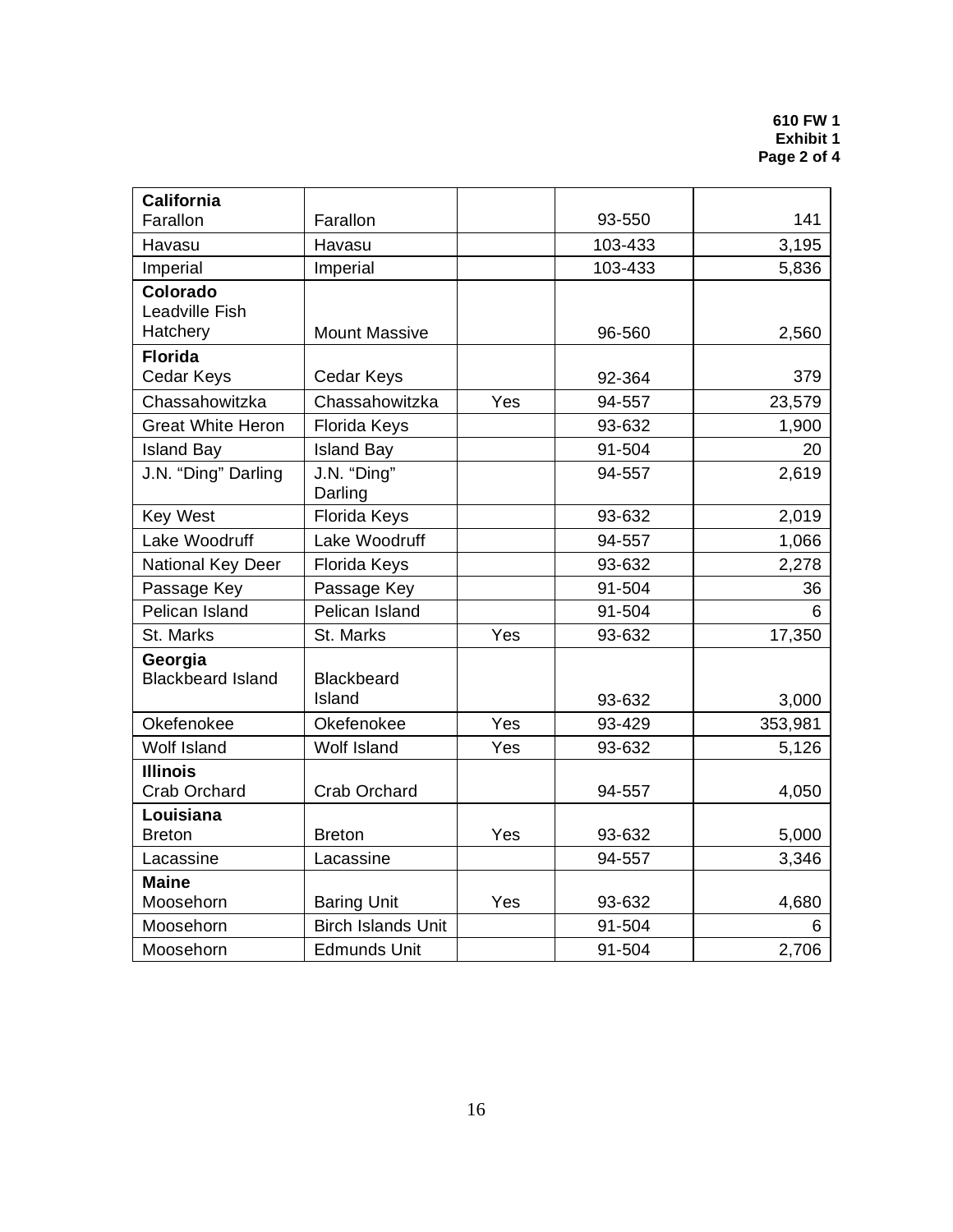| <b>Massachusetts</b>  |                          |     |        |        |
|-----------------------|--------------------------|-----|--------|--------|
| Monomoy               | Monomoy                  |     | 91-504 | 2,420  |
| <b>Michigan</b>       |                          |     |        |        |
| Huron                 | Huron                    |     | 91-504 | 148    |
| Michigan Islands      | Michigan<br>Islands      |     | 91-504 | 12     |
| Seney                 | Seney                    | Yes | 91-504 | 25,150 |
| <b>Minnesota</b>      |                          |     |        |        |
| Agassiz               | Agassiz                  |     | 94-557 | 4,000  |
| Tamarac               | Tamarac                  |     | 94-557 | 2,180  |
| <b>Missouri</b>       |                          |     |        |        |
| Mingo                 | Mingo                    | Yes | 94-557 | 7,730  |
| <b>Montana</b>        |                          |     |        |        |
| <b>Medicine Lake</b>  | <b>Medicine Lake</b>     | Yes | 94-557 | 11,366 |
| <b>Red Rock Lakes</b> | <b>Red Rock</b><br>Lakes | Yes | 94-557 | 32,350 |
| <b>UL Bend</b>        | <b>UL Bend</b>           | Yes | 94-557 | 20,819 |
| <b>Nebraska</b>       |                          |     |        |        |
| Fort Niobrara         | Fort Niobrara            |     | 94-557 | 4,635  |
| <b>New Jersey</b>     |                          |     |        |        |
| Edwin B. Forsythe     | <b>Brigantine</b>        | Yes | 93-632 | 6,681  |
| <b>Great Swamp</b>    | <b>Great Swamp</b>       |     | 90-532 | 3,660  |
| <b>New Mexico</b>     |                          |     |        |        |
| <b>Bitter Lake</b>    | <b>Salt Creek</b>        | Yes | 91-504 | 9,621  |
| Bosque del Apache     | Chupadera                | Yes | 93-632 | 5,289  |
| Bosque del Apache     | <b>Indian Well</b>       | Yes | 93-632 | 5,139  |
| Bosque del Apache     | Little San<br>Pascual    | Yes | 93-632 | 19,859 |
| <b>North Carolina</b> |                          |     |        |        |
| Swanquarter           | Swanquarter              | Yes | 94-557 | 8,785  |
| <b>North Dakota</b>   |                          |     |        |        |
| <b>Chase Lake</b>     | <b>Chase Lake</b>        |     | 93-632 | 4,155  |
| Lostwood              | Lostwood                 |     | 93-632 | 5,577  |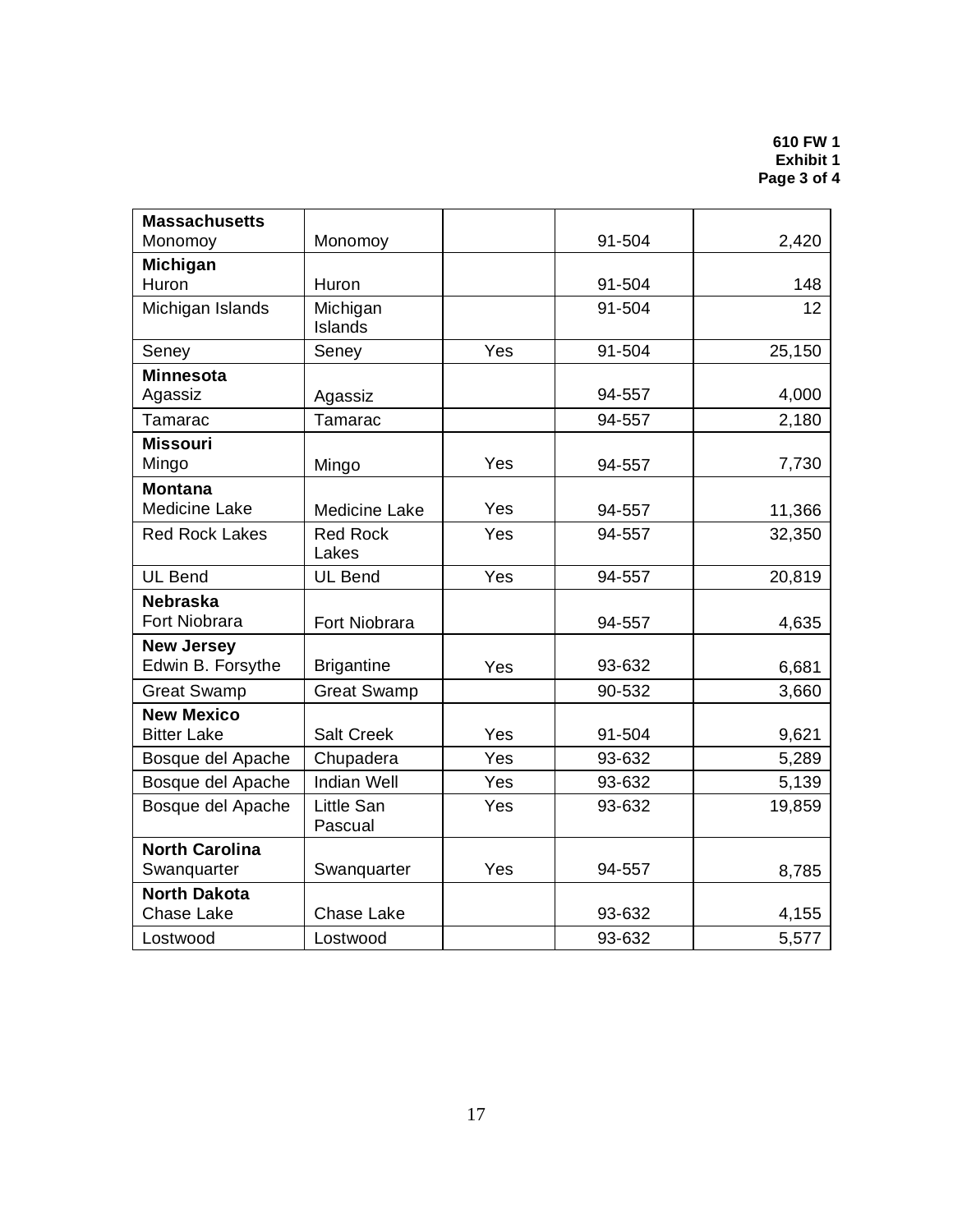| Ohio                      |                      |     |         |                |
|---------------------------|----------------------|-----|---------|----------------|
| <b>West Sister Island</b> | <b>West Sister</b>   |     |         |                |
|                           | Island               |     | 93-632  | 77             |
| <b>Oklahoma</b>           |                      |     |         |                |
| <b>Wichita Mountains</b>  | Charons              |     |         |                |
|                           | Garden               | Yes | 91-504  | 5,723          |
| <b>Wichita Mountains</b>  | North Mountain       |     | 91-504  | 2,847          |
| Oregon                    |                      |     |         |                |
| Oregon Islands            | Oregon Islands       |     | 91-504  | 21             |
| Oregon Islands            | Oregon Islands       |     | 95-450  | 459            |
| Oregon Islands            | Oregon Islands       |     | 104-333 | 445            |
| <b>Three Arch Rocks</b>   | <b>Three Arch</b>    |     | 91-504  | 15             |
|                           | <b>Rocks</b>         |     |         |                |
| <b>South Carolina</b>     |                      |     |         |                |
| Cape Romain               | Cape Romain          | Yes | 93-632  | 29,000         |
| Washington                |                      |     |         |                |
| Copalis                   | Washington           |     |         |                |
|                           | Islands              |     | 91-504  | 61             |
| <b>Flattery Rocks</b>     | Washington           |     | 91-504  | 125            |
|                           | Islands              |     |         |                |
| <b>Quillayute Needles</b> | Washington           |     | 91-504  | 300            |
|                           | Islands              |     |         |                |
| San Juan Islands          | San Juan             |     | 94-557  | 353            |
|                           | Islands              |     |         |                |
| <b>Wisconsin</b>          |                      |     |         |                |
| <b>Gravel Island</b>      | Wisconsin            |     |         |                |
|                           | Islands              |     | 91-504  | 27             |
| Green Bay                 | Wisconsin<br>Islands |     | 91-504  | $\overline{2}$ |
| <b>TOTAL</b>              |                      |     |         | 20,694,517     |

\* Acreages are derived from establishing legislation. Actual acreage may vary.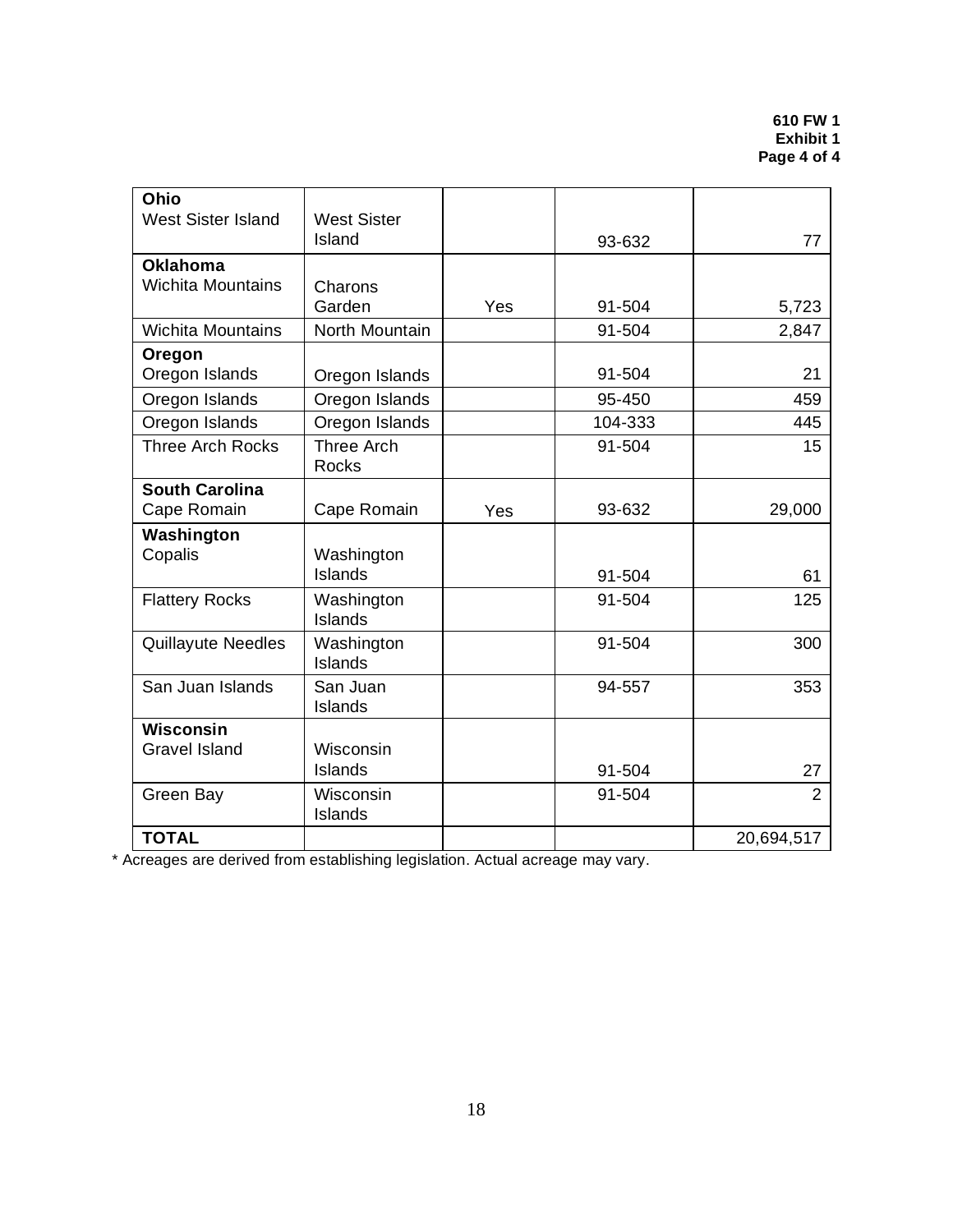### **Wilderness Acreage and Staff Training Report**

### **Reports Control Symbol R610-5**

 The Regional Chief/CNO Assistant Manager, National Wildlife Refuge System, will send this report to the Assistant Director, National Wildlife Refuge System by October 1 of each year. The report will include:

 **A.** The units with designated wilderness, proposed wilderness, recommended wilderness, or Wilderness Study Areas (WSAs) and the acreage for each;

 **B.** The total number of National Wildlife Refuge System, Endangered Species, and Fisheries and Habitat Conservation staff that have attended wilderness training;

 **C.** A list of refuge managers, Endangered Species project leaders, or Fisheries and Habitat Conservation project leaders at units with designated or proposed wilderness, recommended wilderness, or WSAs or with significant wilderness responsibilities who have not attended wilderness training; and

**D.** The recommended schedule for employee wilderness training for the next fiscal year.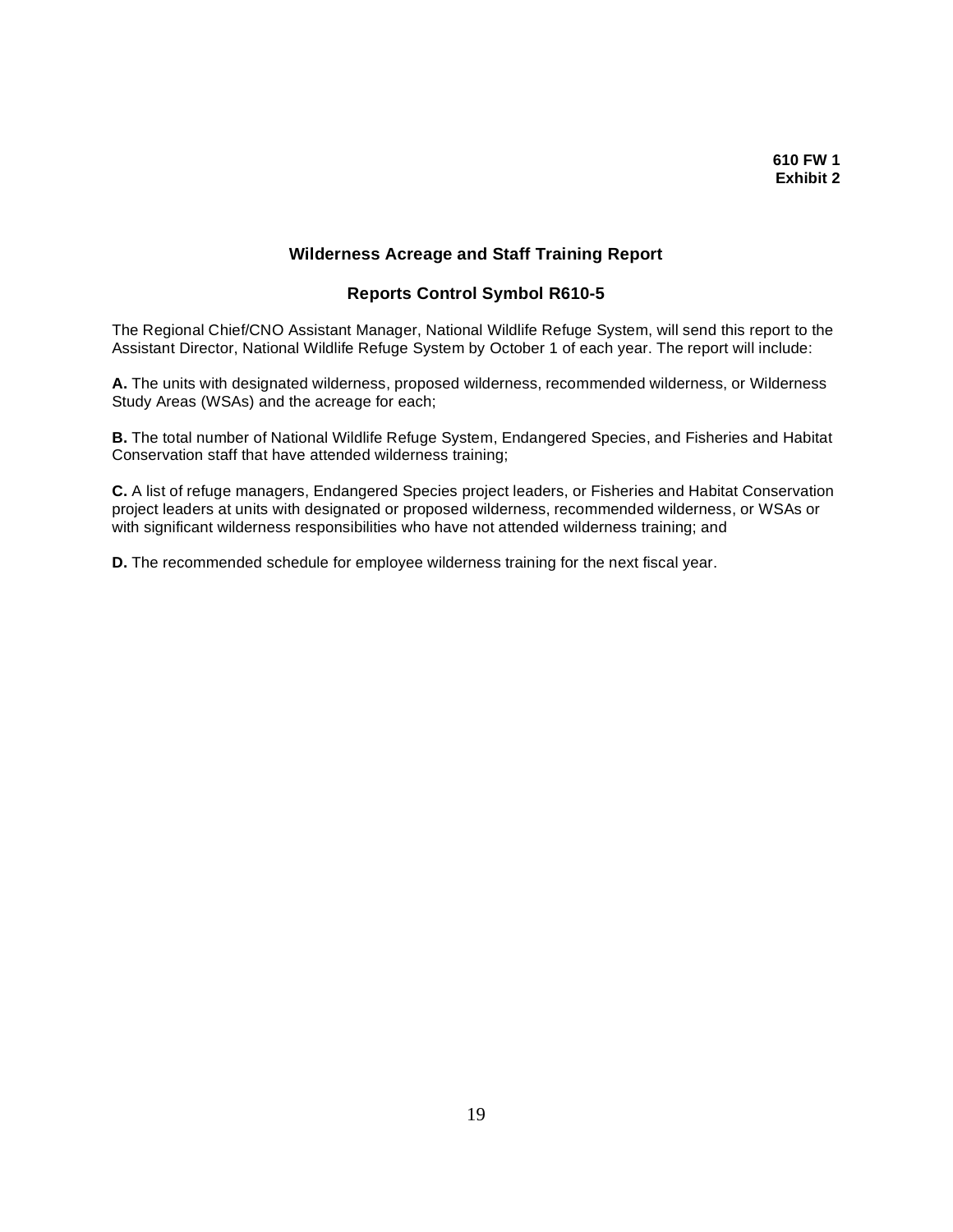#### **Chapter 2 Wilderness Administration and Resource Stewardship 610 FW 2**

 **2.1 What is the purpose of this chapter?** This chapter provides specific direction and guidance on administration of refuge wilderness, including stewardship of natural and cultural resources, public uses, and fire.

#### **2.2 What is the scope of this chapter?**

**A.** This chapter covers:

**(1)** Congressionally designated wilderness (see 610 FW 1, Exhibit 1),

**(2)** Proposed wilderness, and

**(3)** Where specifically addressed in this chapter, recommended wilderness.

 **B.** Where this guidance conflicts with provisions of legislation establishing wilderness areas on refuges, the provisions of the establishing legislation take precedence (see 610 FW 1.3F).

 **C.** We administer wilderness areas in Alaska following the guidance in this chapter. The policy addresses the special provisions for Alaska wilderness in the Alaska National Interest Lands Conservation Act (ANILCA), and there should be no conflicts. However, if anything in the policy guidance conflicts with the provisions of ANILCA, the provisions of ANILCA prevail. Refer to 610 FW 5 for some of the special provisions for Alaska wilderness.

 **2.3 What are the authorities that directly affect wilderness stewardship on Service lands?** Our authorities to administer wilderness, or those that may affect wilderness stewardship, are in 610 FW 1.3.

#### **2.4 What is the Service's general policy for wilderness administration and the stewardship of natural and cultural resources in wilderness?**

 **A.** We administer refuge wilderness to conform with the Wilderness Act's purposes of securing "an enduring resource of wilderness," preserving wilderness character, and providing opportunities for public use and enjoyment and for "solitude or a primitive and unconfined type of recreation" in ways that will leave the wilderness unimpaired for future use and enjoyment as wilderness.

 **B.** We must document a Minimum Requirement Analysis (MRA) for all proposed refuge management activities (see 610 FW 1.18) and commercial services (see section 2.12) that may involve any actions generally prohibited by the Wilderness Act.

 **C.** We must protect water resources in wilderness areas by maintaining and protecting water quantity and water quality in accordance with legal authorities.

 **D.** We must apply the nondegradation principle to wilderness stewardship using each wilderness area's level of naturalness and wildness at the time of designation as the standard against which we measure the impacts.

 **2.5 May the Service allow structures and installations in wilderness?** Section 4(c) of the Wilderness Act generally prohibits structures and installations in wilderness areas. After designation, we will make an inventory and condition assessment of all existing structures and installations.

 **A.** If a structure or installation existed before wilderness designation, we may retain it if we determine it is the minimum requirement to administer the area as wilderness and is necessary to accomplish the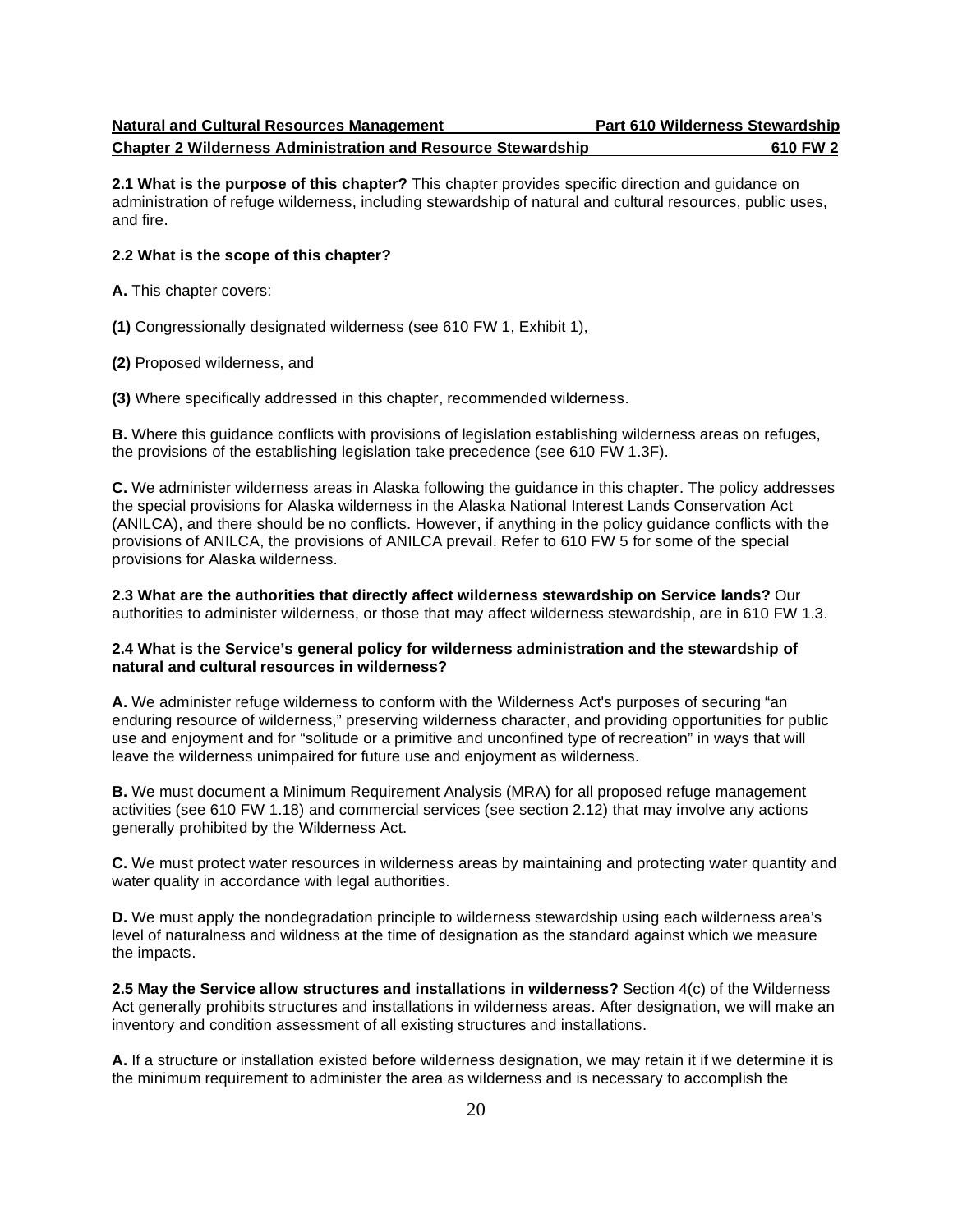purposes of the refuge, including Wilderness Act purposes. We will remove or allow natural deterioration of all structures and installations that do not meet these criteria.

 **B.** We will not construct, maintain, or restore any structure or installation in wilderness unless it is the minimum requirement for administering the area as wilderness and is necessary to accomplish the purposes of the refuge, including Wilderness Act purposes. We will not construct or maintain structures for administrative convenience, economy of effort, or convenience to the public. Wilderness users must be self-reliant for shelter. We determine the need for construction or maintenance through an MRA and include it in the wilderness stewardship plan (WSP) for the refuge. We design, construct, or maintain structures and installations to blend into the wilderness landscape as unobtrusively as possible, using native materials to the greatest extent practical.

 **C.** See 610 FW 2.29C for administration of historic structures and 610 FW 5.14 for some of the additional provisions applicable in Alaska.

**D.** Following are guidelines for specific types of installations and structures:

 **(1) Bridges.** After determining through an MRA that we can allow a bridge, we select the location, design, materials, and construction methods to minimize their size, complexity, and visual impact.

 **(2) Campsites.** We may maintain or establish designated campsites to support priority public uses only if they are supported by an MRA. If supported by an MRA, we may also include site markers, fire rings, tent sites, animal-resistant food-storage devices, and primitive toilets. We do not provide picnic tables in wilderness. Generally, we only place toilets in locations where reducing or dispersing visitor use has failed to alleviate a sanitation problem or prevent significant degradation of wilderness character and values. We encourage the use of cooking stoves that do not require firewood. We limit the collection of firewood within wilderness to dead and down material. We document campfire policy in the refuge's WSP.

 **(3) Hunting, Photography, and Observation Blinds.** We prohibit permanent blinds in wilderness. We may allow the use of simple, temporary screens made of dead and down native materials or temporary commercial blinds. The visitor must dismantle the screens at the end of each actual use period, except as specifically permitted otherwise. The visitor must carry commercial blinds in and out.

 **(4) Aids to Navigation.** Wilderness status does not alter the U.S. Coast Guard's or local authorities' right to access and operate aids to navigation (e.g., beacons, buoys) or private aids to navigation in wilderness areas. However, we may only allow any of the generally prohibited uses if we conduct an MRA and approve them.

 **(5) Signs.** When we determine through an MRA that they are necessary, we may use signs to identify routes and distances. We will not use signs to mark streams, lakes, mountains, or other points of interest. Signs will be as small as possible, compatible with their surroundings, and to the greatest extent practical, constructed of native materials. Along waterways, signs must meet all Coast Guard or appropriate State requirements. We may also use signs to mark wilderness boundaries.

 **2.6 May the Service allow roads and trails in wilderness?** Section 4(c) of the Wilderness Act prohibits permanent roads in wilderness. We will inventory and evaluate all roads, vehicle routes, and trails in existence at the time of wilderness designation in the unit's comprehensive conservation plan (CCP) or WSP.

 **A.** We will only retain temporary roads when, after completing an MRA, we determine they are necessary to administer the area. We may convert roads or vehicle routes within wilderness to trails for walking or nonmotorized, nonmechanized transportation or allow them to return to natural conditions through normal succession or restoration.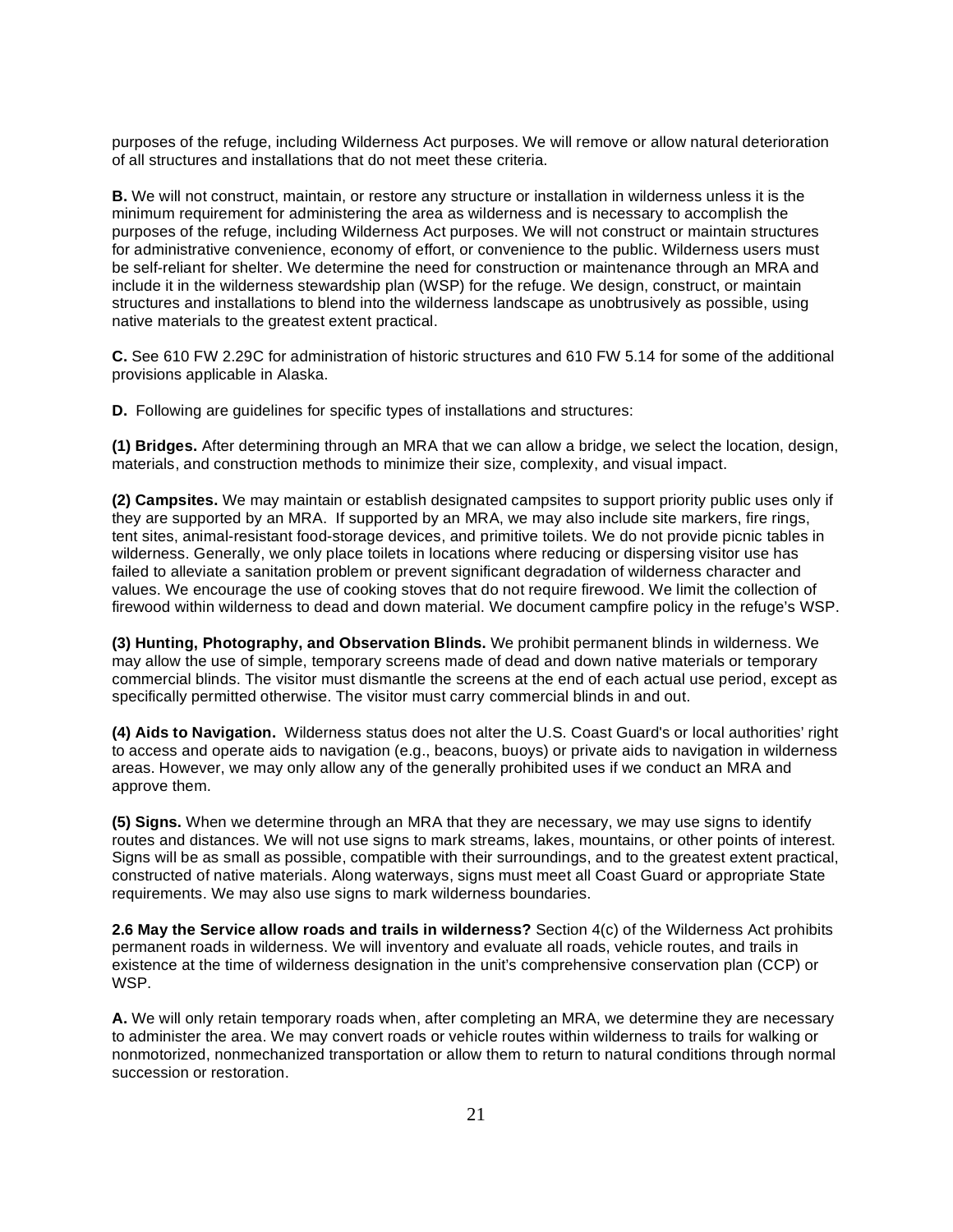**B.** We may provide trails, but only where they are essential for resource protection or where significant safety hazards exist during normal use periods. We determine the need for trails, trail improvements, and maintenance through MRAs and include them in the unit's WSP. We manage historic trails according to approved cultural resource plan requirements.

 **2.7 May the Service allow use of motorized vehicles, motorized equipment, and mechanical transport in wilderness?** The Wilderness Act generally prohibits the use of motorized vehicles, motorized equipment (including motorized portable tools), and mechanical transport in wilderness.

 **A.** We generally prohibit these uses for refuge management activities in wilderness (see 610 FW 1.16.) unless:

**(1)** We determine they are:

 **(a)** The minimum requirement for administering the area as wilderness and necessary to accomplish the purposes of the refuge, including Wilderness Act purposes,

**(b)** An existing private right,

**(c)** Authorized by the designated legislation, or

 **(d)** Required to respond to a human emergency, damage to property, violations of civil and criminal law, or other emergencies within the wilderness area.

 **(2)** In addition, the public may not use motorized vehicles or motorized equipment (including motorized portable tools) in refuge wilderness. See 610 FW 5 for additional provisions applicable in Alaska.

#### **2.8 May the Service manage aircraft use in and over wilderness?**

**A.** The Wilderness Act generally prohibits landing aircraft in refuge wilderness.

 **B.** The Wilderness Act also generally prohibits landing aircraft in wilderness for refuge management activities (see 610 FW 1.16) unless:

 **(1)** We determine such use to be the minimum requirement for administering the area as wilderness, and the use is necessary to accomplish the purposes of the refuge, including Wilderness Act purposes;

 **(2)** They are required to respond to an emergency involving the health and safety of a person or people, damage to property, or violations of civil and criminal law; or

 **(3)** The uses are authorized in the enabling legislation. See 610 FW 5 for additional provisions applicable in Alaska.

 **C.** The Wilderness Act and the Administration Act do not prohibit the use of aircraft over a wilderness area. The Federal Aviation Administration (FAA) is responsible for managing commercial and private air space. The FAA has established 2,000 feet (600 meters) above ground level as the minimum altitude advisory for refuges, including designated wilderness areas (see FAA Advisory Circular 91-36c). Other Federal laws (e.g., Airborne Hunting Act, Endangered Species Act, Bald Eagle Protection Act) may govern overflights above a refuge.

 **D.** We may use aircraft over wilderness for refuge management activities, such as wildlife surveys, if we determine it is the minimum requirement for administering the area as wilderness and necessary to accomplish the purposes of the refuge, including Wilderness Act purposes, or if we are responding to an emergency involving the health and safety of people. We may conduct such flights at levels low enough to achieve refuge management objectives. However, we will conduct our aircraft operations in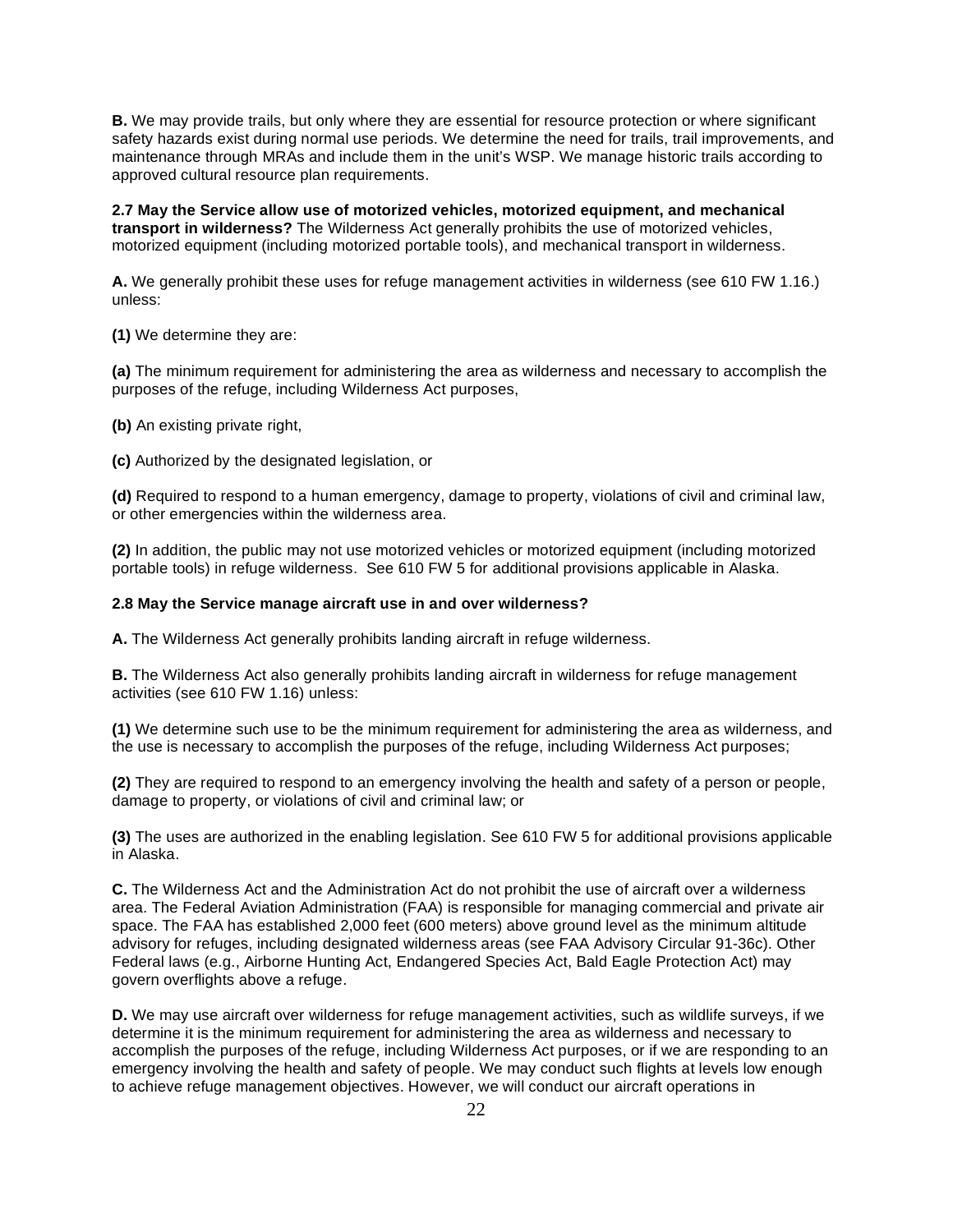conformance with the FAA minimum altitude advisory whenever mission objectives and weather conditions allow. We conduct flights for administration of the wilderness in a manner consistent with safety concerns and public aircraft use recommendations and restrictions to the greatest extent possible. We must set a high standard and provide an example for the public to follow.

 **E.** Other Federal, State, or tribal agencies may use airspace above refuge wilderness as necessary to fulfill their responsibilities consistent with applicable FAA and other laws, regulations and advisories (e.g., by the Department of Defense and the National Aeronautics and Space Administration). We will consult with other agencies using airspace above refuge wilderness to minimize adverse impacts on wilderness character.

 **F.** Aerial sightseeing, wildlife viewing, and photography (collectively referred to as "flightseeing") are activities that may conflict with refuge purpose(s), including Wilderness Act purposes, and result in unacceptable disturbance to wildlife and visitors. Although we lack jurisdiction over airspace, we discourage flightseeing and will work with the FAA to encourage all pilots to conduct overflights in conformance with the FAA minimum altitude advisory. We must enforce provisions of Federal laws that promote public safety or prohibit harassment of wildlife by aircraft. Wilderness administrators should monitor and document low-level aircraft activity.

 **2.9 How does wilderness designation affect existing private rights?** Section 4(c) of the Wilderness Act prohibits commercial enterprises and permanent roads, except as provided by the Act and "subject to existing private rights."

 **A.** In accordance with section 4(c), we will recognize private rights existing as of the date an area was designated as wilderness.

 **B.** We will evaluate the validity and extent of private rights within wilderness on a case-by-case basis in consultation with the Department of the Interior, Office of the Solicitor.

 **C.** We will manage valid private rights in wilderness in accordance with the specific conditions and requirements of the valid rights.

 **D.** We will work with the owner of the private rights to develop stipulations in a special use permit or other agreement to alleviate or minimize adverse impacts on wilderness character.

 **E.** In accordance with the nondegradation principle, we will use the conditions prevailing in the area at the time of wilderness designation as the standard for developing restoration requirements where appropriate.

 **F.** We will pursue voluntary land exchanges, purchases, or donations to consolidate Service ownership where the exercise of private rights would be detrimental to wilderness character or values.

 **2.10 May the Service authorize access through wilderness to non-Federal land where rights to access do not exist?** Where there is existing access or a right of access through nonwilderness land, we will generally not allow access through wilderness other than that available to the general public. We will give State or private landowners, and their successors in interest, effectively surrounded by or adjacent to wilderness, access to their land through wilderness where such access is appropriate and compatible with the purposes of the refuge, including the purposes of the Wilderness Act, and does not involve uses generally prohibited by the Wilderness Act. We will only approve that combination of routes and modes of travel which will, as determined by the Refuge System, cause the least lasting impact on wilderness character. We will authorize such access through a renewable special use permit for a period not to exceed 5 years. See 610 FW 5 for some of the additional provisions applicable in Alaska.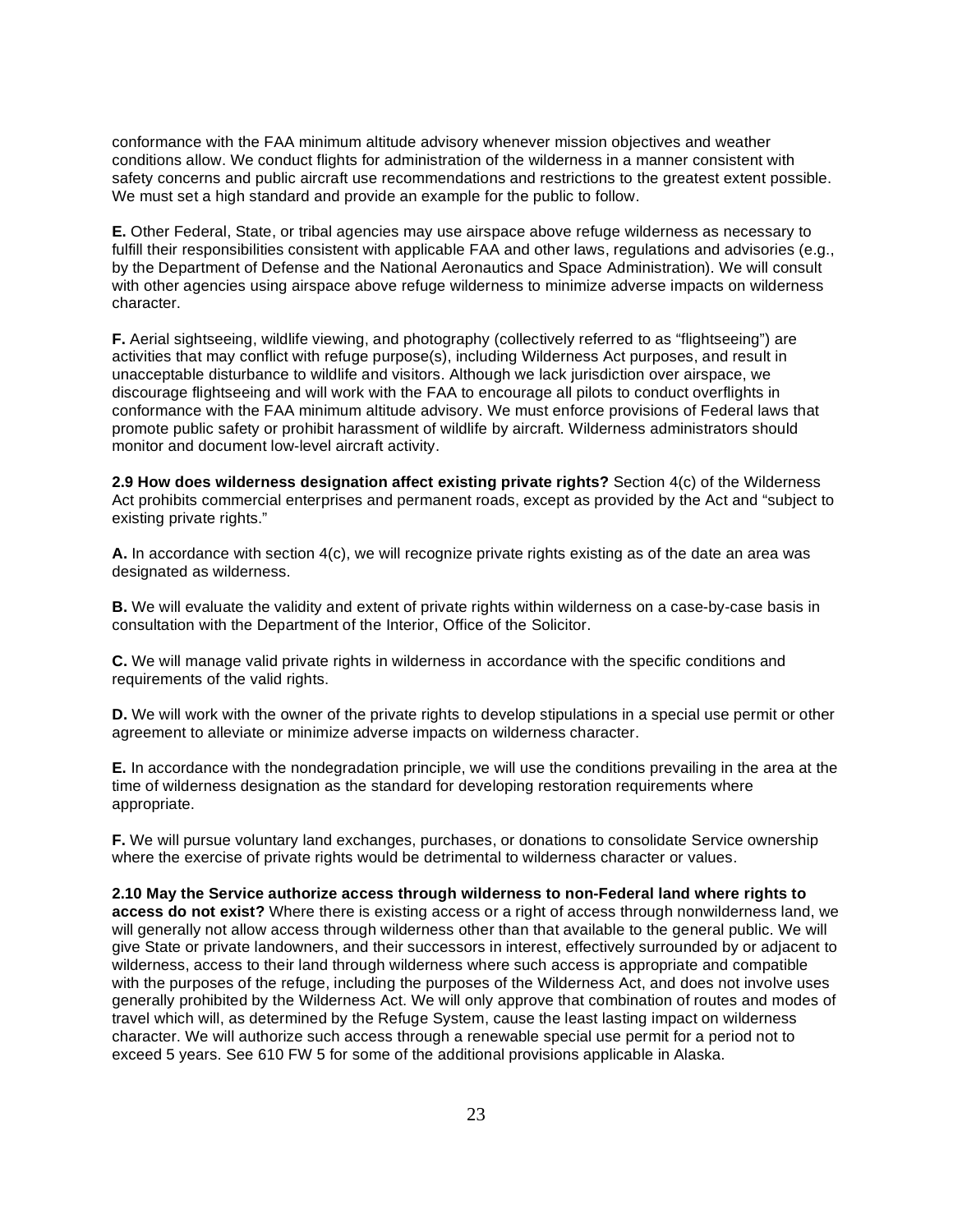**2.11 May the Service authorize rights-of-way in wilderness?** Unless legally required, we will not issue permits for any new or expand any existing rights-of-way in wilderness. We will evaluate whether to authorize or terminate or extinguish existing rights-of-way that have been included in wilderness. Where termination is not possible, we will work with the holder of the right-of-way permit to:

 **A.** Establish maintenance and operating procedures, consistent with the terms of the right-of-way permit, that minimize impacts to wilderness character and resources. If we renew or authorize maintenance of an existing right-of-way, we may do so subject to applicable requirements of our compatibility policy.

 **B.** We must also ensure conditions protect wilderness character and resources and limit use of motorized equipment and mechanical transport that are outlined in the right-of-way permit or easement and the WSP. Following the nondegradation principle, we will use the conditions prevailing in the area at the time of designation as the standard for developing restoration requirements.

**C.** See 610 FW 5 for some of the additional provisions applicable in Alaska.

#### **2.12 May the Service authorize commercial enterprises and services in wilderness?**

**A.** Section 4(c) of the Wilderness Act prohibits commercial enterprises in wilderness.

**B.** Section 4(d)(6) of the Act includes a special provision for commercial services when such services are "necessary for activities which are proper for realizing the recreational or other wilderness purposes of the areas." For example, guiding and outfitting services may provide opportunities for the public to enjoy wilderness and may enhance visitor appreciation of wilderness values. We may authorize commercial services, such as guiding and outfitting, if we determine that they:

- **(1)** Are appropriate and compatible,
- **(2)** Necessary for the public enjoyment of wilderness,
- **(3)** Provide opportunities for primitive and unconfined types of recreation,
- **(4)** Preserve wilderness character, and
- **(5)** Are managed in concert with our other policies and enabling legislation.

 **C**. Commercial service providers may not use motor vehicles, motorized equipment, motorboats, or other forms of mechanical transport; permanent structures or installations; land aircraft; or establish temporary roads. We regulate commercial services through special use permits. See 610 FW 5 for some of the additional provisions applicable in Alaska.

 **D.** We generally prohibit commercial photography in wilderness areas unless we determine it is necessary to provide educational information about wilderness uses and values and does not degrade the wilderness character of the area. In cases where we allow such photography as a commercial service, we first evaluate it for appropriateness and compatibility, and we manage the use through an audiovisual productions permit. (See 43 CFR 5.)

 **E.** Wilderness areas may incorporate commercial-free zones where we prohibit all commercial services. We determine the need for use limitations and commercial-free zones through the unit's WSP or CCP. In cases where it is necessary for us to limit use, we will seek to provide a fair balance between commercial and private uses of wilderness, recognizing that in extreme cases, accommodating both types of uses may not always be possible. See 610 FW 5 for some of the additional provisions applicable in Alaska.

 **F.** We conduct and document an MRA for all proposed commercial services in wilderness to determine whether allowing a commercial service is the minimum requirement for administering the area as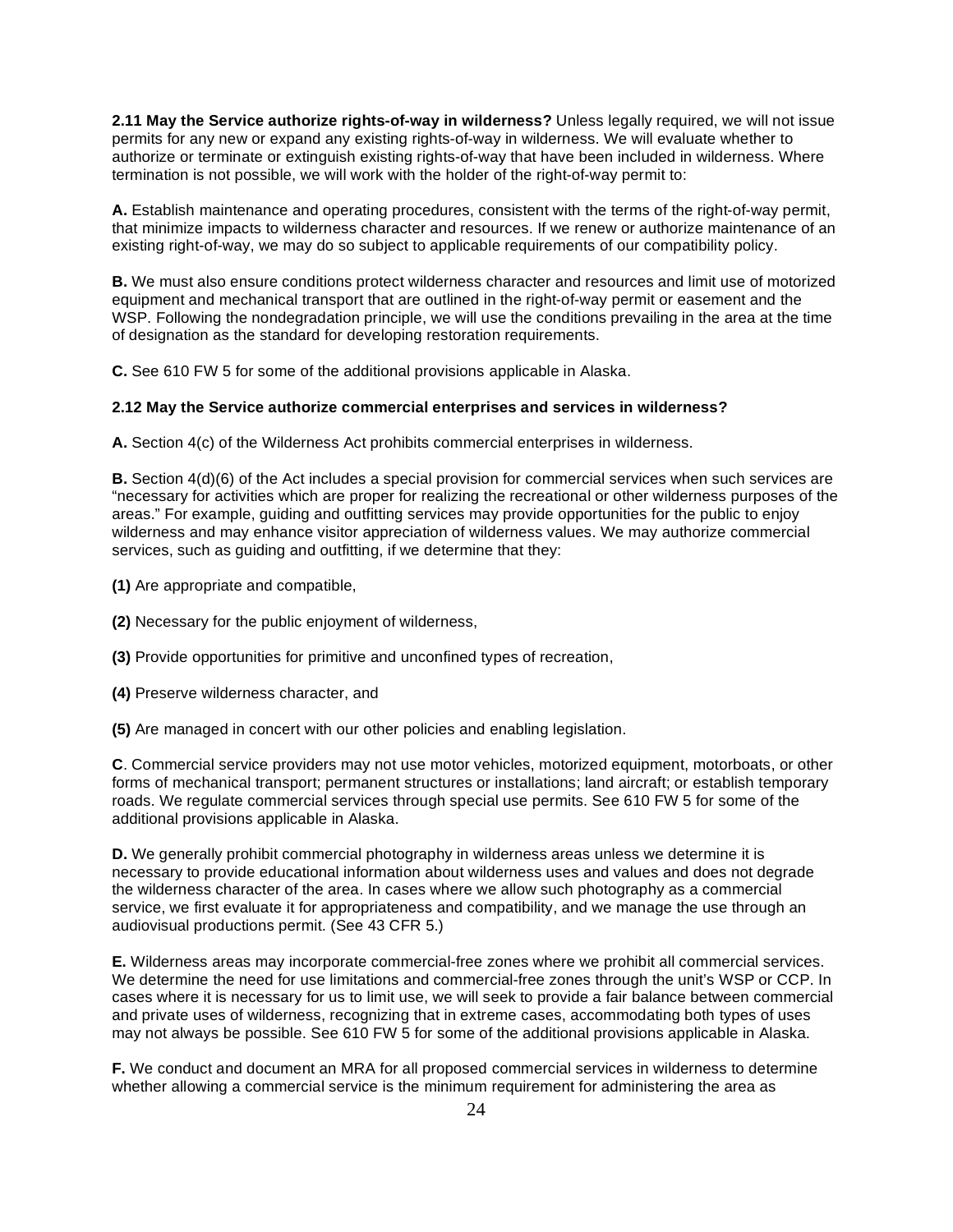wilderness and is necessary to accomplish the purposes of the refuge, including Wilderness Act purposes. The MRA clarifies the need for and impacts of a proposed action.

#### **2.13 How does the Service manage permits for commercial services?**

 **A.** If the refuge has an approved WSP less than 15 years old, and it includes a written MRA for each proposed commercial service, we may authorize those services as described in the plan. The analysis in the WSP must include an estimate of the extent of the services.

 **(1)** If circumstances associated with the service or its effects significantly change, or we want to allow the same service in a different part of the wilderness, we may need to reevaluate the service for appropriateness and compatibility and conduct a new MRA.

 **(2)** If we did not identify a proposed service in the WSP, we must ensure that appropriateness and compatibility determinations are current, and we must conduct an MRA before we allow the proposed service.

 **(3)** If the refuge does not have an approved WSP or has one more than 15 years old, we must ensure that appropriateness and compatibility determinations are current, and we must conduct a new MRA before renewing a special use permit for commercial services.

 **B.** When we determine a commercial service is necessary, we must then determine parameters (such as location, timing, extent, etc.) so that there will be the least possible impact on all of the area's wilderness character, including the natural conditions and cultural resources, outstanding opportunities for solitude, and potential for the public to have a primitive and unconfined type of recreational experience.

 **C.** We consider not only the direct impacts of the commercial service, but also the indirect impacts associated with the service. We also consider the cumulative impacts of the service when conducted in conjunction with other existing or planned uses or actions in the wilderness areas. Following the nondegradation principle, the conditions prevailing in an area at the time of wilderness designation establish a benchmark for assessing the significance of a proposed service's impacts on wilderness character.

 **D.** Commercial operators must employ all applicable Leave No Trace (LNT) standards and techniques. We generally allow only temporary structures and facilities (such as tents) that are the minimum necessary to support wilderness recreation. We require their removal at the end of the actual use period, unless specifically permitted otherwise. We will determine the distance the structures must be located away from main trails; sensitive habitats such as riparian zones, wetlands, streams, rivers, ponds, and lakes; significant cultural resources; other key interest features; and public use areas not used for commercial services, as well as other restrictions that may be necessary to preserve wilderness character. We generally prohibit commercial service providers from permanently storing equipment and supply caches in wilderness areas. See 610 FW 5 for special provisions applicable in Alaska.

 **2.14 May the Service authorize mineral exploration and development activities in wilderness areas?** We authorize, under Part 612 of the Service Manual, mineral exploration and development activities in wilderness areas, recommended wilderness, and proposed wilderness under limited circumstances, as described below. Sections 4(d)(2) and (3) of the Wilderness Act address prospecting, mineral locations, mineral patents, and mineral leasing within national forest wilderness areas. These provisions do not apply to refuge wilderness areas.

 **A. Locatable Minerals on Refuge Lands Withdrawn from the Public Domain and Appropriation**  Under the Mining Laws. We prohibit prospecting, locating, or filing mining claims on these refuge lands unless otherwise provided by law (50 CFR 27.64). We allow development, extraction, and removal of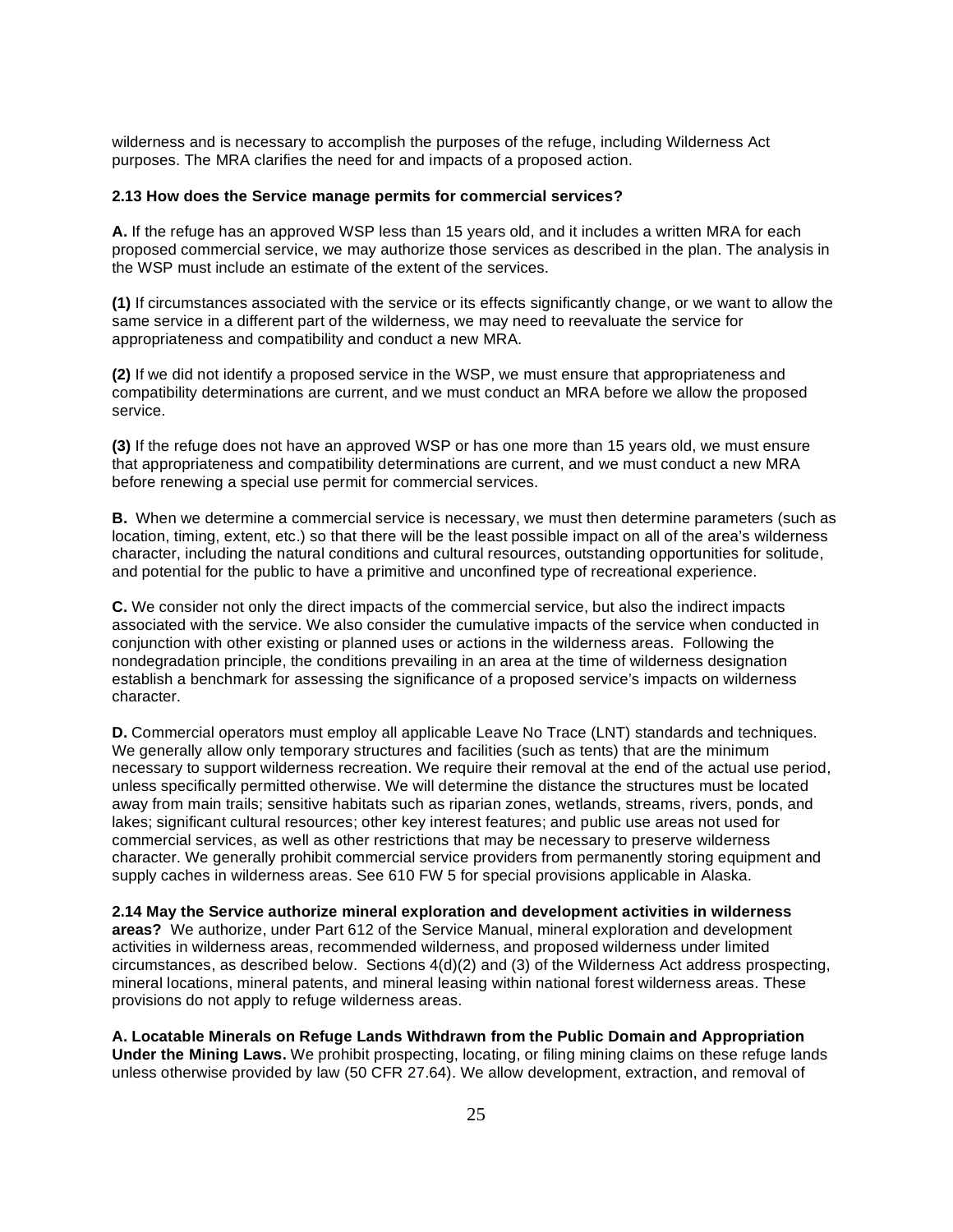Federal minerals on valid claims established prior to withdrawal from operation and appropriation under the general mining laws subject to:

 **(1)** Verification of claim validity and compliance with claim recording and annual maintenance requirements, and

**(2)** Reasonable conditions outlined in a special use permit. (See 612 FW 1.)

 **B. Leasable Minerals.** Regulations prohibit leasing of oil and gas in wilderness areas, recommended wilderness, and proposed wilderness (43 CFR 3100.0-3). They also prohibit leasing of geothermal resources, coal, and solid minerals in wilderness areas, recommended wilderness, and proposed wilderness (43 CFR 3201.11, 3400.2, and 3503.10). We allow exploration and development of leasable minerals where valid rights existed prior to wilderness recommendation or designation, subject to reasonable conditions outlined in a special use permit.

 **C. Common Variety Minerals.** Regulations prohibit the extraction of common variety minerals (such as sand and gravel) in wilderness areas, recommended wilderness, and proposed wilderness.

 **D. Reserved or Excepted Mineral Rights on Acquired Refuge Lands.** We allow exploration, development, extraction, and removal of minerals owned or retained by private parties. We will authorize these activities subject to the terms of the instrument by which the private owner acquired their interest or in accordance with the conditions in our deed and subject to reasonable conditions outlined in a special use permit. (See 50 CFR 29.32.)

#### **E. Special Use Permits for Mining Activities.**

 **(1)** We allow exploration and development associated with a valid, privately owned mineral right through a special use permit or other agreement. The permit or agreement will provide for reasonable access and the protection of refuge resources, including wilderness character, to the fullest extent possible by minimizing disturbance or damage caused by mining activities. Use and physical occupancy must be kept to the minimum necessary for conducting efficient mineral operations.

 **(2)** We require compliance with all applicable Federal, State, and local laws and regulations, including obtaining necessary bonds, permits, and other approvals prior to conducting mineral operations on the refuge. Operators must remove all structures, equipment, and other facilities and initiate reclamation when mining operations are complete. Operators must restore the surface as near as practicable to the condition, appearance, and contour of the surface before mining operations began.

 **2.15 Will the Service propose names for geographic features in wilderness?** Some view attaching official, permanent names to mountains and other natural features in wilderness as a form of trammeling. We support the general policy of the U.S. Board of Geographic Names to not name geographic features within wilderness. We may name new wilderness areas within the Refuge System, but we will neither propose nor support naming them after any person. (See 040 FW 2 for additional guidance on naming and renaming units.)

#### **2.16 How does the Service conserve wildlife and habitat in wilderness?**

 **A.** We conserve fish, wildlife, and plant resources and their habitats (including water resources) in wilderness in a manner consistent with the Administration Act and refuge purpose(s), including Wilderness Act purposes. Fish, wildlife, plants and their habitat are essential and inseparable components of wilderness. On wilderness areas within the Refuge System, we conserve fish, wildlife, and plants by preserving the wilderness environment. Both the Service and State fish and wildlife agencies have authorities and responsibilities for management of fish and wildlife on refuges as described in 43 CFR part 24. We work cooperatively with State fish and wildlife agencies to conserve fish, wildlife, and plant resources and their habitats (including water resources).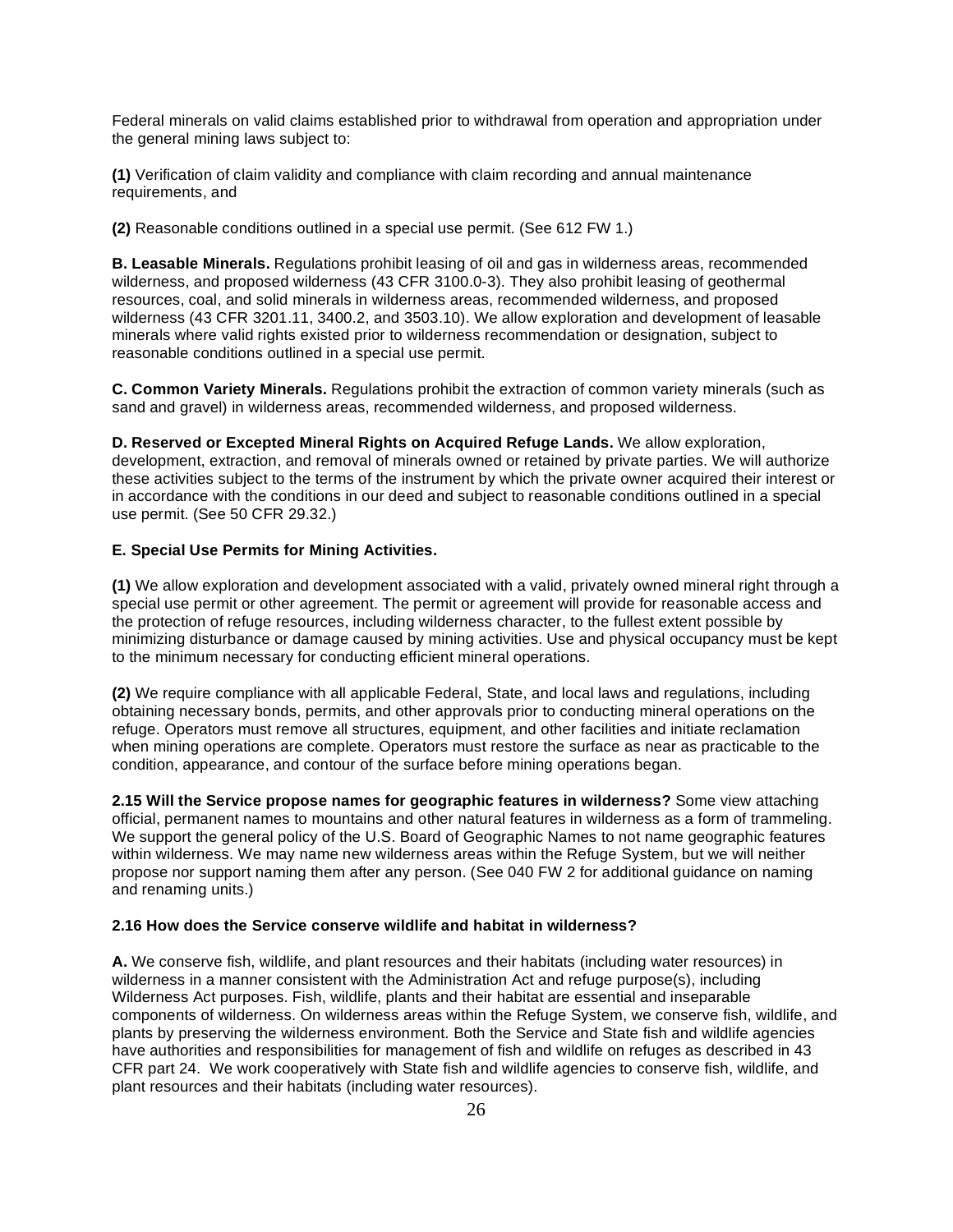**B.** Major ecosystem processes including wildfire, drought, flooding, windstorms, pest and disease outbreaks, and predator/prey fluctuations may be natural ecological and evolutionary processes.

 **(1)** We will not interfere with these processes or the wilderness ecosystem's response to such natural events unless necessary to accomplish refuge purposes, including Wilderness Act purposes, or in cases where these processes become unnatural. Examples of unnatural conditions are:

**(a)** Excess fuel loads from past fire suppression activities,

**(b)** Disrupted predator/prey relationships,

**(c)** Elimination of native grazers, and

**(d)** The spread of alien species.

 **(2)** In such cases, we encourage the restoration and maintenance of biological integrity and wilderness character.

 **(3)** All decisions and actions to modify ecosystems, species population levels, or natural processes must be:

**(a)** Required to respond to a human emergency, or

 **(b)** The minimum requirement for administering the area as wilderness and necessary to accomplish the purposes of the refuge, including Wilderness Act purposes. In addition, such decisions and actions must:

**(i)** Maintain or restore the biological integrity, diversity, or environmental health of the wilderness area; or

**(ii)** Be necessary for the recovery of threatened or endangered species.

 **C.** Hunting and fishing, when compatible, are among the priority general public uses of the Refuge System. We design our wildlife population management strategies to support accomplishing refuge purposes, including Wilderness Act purposes. (See section 2.30 and Refuge System recreation policies in 605 FW 1-7 for further guidance.)

 **2.17 May the Service introduce, transplant, or stock fish, wildlife, and plants in wilderness?** We will not introduce, transplant, or stock any species into a wilderness area where it is not native (see 601 FW 3). We will not introduce fish into wilderness waters that do not naturally support fish populations. We may continue to manage species traditionally stocked before wilderness designation only if they meet the criteria established in section 2.16. We will determine suitable stocking levels and native species for a given wilderness area in consultation with State fish and wildlife agencies. We will use local genetic strains whenever possible and will not use genetically modified organisms. We will give preference to threatened or endangered species and native species exterminated by humans. We will not use fertilizers or supplemental food to artificially enhance fisheries or other wildlife resources. See 610 FW 5 for some of the additional provisions applicable in Alaska.

 **2.18 May the Service use livestock grazing as a refuge management economic activity?** If we determine that the loss of native grazing species has adversely impacted the biological integrity, diversity, environmental health, and wilderness character of an area, we may allow livestock grazing in wilderness (subject to the criteria in section 2.16) as a refuge management economic activity, but not as a commercial enterprise. The grazing must maintain or restore essential ecosystem functions and mimic natural processes to the greatest extent possible.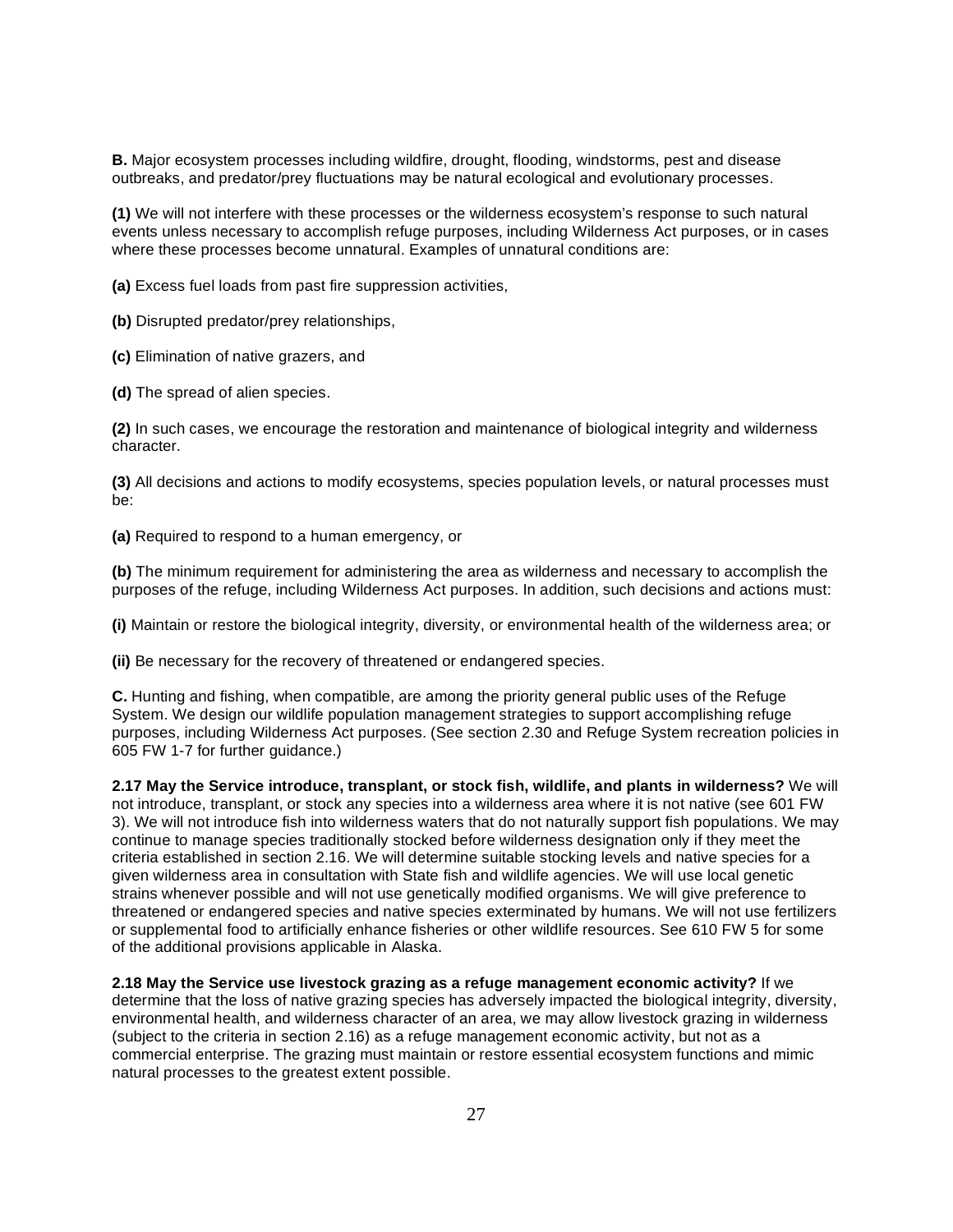### **2.19 May the Service control invasive species, pests, and diseases in wilderness?**

**A.** We may control invasive species, pests, or diseases when:

 **(1)** We have demonstrated that they have degraded or there is a high probability they will degrade the biological integrity, diversity, environmental health, or wilderness character of a wilderness area;

 **(2)** They pose a significant threat to the health of humans, and the U.S. Public Health Service (which includes the Centers for Disease Control) has advised us to control them; or

 **(3)** We have demonstrated that they pose a significant threat to the health of fish, wildlife, plants, or their habitats.

 **B.** We will follow an integrated pest management (IPM) approach to prevent, control, or eradicate invasive species, pests, and diseases subject to the criteria in section 2.16 (also see the biological integrity policy at 601 FW 3.16). We will determine appropriate IPM procedures through an MRA and document them in the refuge's WSP. If the approved IPM plan determines that chemical or biological treatments are necessary, we will only use agents that have the least impact on nontarget species and on the wilderness environment in compliance with current Service policy. We may make an exception to introducing species (see section 2.17) for Service-approved, nonnative biological control agents.

 **2.20 May the Service control predation in wilderness?** Predation is an essential and integral process in the wilderness ecosystem. We will initiate actions intended to alter natural predator/prey relationships only when compelling evidence exists that the proposed action will correct or alleviate identified impacts on native fish, wildlife, plants, or their habitats and would be in compliance with section 2.16. We will direct control at the individual animal(s) causing the problem using the method least likely to adversely impact nontarget species and wilderness visitors. We will not manage predation solely to protect livestock, wilderness visitors, or other users.

 **2.21 What is the Service's general policy for managing wilderness fires?** Three types of wildland fire may occur in our wilderness areas: wildfire, wildland fire use, and prescribed fire. We manage all wildland fires to achieve wilderness objectives in accordance with an approved fire management plan (FMP) that is developed or reviewed and revised in concert with the WSP. In the WSP, we must identify and address wilderness character and the values to be protected, desired fire regime, condition class, ecological conditions, and specific fire management considerations.

**A.** Firefighter and public safety is always the first priority on all wilderness fire operations.

 **B.** We will conduct fire management planning, preparedness, wildland fire operations, monitoring, and research on an interagency basis with the involvement of all partners.

 **C.** See 621 FW 1-3 for specific guidance on fire management policy, fire management plans, and prescribed burning. See 095 FW 3 for Service policy on wildland fire suppression. The *Fire Management Handbook* contains detailed guidance on FMP development.

 **2.22 May the Service manage wildland fire in wilderness?** Wildland fires and their effects are inherent parts of the ecological processes of wilderness. The principal wildland fire use objective in wilderness is to allow fire to play its natural role in the ecosystem. We will not interfere with the wilderness ecosystem's recovery response to these effects. A wildland fire implementation plan is developed for each wildland fire used to achieve wilderness objectives. If we decide to suppress a wildland fire, we select the appropriate management response that preserves wilderness character and values as well as accomplishes suppression objectives. We will identify the appropriate minimum impact suppression tactics in the FMP and develop them in conjunction with the fire management officer.

#### **2.23 May the Service use prescribed fire in wilderness?**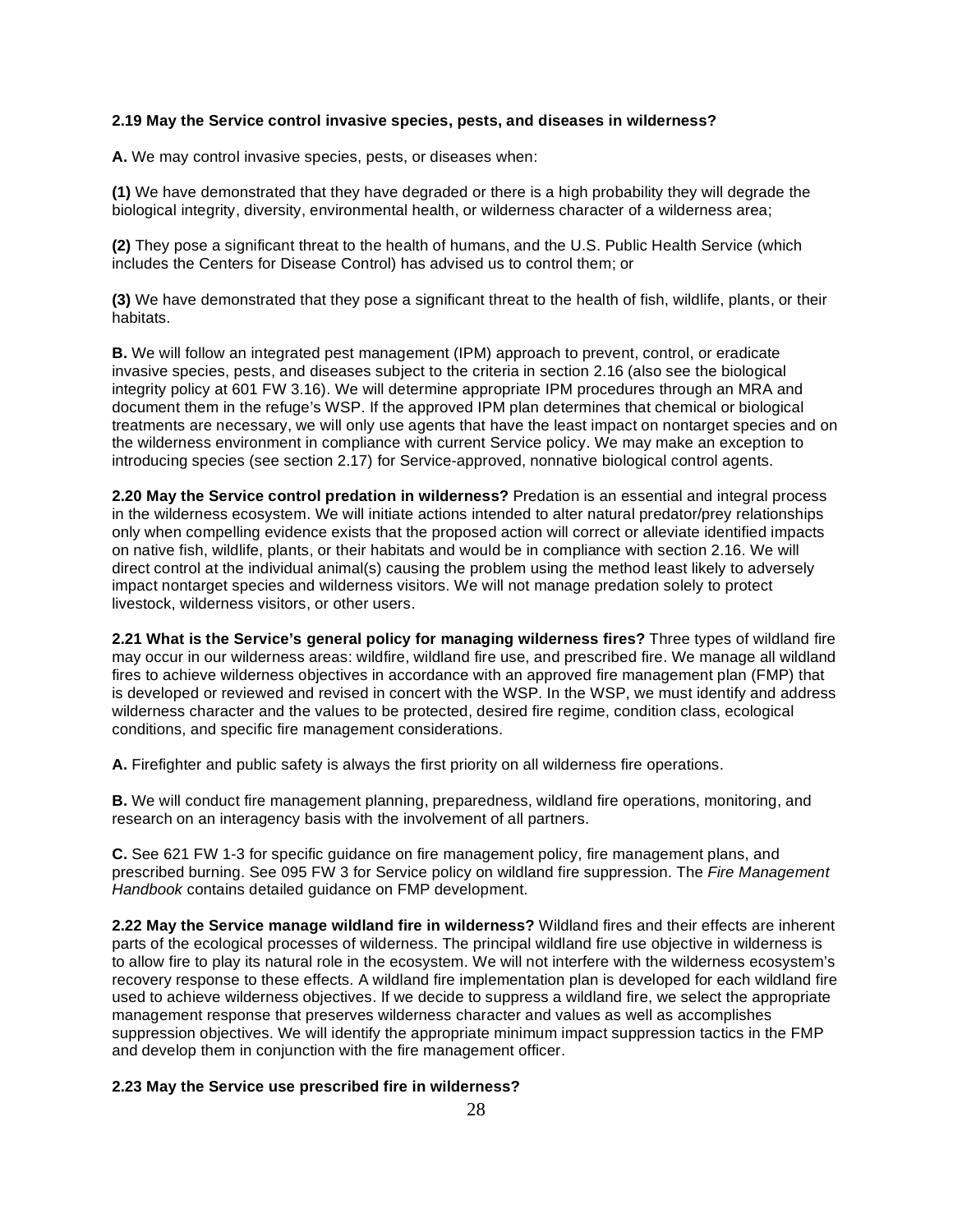**A.** We may use prescribed fire within a wilderness area only where fire is a natural part of the ecosystem, and only if prescribed fire is the minimum requirement for administering the area as wilderness and is necessary to accomplish the purposes of the refuge, including Wilderness Act purposes. In addition, such decisions and actions must:

**(1)** Maintain or restore the biological integrity, diversity, or environmental health of the wilderness area; or

**(2)** Be necessary for the recovery of threatened or endangered species.

 **B.** We must include prescribed fire use within wilderness in an approved FMP and develop a fire plan for any prescribed fire. The FMP must be incorporated through reference in the unit's WSP. We should plan prescribed fire to avoid or minimize adverse effects on:

- **(1)** Safety of visitors and staff;
- **(2)** Biological integrity and diversity;
- **(3)** Health of humans, fish, wildlife, plants, and their habitats;
- **(4)** Visibility; and
- **(5)** Other air-quality-related values.

 **2.24 How does the Service accomplish emergency stabilization and rehabilitation in wilderness following a wildfire?** Consistent with applicable guidelines, we may prepare a Burned Area Emergency Response (emergency stabilization) or Rehabilitation Plan (see 620 DM 3).

 **2.25 How does the Service protect air resources in wilderness?** Maintaining the wilderness character and values of an area requires proper stewardship of air resources.

 **A. Clean Air Act (CAA).** Congress passed the CAA to protect both human health and the environment and to provide protection of air quality in wilderness areas by means of national standards for air quality and the prevention of significant deterioration (PSD) program (also see the air quality protection policy, 563 FW 2).

 **(1) Class I Air Quality Areas.** The PSD program designated all wilderness areas over 5,000 acres (2,000 hectares) in existence on August 7, 1977, as mandatory Class I air quality areas. This includes 21 of our wilderness areas. The CAA gives Class I areas the highest level of protection from air pollutants. The PSD program established limits for the additional amounts of air pollution (PSD increments) that can be allowed in Class I areas.

 **(2) Class II Air Quality Areas.** We classify all other Service areas as Class II, including wilderness areas less than 5,000 acres in size and wilderness areas coming into the National Wilderness Preservation System (NWPS) after August 7, 1977. Class II classification allows moderate deterioration of air quality associated with well-managed growth.

 **(3) Air-Quality-Related Values (AQRVs).** The CAA charges the Federal land manager and the Service with an "affirmative responsibility" to protect the AQRVs of Class I lands. In the Department of Interior, the Federal land manager is the Assistant Secretary of the Interior for Fish and Wildlife and Parks. AQRVs, including visibility, wildlife, vegetation, soil, water, and geological and cultural resources, may be adversely affected by air pollution. While the CAA provides legal tools to help protect wilderness from the impacts of air pollution, our air quality stewardship goals come from the Wilderness Act. As such, we will identify the AQRVs of each wilderness area and evaluate their sensitivity to air pollution in the unit's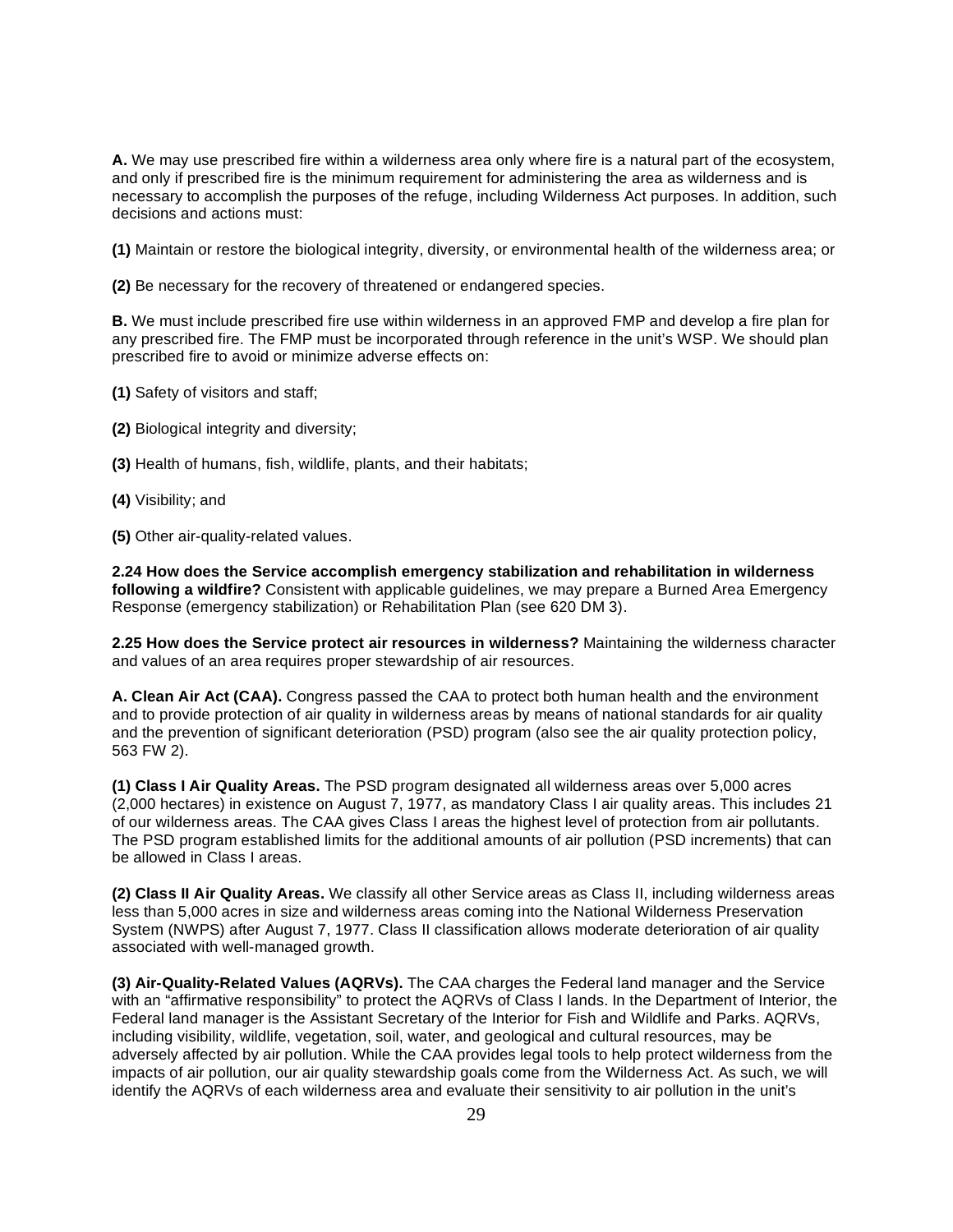WSP. We may allow air quality and AQRV monitoring, including the placement of samplers, within wilderness areas subject to the conditions outlined for research (see section 2.27) and inventory and monitoring (see section 2.28).

 **B. Visibility.** The CAA grants special protection to visibility in Class I areas. The CAA establishes a national goal of remedying any existing and preventing any future, human-caused visibility impairment in mandatory Class I areas. The Environmental Protection Agency (EPA) established regional haze regulations as part of their strategy to meet this goal, requiring the States to make "reasonable progress" towards natural visibility conditions. We work with the EPA and the States to identify natural visibility conditions and set reasonable goals for improving visibility in Class I areas.

 **C. External Pollution Sources.** Even small amounts of air pollution from external sources such as power plants, industries, and automobiles can cause significant changes to sensitive AQRVs. To ensure the protection of AQRVs from these external sources, we:

 **(1)** Conduct monitoring as appropriate to determine the existing condition of AQRVs and evaluate their sensitivity to increases in air pollution. We use this information to participate in State and local planning and permitting processes, including the review of air pollution permit applications for major new sources or modifications of existing sources of air pollution.

 **(2)** Review the National Environmental Policy Act (NEPA) documents for projects with the potential to affect wilderness areas. In consultation with the EPA, other Federal, State, or local agencies, we will determine whether air pollutant emissions from a proposed action will adversely affect AQRVs in wilderness and, if so, make recommendations to minimize or eliminate any adverse impacts.

 **(3)** Monitor the existing condition of those most sensitive AQRVs to determine if existing air pollution sources are causing or contributing to adverse impacts. Where appropriate, we will work with air regulatory agencies to reduce existing air pollution emissions.

 **D. Internal Pollution Sources.** Emissions also can come from sources within wilderness areas, notably fire. We may use fire as a tool to restore or maintain the biological integrity, diversity, and environmental health of wilderness ecosystems. However, we must balance the use of fire and its resultant smoke with our responsibility to comply with Federal, State, and local air quality plans and regulations and to protect public health, safety, and visibility both inside and outside wilderness (see section 2.23 and the fire management policy at 621 FW 1-3 for additional guidance).

 **2.26 How does the Service protect natural night skies and natural soundscapes in wilderness?**  Natural night skies and natural soundscapes are aspects of wilderness character that we preserve. We do this by:

 **A.** Evaluating potential light and noise effects of refuge management activities and commercial services in an MRA. (See section 2.12 and 610 FW 1.18.)

 **B.** Cooperating with neighbors and local government agencies to minimize the intrusion of artificial light and unnatural sounds in wilderness areas.

 **C.** Monitoring activities causing excessive or unnecessary artificial light or unnatural sounds in and adjacent to wilderness areas, including low-level aircraft overflights.

 **D.** Taking action to prevent or minimize artificial light and unnatural sounds that adversely affect wilderness resources or values or visitors' enjoyment of them.

### **2.27 How does the Service conduct research in wilderness?**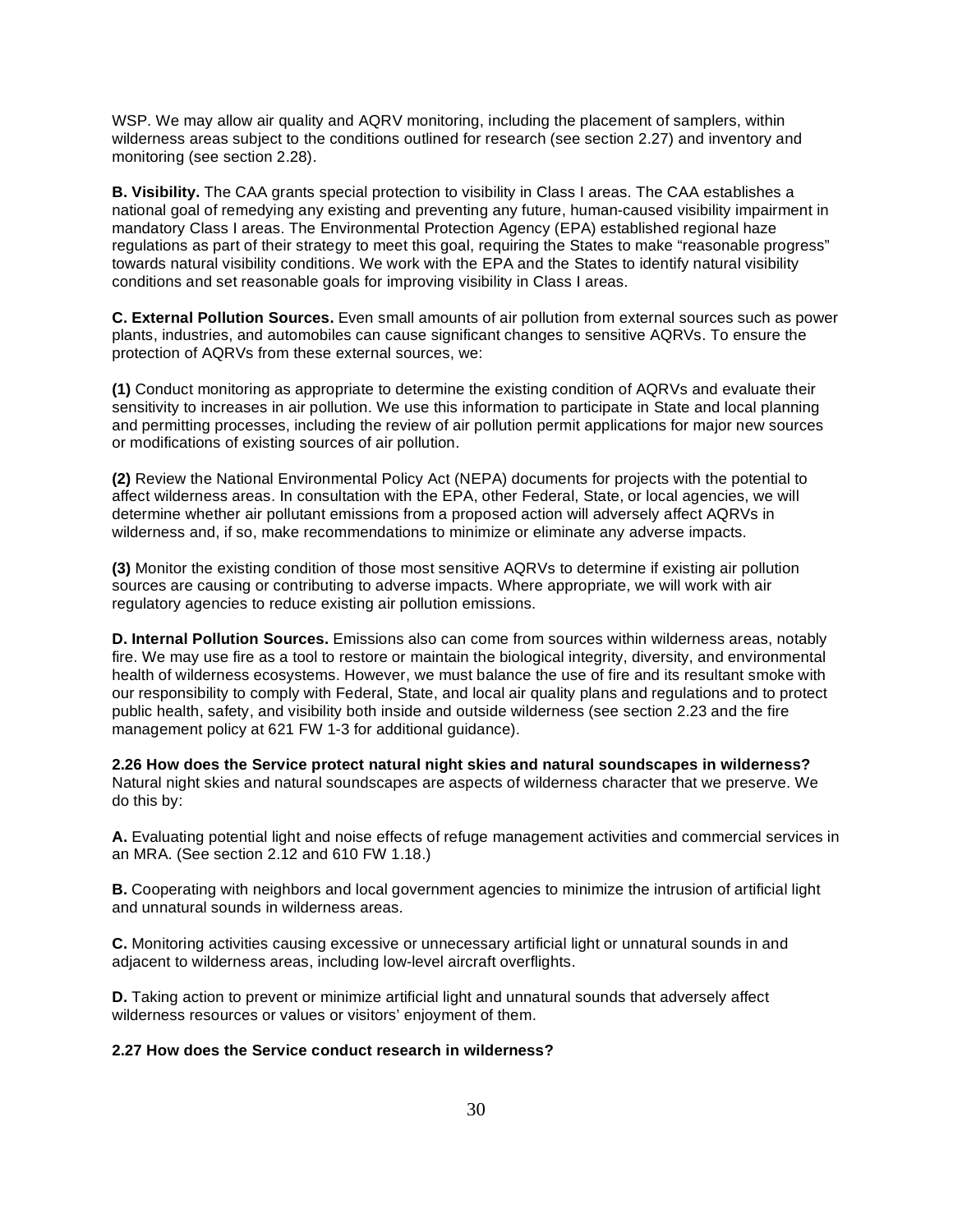**A.** The scientific value of wilderness derives from the relatively undisturbed condition of the biophysical environment and its ecological and evolutionary processes. Because such undisturbed natural areas are increasingly rare, wilderness areas provide unique opportunities for scientific investigation. Everyone associated with research in wilderness must know and understand the purposes, values, and protective provisions of wilderness.

 **B.** We will not allow or engage in research that has significant or long-term adverse impacts on wilderness character or refuge purposes.

 **C.** We permit research in wilderness only if it furthers the administrative or educational objectives or scientific knowledge of the area. There must be a reasonable assurance that the benefits to be derived from the research outweigh any impacts on wilderness character. We require researchers to restore disturbed areas to their previous condition to the greatest extent practical. Existing and potential research activities should be described and evaluated in the refuge's WSP or CCP.

 **(1) Research as a Refuge Management Activity.** We administer Refuge System and Refuge System- sponsored research as refuge management activities. We will evaluate research proposals through an MRA (see 610 FW 1.18).

 **(2) Research as a Refuge Use.** We may authorize private research in a wilderness area, with a special use permit (SUP) if it is appropriate and compatible with refuge purposes, including Wilderness Act purposes, and does not involve generally prohibited uses (see section 2.7 and 610 FW 1.16 for additional information).

 **2.28 How does the Service conduct inventory and monitoring activities in wilderness?** Long-term wilderness stewardship requires that we inventory and monitor wilderness character. Conditions prevailing within a wilderness area at the time of designation serve as a benchmark for the area's wilderness character.

**A.** We will not allow degradation of these conditions.

 **B.** We should conduct baseline inventories for key wilderness resources and identify the nature, magnitude, and source of any threats that originate both within and outside the wilderness area. Baseline data also provide a frame of reference for the limits, thresholds, and indicators identified in the WSP that may trigger refuge management activities, including limiting public use.

 **C.** Inventories also give us the information necessary to evaluate the effects of refuge management activities, refuge uses, and external threats on wilderness character. We will evaluate proposed inventory and monitoring protocols and activities in an MRA and document inventory and monitoring activities in the refuge's WSP.

 **2.29 How does the Service protect cultural resources in wilderness?** Cultural resources, such as archaeological sites, historic trails and structures, and sacred sites, may be unique and nonrenewable components of wilderness. We follow Service policy and standards for identifying, evaluating, protecting, and managing cultural resources (see the cultural resources management policy at 614 FW 1-5).

 **A. Burial and Sacred Sites.** We may maintain burial sites or cemeteries located within a wilderness area, but we prohibit new interments unless authorized by Federal statute, existing reservations, or retained rights.

**(1)** We will identify and protect Native American sacred sites and religious areas.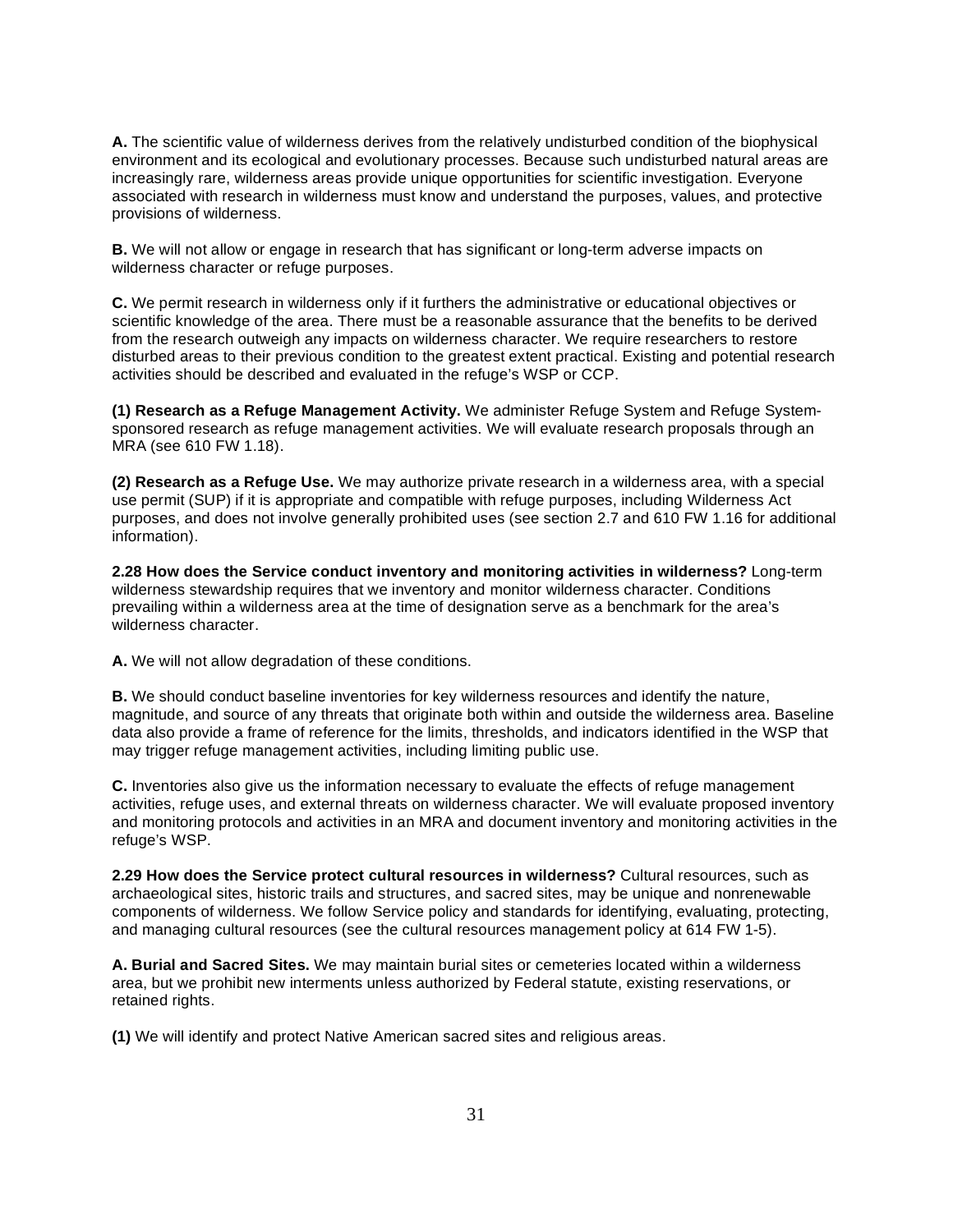**(2)** We allow Native American practitioners access to these sites within wilderness areas for religious and traditional ceremonial purposes subject to the prohibitions in 610 FW 1.16, the Service's sacred sites protection policy, and the compatibility policy (see 603 FW 2).

 **(3)** We will notify and consult with appropriate tribal leaders on any decisions that may affect sacred sites and the practice of Native American religion as early as possible in the CCP and WSP processes. The American Indian Religious Freedom Act of 1978 (42 U.S.C. 1996 and 1996a), Executive Order 13007 (Protection of Sacred Sites), and Service policy require this consultation. We must coordinate consultation through the Regional Historic Preservation Officer (RHPO) and Regional Native American liaison.

 **B. Archeological Research**. We administer archaeological research within wilderness areas according to the conditions outlined for research in section 2.27. We encourage archeological research employing noninvasive and nondestructive survey and inventory methods. The refuge manager and the RHPO will review proposals for archeological research. The Regional Director approves or denies archaeological research permits based on the recommendation of the refuge manager and Regional archeologist. We will approve archeological research requiring digging, trenching, or other forms of excavation in wilderness when required to protect a threatened resource. We may also approve other research involving excavation when it can be demonstrated that significant archaeological information may be obtained that cannot reasonably be expected to be obtained from nonwilderness lands.

 **C. Historic Buildings and Structures.** We comply with cultural resource administration requirements and policies when maintaining, using, or removing historic buildings and structures. We will use an MRA to make our decisions. We must consult with the RHPO and adhere to the requirements covered by sections 106 and 110 of the National Historic Preservation Act, and the regulations in 36 CFR part 800, for any work affecting historic buildings and structures. The RHPO determines if such properties are listed in or eligible for the National Register of Historic Places and consults with the appropriate State Historic Preservation Officer and the Advisory Council on Historic Places. For buildings and structures that are eligible for or listed in the National Register that we have decided to use or maintain through an MRA, we will follow the Secretary of the Interior's Standards for the Treatment of Historic Properties using the minimum tools necessary. See section 2.5 for additional information about structures and installations in wilderness.

 **2.30 What are the Service's general public use guidelines for wilderness?** We provide opportunities for appropriate and compatible use and enjoyment of wilderness areas in a manner that will preserve their wilderness character and that will "leave them unimpaired for future use and enjoyment as wilderness" (Wilderness Act, section 2 (a)). Refuges are generally closed to public access and use unless opened, following an appropriateness finding and a compatibility determination, through the applicable process (e.g., compatibility determination, NEPA and planning process, special use permit, regulation, etc.) (see 50 CFR 25.21). If we open a refuge, we may impose conditions or restrictions on any activity to ensure that it is appropriate and compatible and, for wilderness areas, preserves wilderness character and values. We emphasize providing "opportunities for solitude or a primitive and unconfined type of recreation" (Wilderness Act, section 2(c)). See 610 FW 5 for some of the specific provisions applicable in Alaska.

**A.** We prioritize public uses in wilderness areas of refuges as follows:

 **(1) Compatible wildlife-dependent recreational uses of the Refuge System (hunting, fishing, wildlife observation and photography, and environmental education and interpretation).** In refuge wilderness, we facilitate these uses that do not generally involve prohibited uses unless specifically allowed by the provisions of the wilderness-establishing legislation or when they are an existing private right. See Refuge System recreation policies at 605 FW 1-7 for further guidance. We will work closely with the State fish and wildlife agencies to ensure close coordination when managing hunting and fishing activities.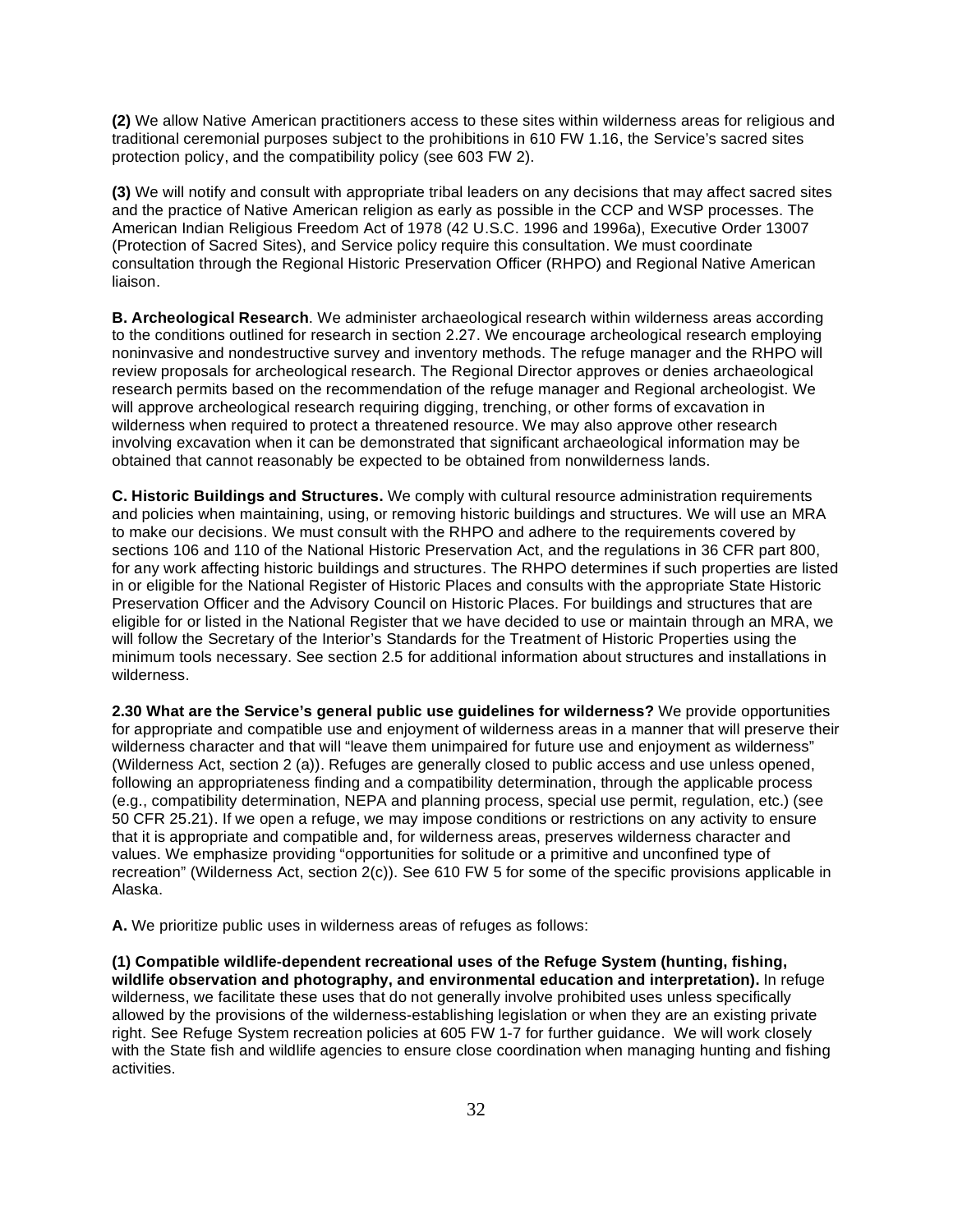**(2) Other appropriate and compatible recreation uses that are enhanced by a wilderness setting.**  Hiking, canoeing, and cross-country skiing, for example, allow visitors to experience and observe wildlife and its habitat in a wilderness context. They provide opportunities to experience the physical, psychological, symbolic, and spiritual values of wilderness under conditions that include risk and challenge, self-reliance, and a spirit of exploration, discovery, and adventure.

 **B.** Where use conflicts occur or when we must limit the number of visitors, we will give preference to compatible wildlife-dependent recreational uses in accordance with the Administration Act that best preserve the wilderness and are enhanced by a wilderness setting. In cases where it is necessary to limit use, we will seek to provide a fair balance between commercial services and private uses of wilderness, recognizing that in extreme cases, accommodating both types of uses may not always be possible.

#### **2.31 What types of public uses does the Service prohibit in wilderness?**

 **A.** Unless specifically allowed by the provisions of the wilderness-establishing legislation or they are an existing private right, we generally prohibit public uses that:

- **(1)** Involve using motor vehicles, motorboats, mechanical transport, or motorized equipment;
- **(2)** Involve landing aircraft;
- **(3)** Involve building structures and installations in wilderness;
- **(4)** Are considered extreme or thrill sports; or
- **(5)** Involve competitive events or contests

**B**. Uses in Alaska refuge wilderness areas are identified in 610 FW 5.

#### **2.32 May the Service allow use and grazing of recreational pack and saddle stock in wilderness?**

 **A.** We may allow recreational use of pack and saddle stock in wilderness if appropriate and compatible. We may authorize grazing of commercial recreational livestock used by packers and outfitters under special use permits (see section 2.13).

 **B.** We may require a permit for noncommercial recreational pack and saddle stock when necessary for the administration or protection of the wilderness.

 **C.** When adequate forage is not available, we will ensure the protection of wilderness by requiring all recreational livestock users, including commercial outfitters, to pack in certified "weed free and weed-seed free" feed.

 **D.** When we prepare and adopt the refuge's WSP, we will evaluate the need for permits, regulations, or restrictions relating to commercial recreational saddle and pack stock, such as hobbling rather than tethering horses, restrictive zoning, horse party size limits, and use of supplemental feed.

 **2.33 How does the Service address visitor safety in wilderness?** Wilderness visitors have an increased responsibility for their own safety. We will not modify wilderness areas to eliminate risks normally associated with wilderness. We provide visitors with general information about the unpredictable nature of risks inherent in wilderness, including potential dangers related to isolation, terrain, water, wildlife, and weather. We use caution in providing site-specific information to avoid the implication that we have identified all potential hazards. Information on risks and recommended precautions should emphasize that safety is the visitor's responsibility and that the freedom, independence, and self-reliance of the wilderness experience requires proper mental, physical, and material preparation. We must be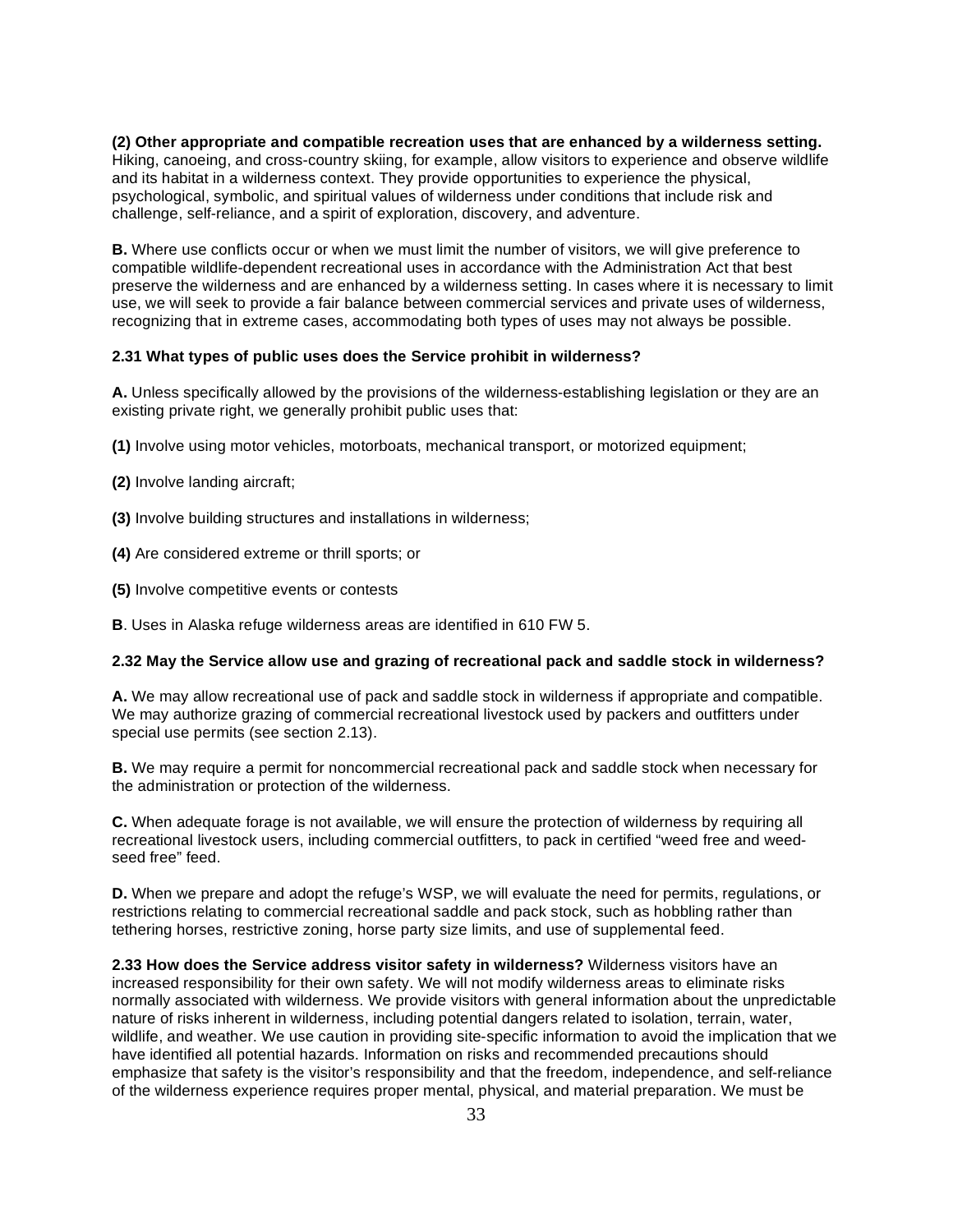prepared to respond appropriately to emergencies related to public safety, including conducting or assisting State or local agencies with search and rescue functions. We must not convey the impression, however, that assistance is readily available in all situations.

 **2.34 How does the Service enhance solitude or opportunities for primitive and unconfined recreation in wilderness?** We minimize the presence of modern artifacts of civilization, such as signs, bridges, structures, and technology; large groups; unnecessary managerial presence; and conflicting uses that tend to interfere with one's free and independent response to nature. We employ nonintrusive survey methods to evaluate visitor satisfaction related to solitude and primitive and unconfined recreation, and we correct deficiencies.

 **2.35 How can the Service best preserve a quality wilderness experience as well as the wilderness itself?** We should try to maximize the visitor's autonomy and isolation from the influences of the mechanized and settled outside world. Management actions, facilities, and onsite presence must be as unobtrusive and subtle as possible, consistent with the overriding criteria of maintaining wilderness character and values and follow Leave No Trace (LNT) principles and practices. (See section 2.37.) We must set a high standard and provide an example for the public to follow. We generally prefer informing and educating the public to persuade them to adopt wilderness-preserving behavior over direct regulation. We may institute permit systems, limit group sizes, and establish other rules to ensure protection of both the wilderness experience and wilderness character. See 610 FW 5 for additional provisions applicable in Alaska.

### **2.36 How does the Service inform and educate the public about wilderness?**

 **A.** Refuge managers should develop an information and education program designed to increase awareness and appreciation of the full spectrum of wilderness values, without stimulating unacceptable demand for use. The program should focus on providing information that enhances the experience, describes the limitations of wilderness to accommodate use, and encourages visitors to practice LNT techniques (see section 2.37). Our goal is to cultivate a personal ethic based on a willingness to exercise self-restraint in the interest of the wilderness itself, other users, and future generations. The most effective tools for protecting wilderness can be the development and use of thoughtful information materials and interpretive programs.

 **B.** We should limit interpretation of wilderness to locations outside a wilderness area, except as necessary to address visitor health and safety, to administer wildlife-dependent recreation, or to protect wilderness character. However, we may conduct educational programs, such as LNT training or interpretative walks, inside a wilderness area when deemed suitable to help foster a better understanding and appreciation of wilderness. Such programs should remain sensitive to the wilderness resource, wilderness character, and the experience of other users. Where appropriate, we should also produce materials for the nonvisiting public who may want to learn about wilderness and who find value in just knowing that it is there.

 **C.** As we develop information and educational materials, we should use the "Primary Interpretive Themes for Wilderness Education" as a guide (see Exhibit 1 and 605 FW 6-7).

 **2.37 What is the Leave No Trace (LNT) program?** The LNT program promotes and inspires responsible outdoor recreation through education, research, and partnerships. LNT, Inc., a nonprofit organization, manages the program. All four Federal wilderness management agencies have adopted the LNT program as the standard for minimum impact practices. We apply LNT principles and practices to all stewardship and public use activities within wilderness to help protect wilderness character. As an educational program, the LNT program offers managers a tool for dealing with issues and impacts.

#### **2.38 How does the Service address special needs for people with disabilities?**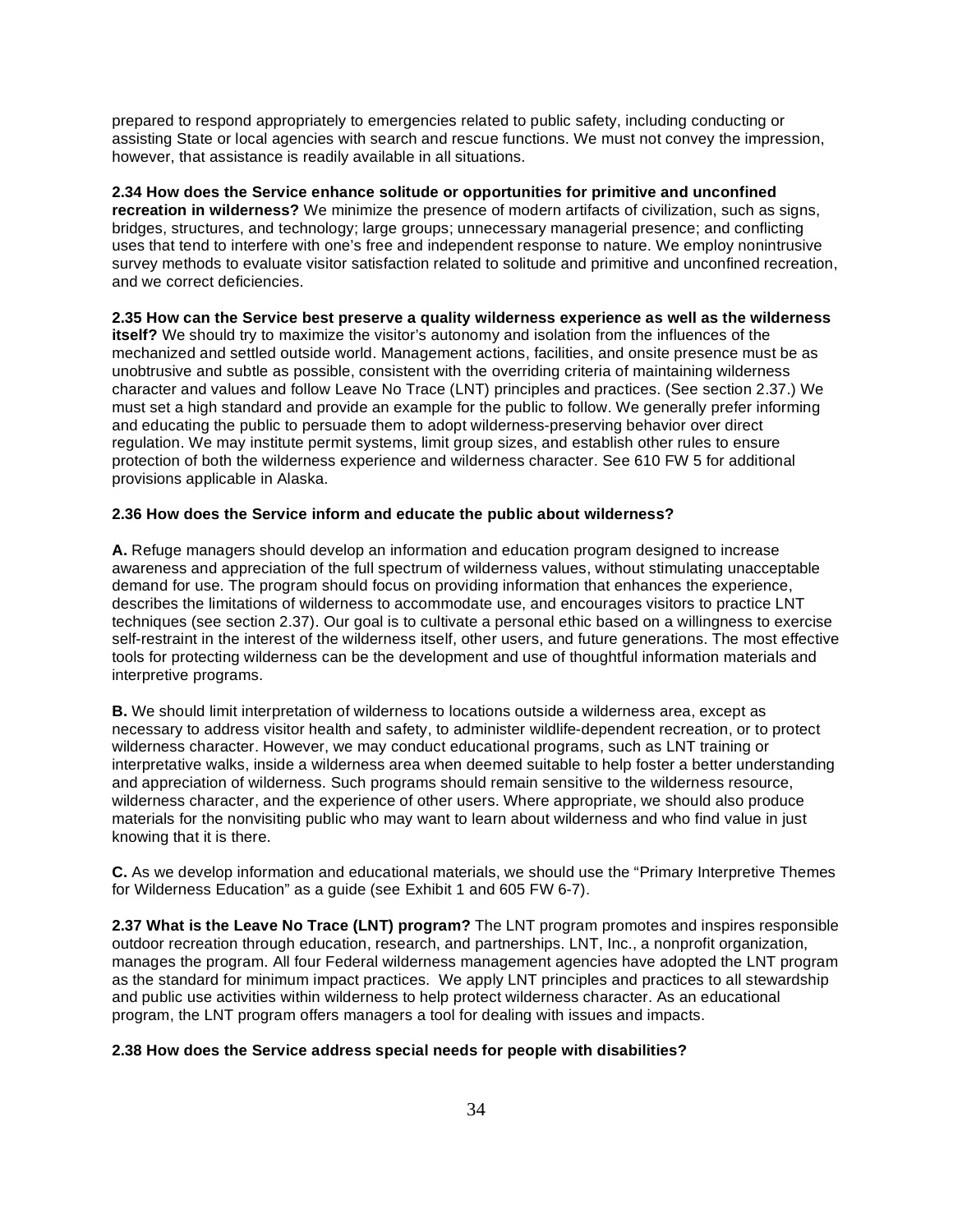**A.** The Secretary's regulations on "Nondiscrimination in Federally Assisted Programs in the Department of the Interior" (43 CFR part 17) require that we operate all programs and activities so that they are accessible to and usable by people with disabilities to the greatest extent practicable. However, 43 CFR 17.550 does not require agencies to take any actions or provide access that would result in a fundamental alteration in the nature of a program or activity. The agency has the burden of proving that compliance would result in a fundamental alteration.

 **B.** ADA section 507(c) does not require agencies to provide any form of special treatment or accommodation or construct any facilities or modify any conditions of lands within a wilderness area to facilitate use. Although we are not required to provide any special treatment to provide access for people with disabilities, if we make a modification to accommodate visitor use, we should consider the principles of Universal Design to provide the appropriate level of accessibility that does not diminish wilderness resource values. For example, if a toilet is necessary to protect the wilderness from the impact of many visitors, we should make the toilet as accessible as possible within its primitive design, to the extent that it does not diminish wilderness resource values.

 **C.** Our legal obligation is to make equal opportunities available for people with disabilities and includes the opportunity to participate in wilderness experiences. When responding to requests for special consideration to provide wilderness access to people with disabilities, management decisions must comply with the Architectural Barriers Act of 1968, the Rehabilitation Act of 1973 (amended in 1978), and section 507(c) of the ADA. Our decisions should balance the intent of the disabilities laws with wilderness laws and find a way to provide the highest level of access for those with disabilities with the lowest level of impact to wilderness.

 **D.** We allow wheelchairs in wilderness if they meet the Americans with Disabilities Act of 1990 (ADA) definition (see 610 FW 1.4EE.). We will provide reasonable accommodation to people using wheelchairs in wilderness without compromising wilderness character and its values.

**E.** A publication entitled the "Wilderness Access Decision Tool" (available from the Carhart Center on the Internet) provides more guidance to assist managers in making suitable, objective, and consistent decisions about people with disabilities using wilderness areas.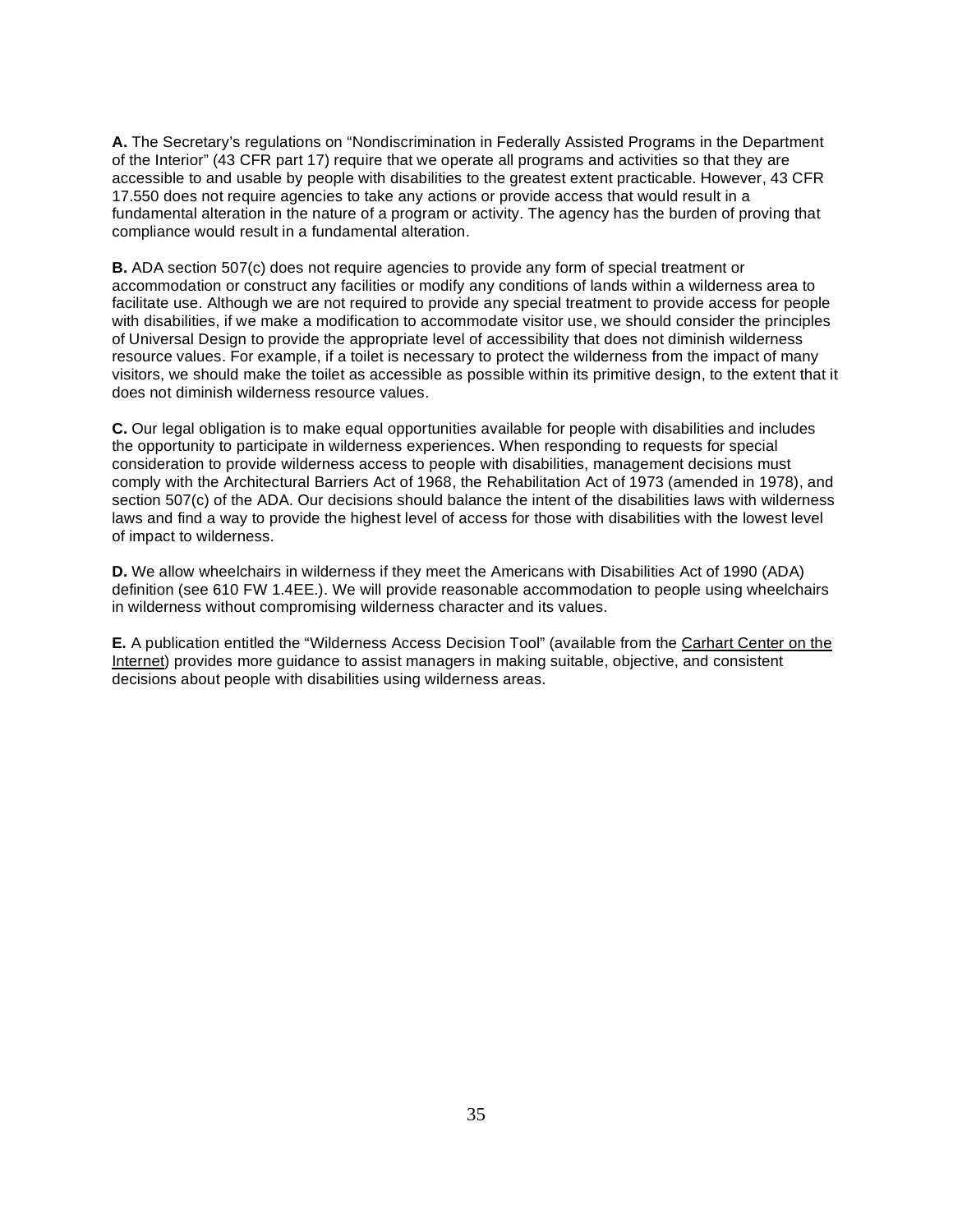# **Primary Interpretive Themes for Wilderness Education**

 Interpretation provides opportunities for people to forge intellectual and emotional connections to the meanings inherent in wilderness resources. Interpretive themes communicate specific messages based on the significance of the wilderness resource and experience to the American people. They are the stories through which we convey the values of wilderness to the public. These themes connect wilderness to larger ideas as well as universal meanings and values. They are the building blocks on which we base interpretive products and services for wilderness. The interpretive themes for wilderness areas follow:

|         | <b>PRIMARY INTERPRETIVE THEMES FOR WILDERNESS EDUCATION</b>                                                                                                                                                                                                                                                                                             |
|---------|---------------------------------------------------------------------------------------------------------------------------------------------------------------------------------------------------------------------------------------------------------------------------------------------------------------------------------------------------------|
| Theme A | The concept of wilderness, codified in law, originated in the United States with the<br>conviction that some wildland resources are most valuable (e.g., social, scientific,<br>economic, educational, recreational, and cultural value) to Americans left in their<br>natural state.                                                                   |
| Theme B | As a foundation for healthy and diverse ecosystems, officially designated wilderness<br>and other remaining wildlands provide critical habitat for rare and endangered species<br>and play a significant role in the overall health of natural systems worldwide<br>(e.g., watersheds, air quality).                                                    |
| Theme C | By law, we manage wilderness differently than other Federal lands in order to retain its<br>primeval character and preserve wilderness as a special place for humans to<br>experience their relationship to the natural world.                                                                                                                          |
| Theme D | Wilderness offers opportunities for personal renewal, inspiration, artistic expression,<br>pride of ownership of our shared heritage, and the prospect of hope for the future.<br>Wilderness has inspired and continues to inspire a distinctive genre of literature and<br>art, enriching millions of lives in the United States and around the world. |
| Theme E | Wilderness provides opportunities for physical and mental challenge, risk and reward,<br>renewal, self-reliance, and solitude or opportunities for primitive and unconfined<br>recreation and serves as a haven from the pressures of modern society.                                                                                                   |
| Theme F | The survival of wilderness depends on individual and societal commitment to the idea<br>of wilderness and on appropriate visitor use, behavior, and values.                                                                                                                                                                                             |
| Theme G | Wilderness provides a unique setting for teaching ecosystem stewardship as well as<br>science, math, literature, art, and other subjects (e.g., civics, outdoor skills, music, and<br>others) using an interdisciplinary approach.                                                                                                                      |
| Theme H | Wilderness contains primitive areas relatively undisturbed by human activities where<br>scientific research may reveal information about natural processes and living systems<br>that may have wide-ranging applications and may serve as global indicators of<br>ecological change.                                                                    |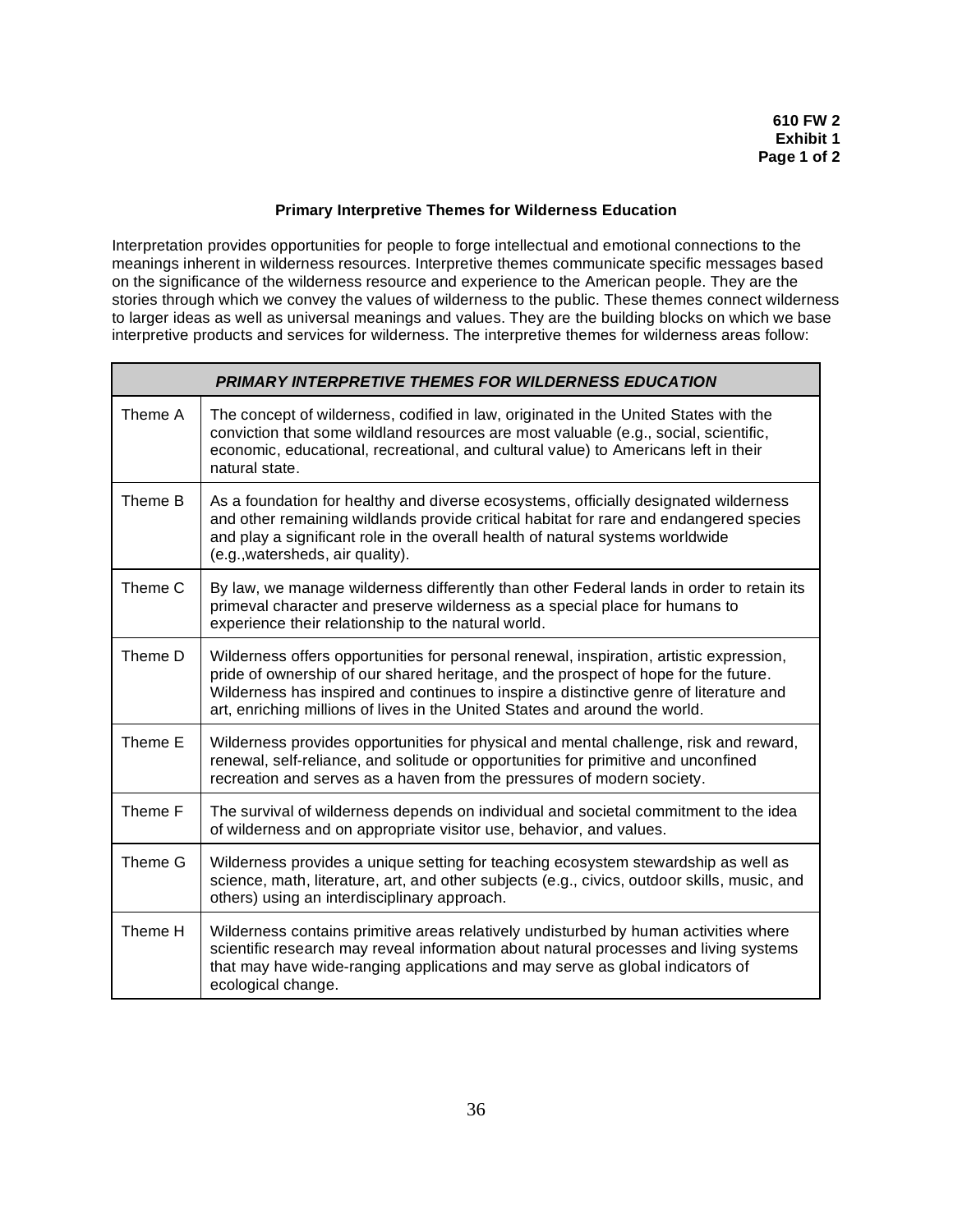| Theme I | Cultural and archeological sites found in wilderness can provide a more complete<br>picture of human history and culture. (This includes indigenous peoples; conquests;<br>colonialism and resistance, freedom, independence, and ingenuity; a sense of<br>connectedness; stewardship; and human survival.)                                                                                                                       |
|---------|-----------------------------------------------------------------------------------------------------------------------------------------------------------------------------------------------------------------------------------------------------------------------------------------------------------------------------------------------------------------------------------------------------------------------------------|
| Theme J | The Wilderness Act created a National Wilderness Preservation System that preserves<br>some of the most unique ecological, geological, scientific, scenic, and historical values<br>in the National Wildlife Refuge System, the National Park System, National Forest<br>System, and in public lands administered by the Bureau of Land Management that the<br>public and Congress have determined to require special protection. |
| Theme K | Wilderness visitors must accept certain inherent risks associated with weather, terrain,<br>water, fish, wildlife, plants, and/or their habitats, and other natural elements. We cannot<br>guarantee visitor safety, but we can enhance it with proper trip planning, appropriate<br>skills, and responsible behavior.                                                                                                            |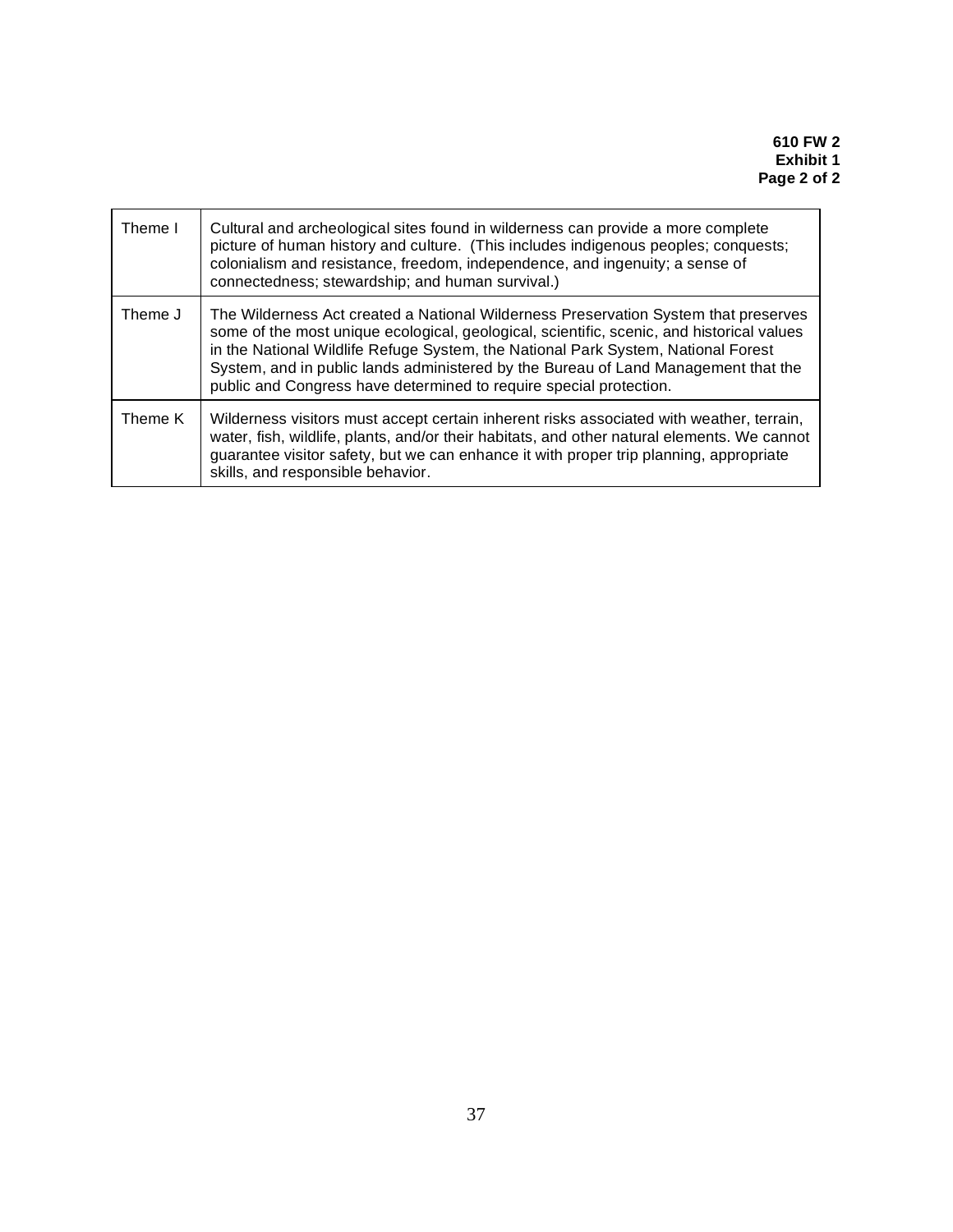**Chapter 3 Wilderness Stewardship Planning 610 FW 3** 

 **3.1 What is the purpose of this chapter?** This chapter describes how to develop wilderness stewardship plans (WSPs).

# **3.2 What is the scope of this chapter?**

**A.** This chapter covers:

 **(1)** Congressionally designated wilderness (see 610 FW 1, Exhibit 1, National Wildlife Refuge System Designated Wilderness Areas),

**(2)** Proposed wilderness, and

**(3)** Where specifically addressed in this chapter, recommended wilderness.

 **B.** Where this guidance conflicts with provisions of legislation establishing wilderness on refuges (see 610 FW 1.3F), the provisions of the establishing legislation take precedence.

 **C.** We administer wilderness areas in Alaska following the guidance in this chapter. The policy addresses the special provisions on Alaska wilderness in the Alaska National Interest Lands Conservation Act (ANILCA), and there should be no conflicts. However, if anything in the policy guidance conflicts with the provisions of ANILCA, the provisions of ANILCA prevail. Refer to 610 FW 5 for some of the special provisions for wilderness in Alaska.

 **3.3 What are the authorities that directly affect wilderness stewardship on Service lands?** Our authorities to be stewards of wilderness are contained in 610 FW 1.3.

 **3.4 What is a wilderness stewardship plan (WSP)?** A WSP guides the preservation, stewardship, and use of a particular wilderness area.

 **A.** The WSP is a step-down management plan (602 FW 1.6 and 602 FW 4). The WSP provides detailed strategies and implementation schedules for meeting the broader wilderness goals and objectives identified in the refuge comprehensive conservation plan (CCP). We develop WSPs using the planning process guidance in 602 FW 1, 3, and 4.

 **B.** We base the goals and objectives for a particular wilderness on refuge purpose(s), including Wilderness Act purposes, the provisions of the establishing legislation for the wilderness area, the Refuge System mission, and wilderness stewardship principles.

 **C.** The WSP contains specific and measurable stewardship strategies and implementation schedules that address the preservation or, as appropriate, restoration of cultural and natural resource values and conditions.

 **(1)** A WSP must clearly show the strategies and actions we will use and implement to preserve the wilderness resource and the linkage between those strategies and actions and the wilderness goals and objectives identified in the CCP.

 **(2)** It also contains indicators, standards, conditions, or thresholds that define adverse impacts on wilderness character and values and that will trigger stewardship actions to reduce or prevent those impacts.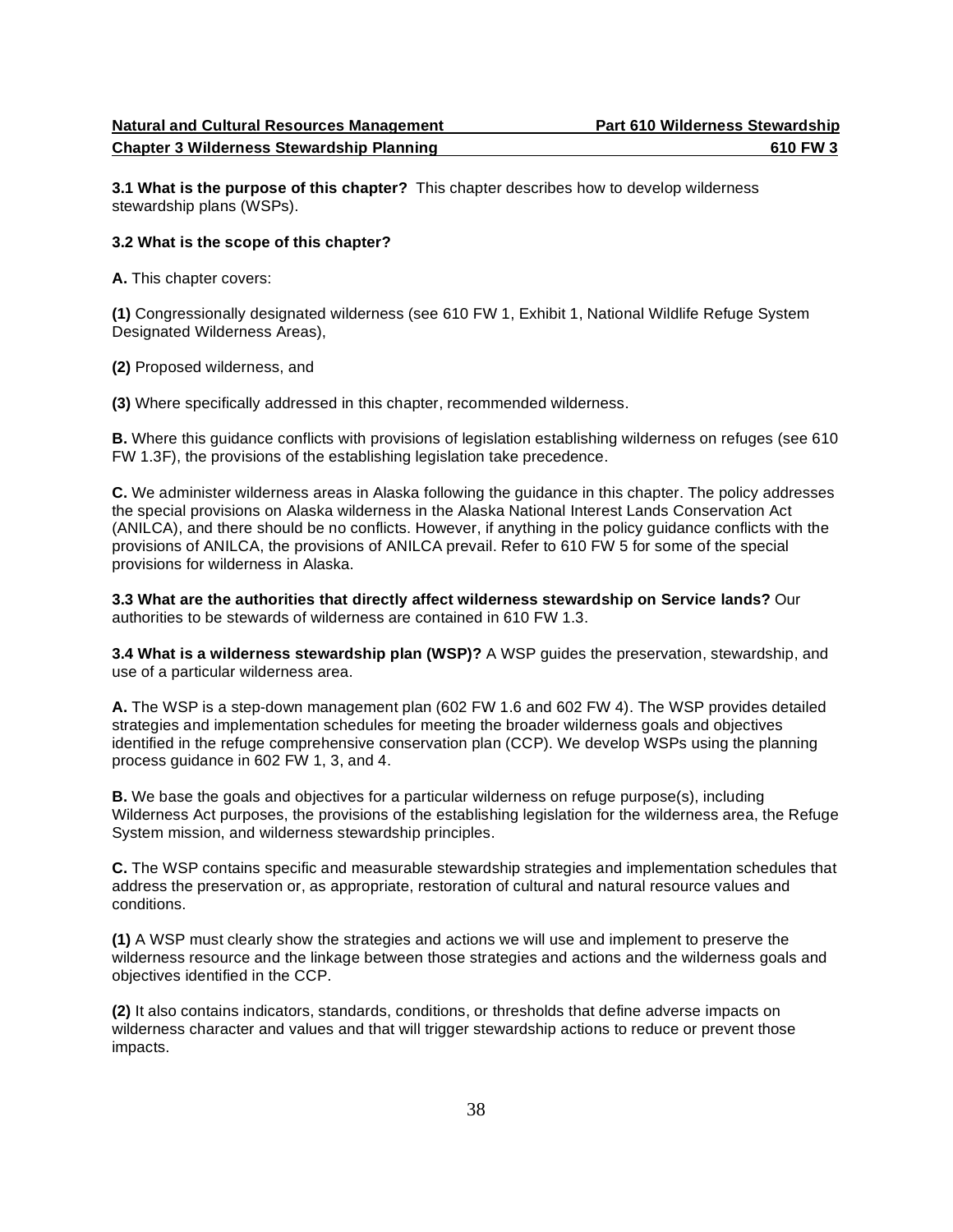**(3)** The WSP also describes ongoing and needed monitoring and research, appropriate and compatible uses and associated determinations, and Minimum Requirement Analyses (MRAs) for refuge management activities and commercial services.

 **3.5 Does every wilderness area need a WSP?** We describe the stewardship direction for each wilderness area either in a WSP or as part of a CCP (602 FW 3). Where the majority of a refuge is designated wilderness, we may prepare a detailed CCP that incorporates the required elements of a WSP rather than preparing a separate WSP. In a WSP, we address each wilderness as a separate management area.

 **3.6 May refuge managers prepare a WSP for wilderness study areas (WSA) recommended for wilderness designation in a final CCP, recommended wilderness areas, or proposed wilderness areas?** Yes. It may be appropriate to prepare WSPs for these areas in the absence of an approved CCP or when a CCP does not adequately address the goals, objectives, strategies, implementation schedules, and other details necessary to maintain wilderness character. Other considerations include degree of public interest, the amount of available information, and the complexity of the issues.

 **3.7 May refuge managers combine other step-down management plans with the WSP?** Yes. The manager may combine step-down planning for other refuge resources and programs with the WSP when it is logical to take an integrated approach. The decision to do so rests with the refuge manager. Refer to 602 FW 4 for more guidance.

 **3.8 What should a WSP contain?** The WSP should include, at a minimum (see Exhibit 1 for more guidance):

 **A.** Stewardship direction in accordance with refuge purposes, including Wilderness Act purposes, the Wilderness Act, specific wilderness-establishing legislation, and the Refuge System mission.

 **B.** Goals and objectives for the wilderness area. We derive wilderness goals and objectives from refuge purposes, including Wilderness Act purposes; the Refuge System mission and goals; the Wilderness Act; wilderness-specific establishing legislation; and continental, international, national, and Regional plans. If the refuge has a completed CCP, we use the wilderness goals and objectives, without change, from the CCP and use them in the WSP.

 **C.** A description of baseline wilderness resource conditions and public uses existing at the time of designation as well as current wilderness resource conditions, including:

**(1)** A description of:

- **(a)** The wilderness area,
- **(b)** Natural resources,
- **(c)** Cultural resources and values,
- **(d)** Stewardship activities,
- **(e)** Existing facilities,
- **(f)** Search and rescue programs and associated partnerships, and
- **(g)** Public use levels and activities, and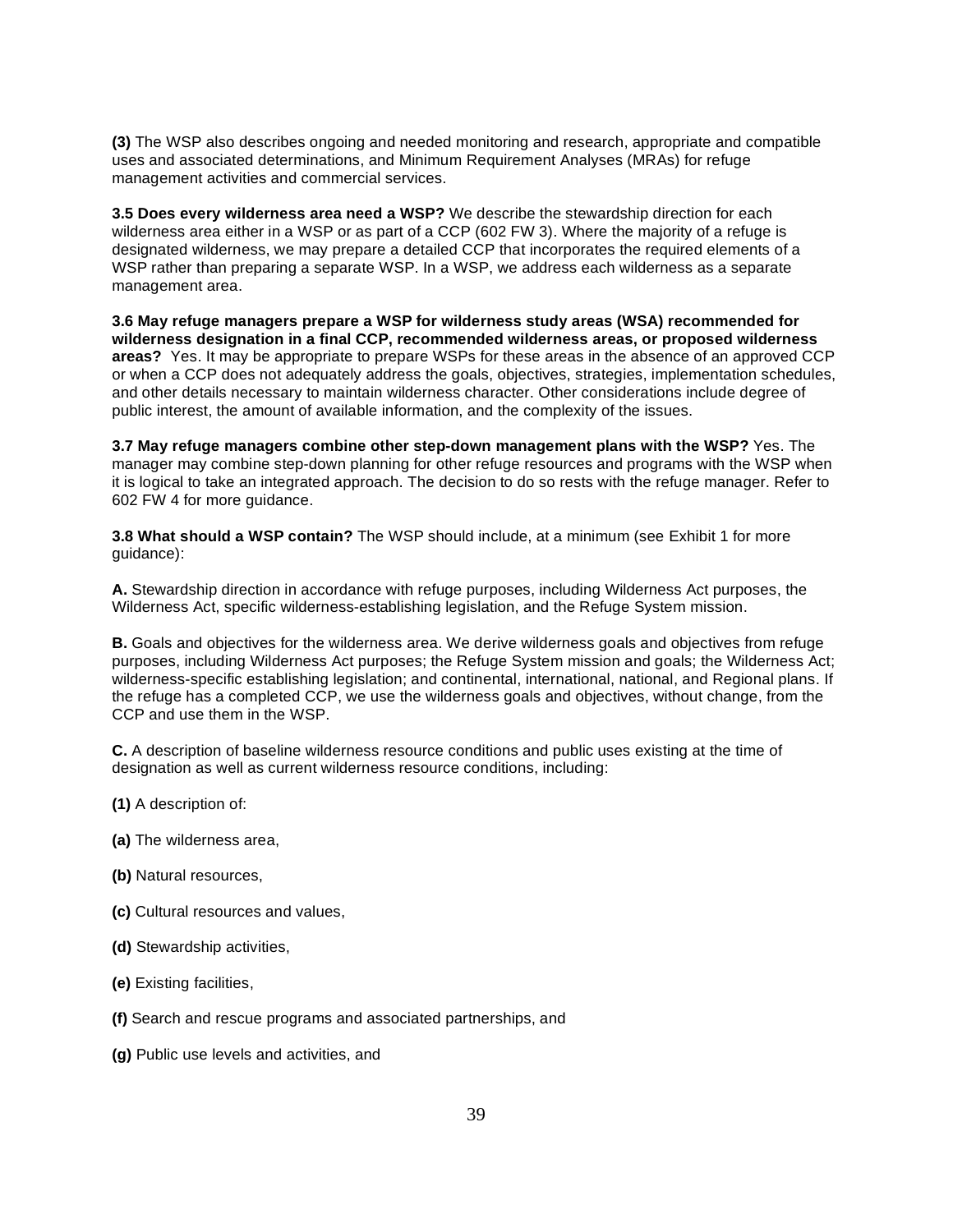**(2)** Indicators of change in resource conditions, standards for measuring that change, and desired conditions or thresholds that will trigger stewardship actions to reduce or prevent impacts on the wilderness.

 **D**. A description of stewardship strategies (administrative, natural and cultural resources, public recreation, and interpretation and education) and an implementation schedule, including:

**(1)** Funding and staff required to adequately administer the area,

**(2)** A list of specific actions needed to accomplish WSP objectives,

**(3)** Prioritized action items, and

**(4)** Target dates for completing action items.

 **E.** As appropriate, references to approved step-down management plans for other refuge programs and resources that are applicable to those programs and resources in the wilderness area.

 **F.** A description of research needs and monitoring programs and protocols (for wilderness character and, as appropriate, other natural resources, cultural resources, and public use programs) necessary to determine if we are meeting our wilderness stewardship objectives.

 **G.** MRAs and documentation of National Environmental Policy Act (NEPA) compliance for all refuge management activities and commercial services necessary to administer the wilderness area.

 **H.** Copies of appropriateness and compatibility determinations for refuge uses in the wilderness area**.** We prepare new compatibility determinations for uses if the WSP addresses new uses, determines an ongoing use to be incompatible, or requires significant changes in the way people are currently using wilderness areas.

 **I.** Descriptions of how we will administer valid existing rights and congressionally authorized uses to protect wilderness character.

 **J.** An explanation of how we will coordinate, as much as possible, with adjoining wilderness units so that visitors traveling between them can do so with minimal impediments.

**K.** A legal description and map of the wilderness area.

**L.** The Regional Chief, National Wildlife Refuge System's signature approving the WSP.

 **3.9 How does the Service coordinate with States, other Federal agencies, and tribes in wilderness stewardship planning?** Effective conservation of fish, wildlife, and plants and their habitat depends on partnership and cooperation among many individuals and organizations. This is especially true in designated wilderness areas where refuge management activities must not only meet the purpose(s) for which the refuge was established, but also meet the purposes of the Wilderness Act.

 **A.** Representatives of State fish and wildlife agencies, other Federal agencies, and tribes most commonly will be involved in wilderness stewardship planning by serving on or coordinating with the CCP team. These teams conduct wilderness reviews and establish wilderness goals and objectives as part of CCP development. We directly incorporate these wilderness goals and objectives into the WSP.

 **B.** If we significantly modify the CCP wilderness-related goals or objectives when developing the WSP, we must provide the State fish and wildlife agencies, other Federal agencies, and tribes another opportunity for comment (see 602 FW 4.2). We prepare WSPs in compliance with NEPA, including appropriate interagency and tribal notification, coordination, and opportunity for comment.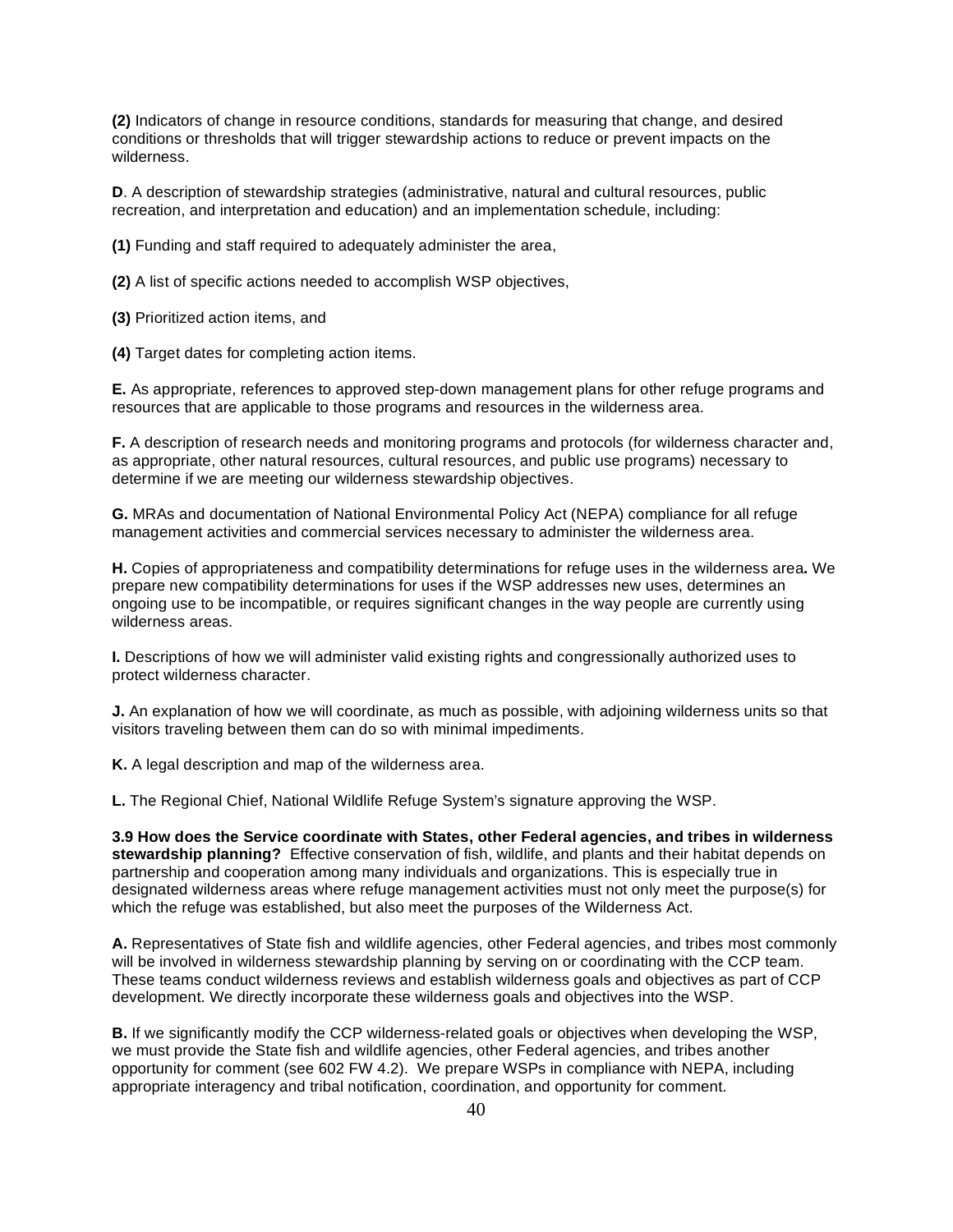**3.10 How does the Service involve the public in wilderness stewardship planning?** We provide opportunities for meaningful public involvement as we develop stewardship guidance for our wilderness areas. We require public involvement in the preparation of CCPs (see 602 FW 3), and we directly incorporate the wilderness goals and objectives from the CCP into the WSP. If we significantly modify the CCP wilderness-related goals or objectives when developing the WSP, we must provide the public another opportunity for comment (see 602 FW 4.2). We prepare WSPs in compliance with NEPA, including appropriate public notification, coordination, and opportunity for comment.

 **3.11 How does the Service administer wilderness areas that do not have an approved WSP?**  During WSP development, we follow the wilderness stewardship policy (610 FW 1-5) and the refuge CCP as we conduct day-to-day activities.

 **3.12 May the Service decide to implement a WSP that was completed before development of the refuge CCP?** We may implement a WSP that was completed before the development of the refuge's CCP if the WSP:

**A.** Is current and approved, and

 **B.** Was prepared in accordance with the NEPA process, including appropriate interagency and tribal coordination and public involvement.

 **3.13 How frequently should the Service revise WSPs?** We will review the WSP annually to determine if it requires any revisions. At least every 15 years, we will formally review and revise a WSP concurrently with the CCP. We also revise a WSP when significant changes to assumptions and conditions warrant, including major natural events, legal requirements, uses, management strategies and actions, or environmental conditions. When we revise wilderness stewardship direction, we include appropriate interagency and tribal coordination, public involvement, and documentation of compliance with NEPA.

 **3.14 How does wilderness stewardship planning work when Service wilderness adjoins wilderness of another Federal agency?** When a Refuge System wilderness area adjoins lands administered by another Federal agency, we coordinate wilderness stewardship planning, including appropriate interagency and tribal coordination and public involvement, with the neighboring agency. We develop joint stewardship plans with all involved agencies, if practicable.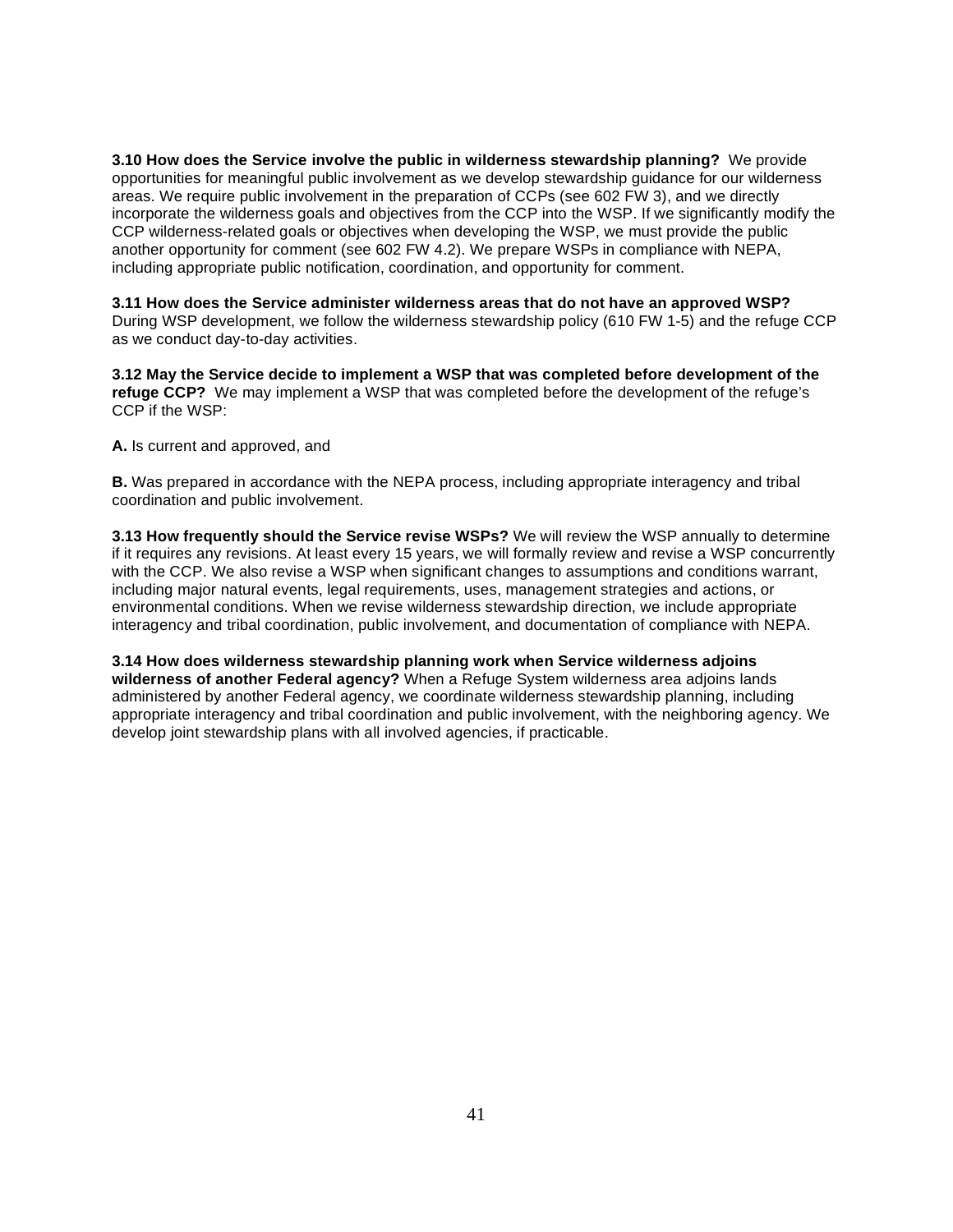# **WILDERNESS STEWARDSHIP PLAN OUTLINE**

### **I. Introduction.**

 **A.** Wilderness establishment, including contents of pertinent laws, date(s) of establishment, boundary or other legal changes, pertinent committee report discussion, and special provisions.

 **B.** Goals and objectives for the wilderness area and its relationship to the refuge's purposes and Refuge System mission and goals, including protection of the air-quality-related values of Class I wilderness areas.

#### **II. Description of the Wilderness Area.**

**A.** Legal and narrative description of the area.

 **B.** Map displaying Service refuge boundary; wilderness area boundary; and other relevant legal, administrative, and natural boundaries.

 **C.** A description of the baseline wilderness resource conditions existing at the time of designation as well as current wilderness resource conditions, including a description of the wilderness area, natural conditions, cultural resources and values, stewardship activities, existing facilities, and public use levels and activities.

**III. Interagency and Tribal Coordination and Public Involvement.**  Description of coordination with States, other Federal agencies, and tribes. Description of public involvement activities and a summary and analysis of comments received and how the plan responds to them.

#### **IV. Stewardship.**

 **A**. Description of stewardship strategies (administrative, natural and cultural resources, public recreation, interpretation and education, and commercial services) required to adequately administer the area.

 **B.** Minimum requirement analyses (MRAs) and documentation of National Environmental Policy Act (NEPA) compliance for all refuge management activities and commercial services necessary to administer the area.

 **C.** Descriptions of how we will manage existing private rights, existing rights-of-way, activities associated with valid mineral rights, and congressionally authorized uses to protect wilderness values.

 **D.** An explanation of how we will coordinate with adjoining wilderness units so that the wilderness character and natural and cultural resources and values are managed in a complementary manner that minimizes the impediments to visitors traveling from one wilderness area to another.

**V. Research.** Description of any past and current research and identification of research needs. Include necessary appropriateness and compatibility determinations, MRAs, and relevant partnership, funding, and staffing requirements.

**VI. Funds and Personnel.** A discussion of staff and funds needed to administer the wilderness.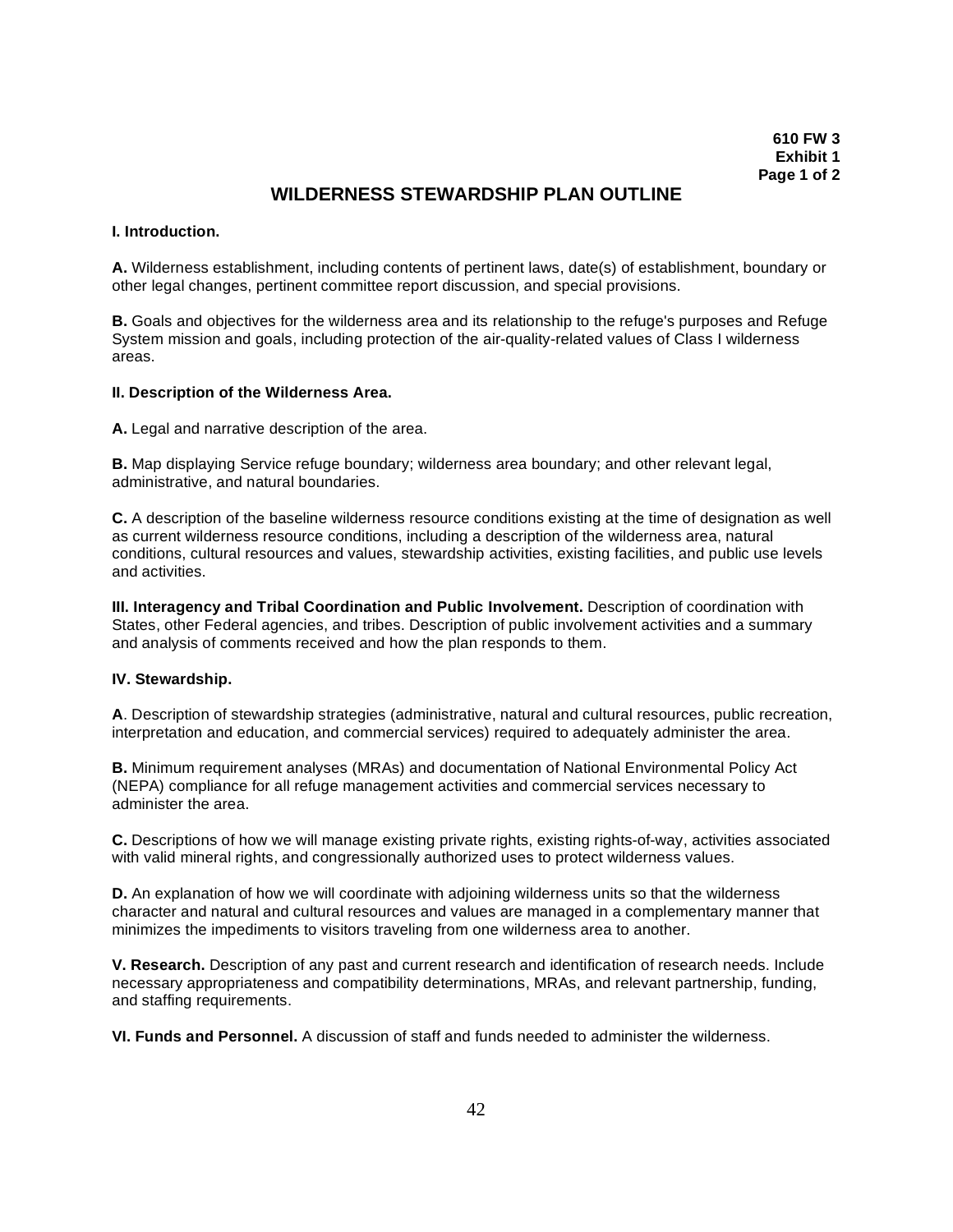**VII. Monitoring.** To determine if we are meeting our wilderness stewardship objectives and other refuge management objectives in wilderness, identify: monitoring requirements; associated protocols; partnership, funding, and staffing needs; indicators of change in resource conditions; standards for measuring that change; and desired conditions or thresholds that will trigger management actions to reduce or prevent impacts on the wilderness.

**VIII. Implementation Schedule.** A schedule of implementation, prioritization of action items, staff assignments, and funding requirements to adequately administer the area.

# **IX. Appropriateness and Compatibility Determinations.**

# **X. Review and Approval.**

# **XI. Appendix.**

 **A.** A copy of the legislation establishing, modifying the boundary of, or making other changes to the wilderness.

**B.** Wilderness study report for the wilderness.

**C.** NEPA documentation.

 **D.** Public hearing record from the wilderness study and record of review of comments received from States, other Federal agencies, tribes, and the public.

**E**. Congressional hearing record.

**F.** Congressional committee report accompanying the authorizing legislation.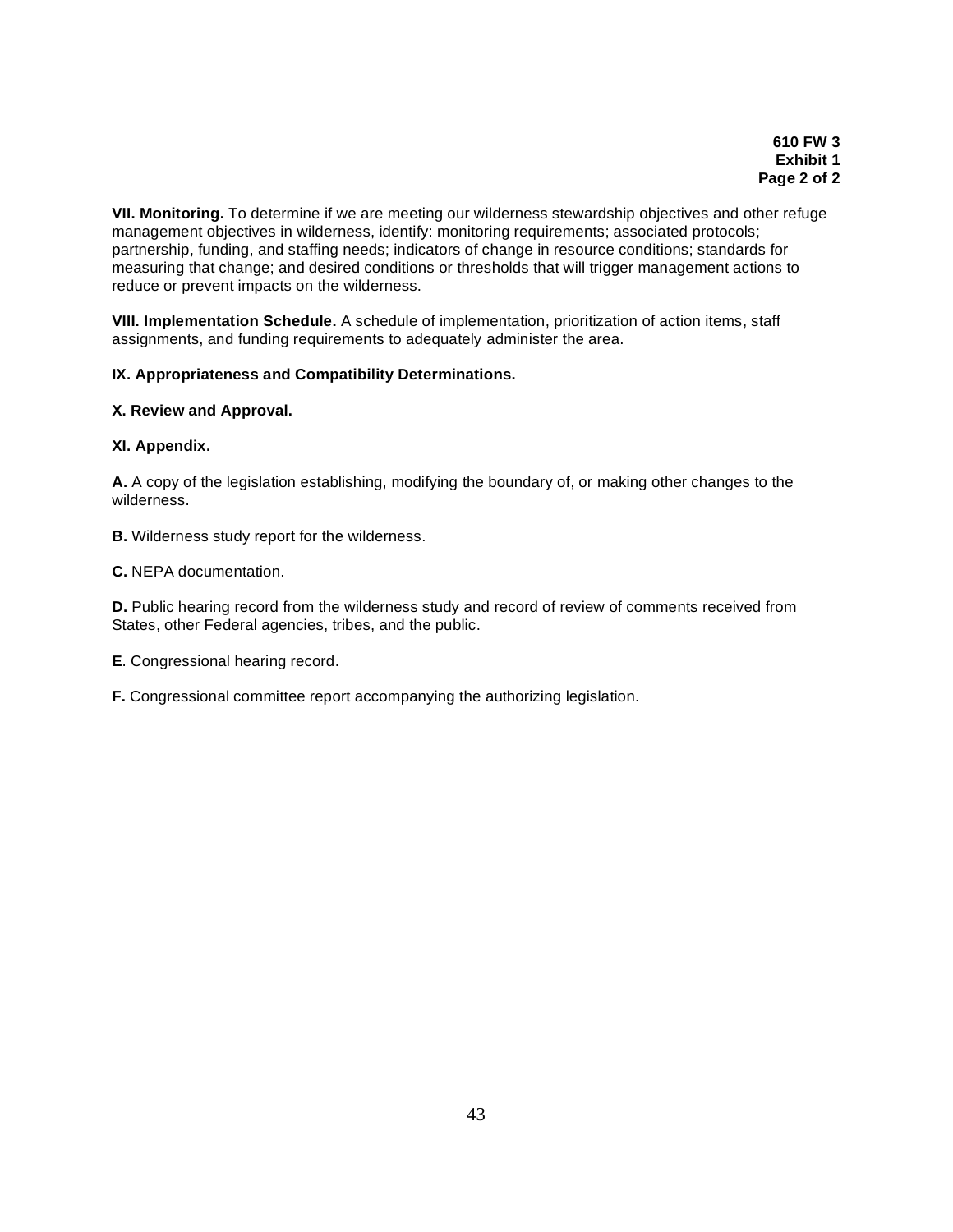| <b>Natural and Cultural Resources Management</b>  | <b>Part 610 Wilderness Stewardship</b> |
|---------------------------------------------------|----------------------------------------|
| <b>Chapter 4 Wilderness Review and Evaluation</b> | 610 FW 4                               |

 **4.1 What is the purpose of this chapter?** This chapter establishes policy for conducting wilderness reviews. It also establishes policy for managing wilderness study areas (WSAs) and recommended and proposed wilderness.

 **4.2 What is the scope of this chapter?** This chapter covers all lands of the National Wildlife Refuge System (Refuge System) that are outside of Alaska, are not currently designated wilderness, and are subject to wilderness review. Wilderness reviews are not required for refuges in Alaska. Refer to 610 FW 5.17 for additional guidance for Alaska.

 **4.3 What are the authorities that directly affect wilderness reviews and management of WSAs, recommended wilderness, and proposed wilderness on Service lands?** We review lands and waters for wilderness suitability and manage WSAs and recommended and proposed wilderness consistent with the authorities in 610 FW 1.3.

### **4.4 What is a wilderness review?**

 **A.** A wilderness review is the process we follow to identify and recommend for congressional designation Refuge System lands and waters that merit inclusion in the National Wilderness Preservation System (NWPS). Wilderness reviews are a required element of comprehensive conservation plans (CCP), and we follow the planning process outlined in 602 FW 1 and 3. This process includes interagency and tribal coordination, public involvement, and National Environmental Policy Act (NEPA) compliance.

**B.** The wilderness review process has three phases:

 **(1) Inventory.** We identify lands and waters that meet the minimum criteria for wilderness. These areas are called WSAs.

**(2) Study.** We evaluate WSAs to determine if they are suitable for wilderness designation.

 **(3) Recommendation.** We use the findings of the study to determine if we will recommend the area for designation as wilderness in the final CCP. We report our wilderness recommendations from the Director through the Secretary of the Interior (Secretary) and the President to Congress in a wilderness study report.

### **4.5 When should the Service conduct a wilderness review?**

 **A**. We conduct wilderness reviews as part of a scheduled CCP or CCP revision. At a minimum, we conduct wilderness reviews every 15 years through the CCP process.

 **B.** Consistent with planning guidance (see 602 FW 3.4C.(8)), we may conduct a wilderness review as part of a CCP revision any time that significant new information becomes available, ecological conditions change, major refuge expansion occurs, or when we identify the need to do so during plan review.

 **(1)** For example, we may conduct a wilderness review for a discrete part of a refuge or planning area that the public has identified as having wilderness potential.

 **(2)** A review also may be appropriate when we have sufficiently restored significant acreage to its natural conditions so the area now meets the definition of wilderness.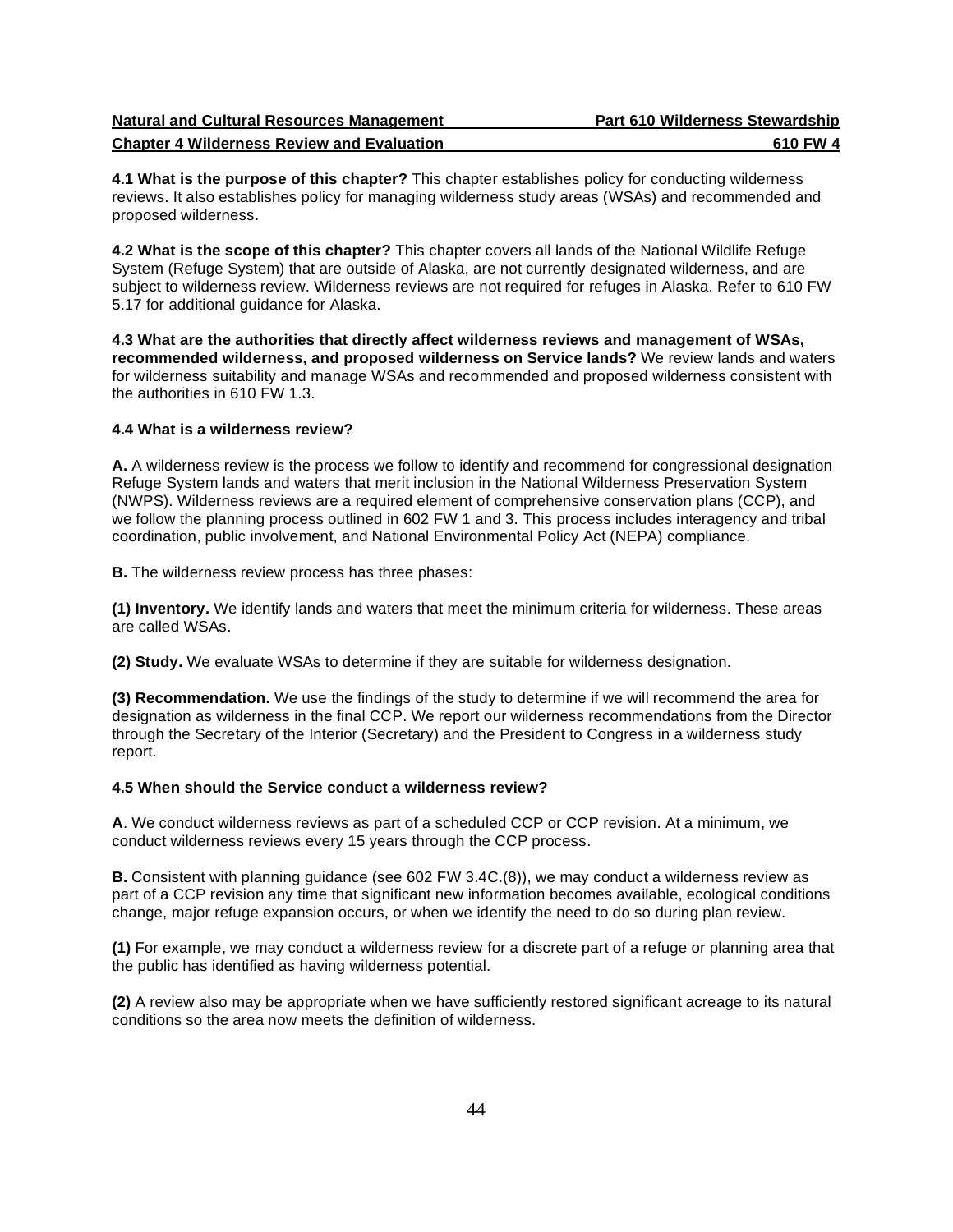**C.** We generally conduct wilderness reviews within 2 years of acquiring acreage (for a new refuge or a refuge expansion) that may qualify as wilderness. Congress also may direct the study of specific areas and provide other guidance on wilderness evaluations through legislation.

 **D.** As a part of the preplanning process for a CCP revision, we conduct a wilderness inventory and evaluate new information in the context of previous wilderness reviews to identify lands and waters in the planning area that warrant wilderness study. We inventory these areas to identify areas that meet the criteria for a WSA. If we do not identify any areas that meet the WSA criteria, we document our findings in the administrative record for the plan revision, fulfilling the planning requirement for wilderness review. If we do identify a WSA, we study it further in accordance with the CCP process to determine its suitability for wilderness designation.

 **4.6 How do wilderness reviews relate to acquisition planning?** During the land acquisition planning process, we inventory lands, waters, and resources of a proposed new refuge or expansion area, and we identify management opportunities, needs, and problems. As part of the process, we include a preliminary inventory of the wilderness resource. We discuss areas that may meet the minimum criteria for wilderness in the conservation proposal, land protection plan, and associated NEPA document. If we identify potential wilderness values during acquisition planning, it does not constitute a wilderness review or result in a decision to recommend an area for wilderness designation.

## **4.7 How does the Service identify WSAs in the wilderness inventory?**

 **A.** We inventory Refuge System lands and waters to identify areas that meet the definition of wilderness in section 2(c) of the Wilderness Act.

**B.** The criteria we use to evaluate areas and to identify WSAs are:

- **(1)** Size (see section 4.8),
- **(2)** Naturalness (see section 4.9),
- **(3)** Opportunities for solitude or primitive recreation (see section 4.10), and

**(4)** Supplemental values (see section 4.11).

 **4.8 How does the Service evaluate the size criteria to identify a WSA during inventory?** Section 2(c) of the Wilderness Act defines wilderness as an area that ". . . has at least five thousand acres of land or is of sufficient size as to make practicable its preservation and use in an unimpaired condition . . . ." Section 3(c) directed the Secretary to review every roadless area of 5,000 contiguous acres or more and every roadless island. The Act did not specify a minimum size for roadless islands. The size criteria will be satisfied for areas under Service jurisdiction in the following situations:

 **A.** An area with more than 5,000 contiguous acres (2,000 hectares). State and private land inholdings are not included in making this acreage determination.

**B.** A roadless island of any size. Refer to 610 FW 1.5AA for the definition of a roadless island.

 **C.** An area of less than 5,000 contiguous acres that is of sufficient size to make its preservation and use in an unimpaired condition practicable and is of a size suitable for wilderness management.

 **D.** An area of less than 5,000 contiguous acres that is contiguous with a designated wilderness or area of other Federal lands identified as a WSA, under wilderness review, or recommended or proposed for wilderness designation by the Service, Bureau of Land Management (BLM), the National Park Service (Park Service), or the Forest Service.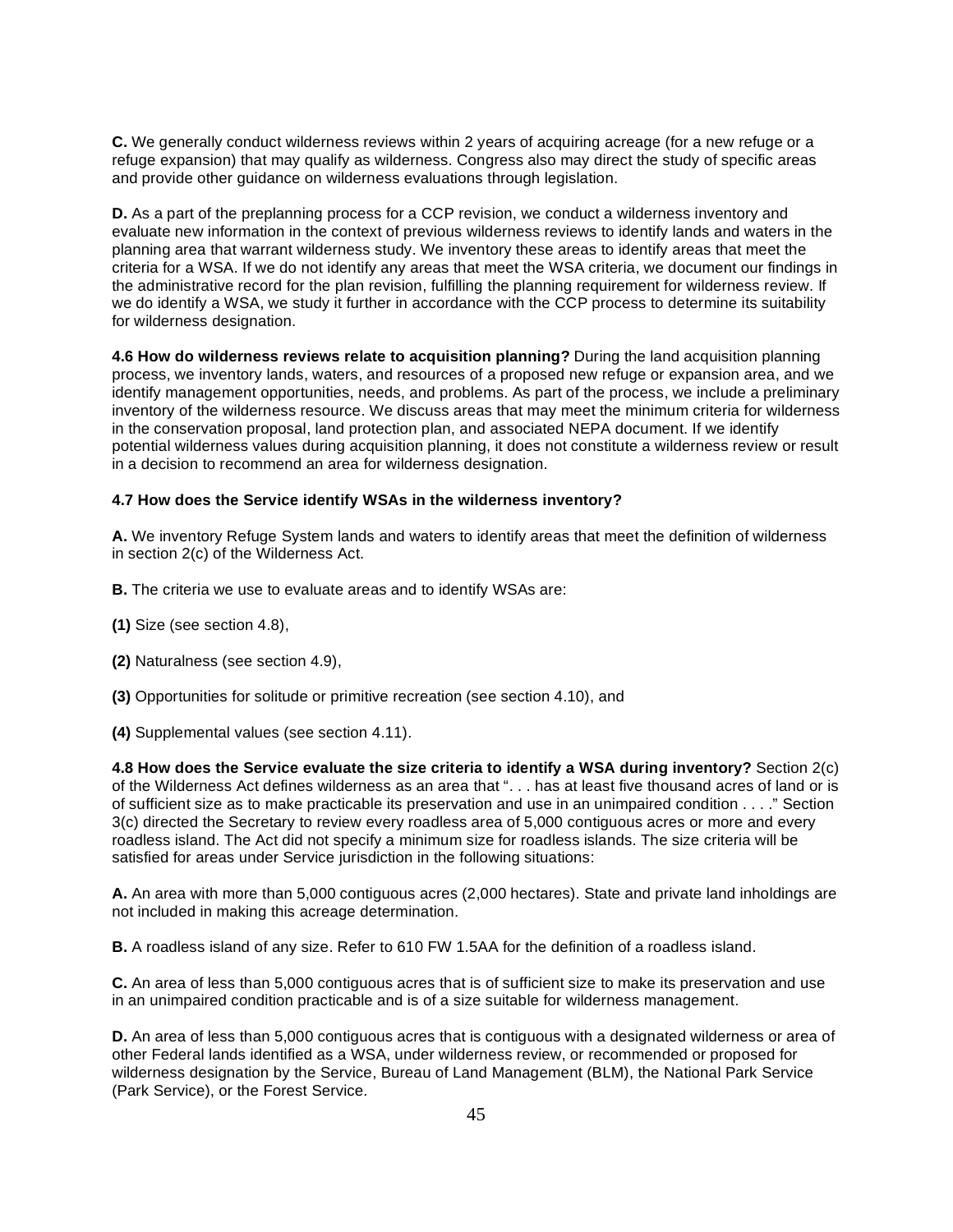**4.9 How does the Service evaluate the naturalness criteria to identify a WSA during inventory?**  Section 2(c) defines wilderness as an area that ". . . generally appears to have been affected primarily by the forces of nature with the imprint of man's work substantially unnoticeable." To make this determination, it must be possible to observe the area as being generally natural.

 **A.** We make a distinction between an area's "apparent naturalness" and "historic conditions" in the context of biological integrity, diversity, and environmental health. The term "historic conditions" refers to the condition of the landscape in a particular area before the onset of significant, human-caused change. The term "apparent naturalness" refers to whether or not an area looks natural to the average visitor who is not familiar with historic conditions versus human-affected ecosystems in a given area. We address the question of the presence or absence of apparent naturalness (i.e., are the works of humans substantially unnoticeable to the average visitor?) in the inventory phase of the wilderness review. In the study phase of the wilderness review, we make an assessment of an area's existing levels of biological integrity, diversity, and environmental health.

 **B.** We avoid an approach to assessing naturalness that limits wilderness designation only to those areas judged pristine. Land that was once logged, used for agriculture, or otherwise significantly altered by humans may be eligible for wilderness designation if it has been restored or is in the process of being restored to a substantially natural appearance.

 **C.** We use caution in assessing the effects on naturalness that relatively minor human impacts create. An area being evaluated may include some human impacts provided they are substantially unnoticeable in the unit as a whole. Examples of manmade features that would not disqualify an area for consideration as a WSA include: trails, trail signs, bridges, fire towers, fire breaks, fire presuppression facilities, pit toilets, fisheries enhancement facilities (such as fish traps and stream barriers), fire rings, hitching posts, snow gauges, water quantity and quality measuring devices, research monitoring markers and devices, wildlife enhancement facilities, radio repeater sites, air quality monitoring devices, fencing, spring developments, and small reservoirs. Even with these features, an area may express wilderness character and values.

 **D.** We may disqualify portions of an area from consideration where significant human-caused hazards make that area unsafe for public use, such as contaminated sites or the existence of unexploded ordnance from military activity. Once these conditions are corrected, we may then consider that portion of the area.

 **E.** We do not disqualify areas from further wilderness study solely on the basis of the "sights and sounds" of civilization located outside the areas. Where human impacts are outside the area being inventoried, we do not normally consider them in assessing naturalness. However, if an outside impact of major significance exists, we should note it and evaluate it in the inventory conclusions. Human impacts outside the area should not automatically lead us to conclude that an area lacks wilderness characteristics.

 **F.** We do not disqualify areas from further wilderness study solely on the basis of established or proposed refuge management activities or refuge uses that require the use of temporary roads, motor vehicles, motorized equipment, motorboats, mechanical transport, landing of aircraft, structures, and installations generally prohibited in designated wilderness (see definition of "generally prohibited use" in 610 FW 1.5). The physical impacts of these practices should be the focus of the naturalness evaluation. We evaluate existing and proposed refuge management activities and refuge uses in the study phase of the wilderness review.

 **4.10 How does the Service evaluate outstanding opportunities for solitude or a primitive and unconfined type of recreation during inventory?** Section 2(c) of the Wilderness Act defines wilderness as an area that has outstanding opportunities for solitude or a primitive and unconfined type of recreation. An area does not need to have outstanding opportunities for both elements and does not need to have outstanding opportunities on every acre.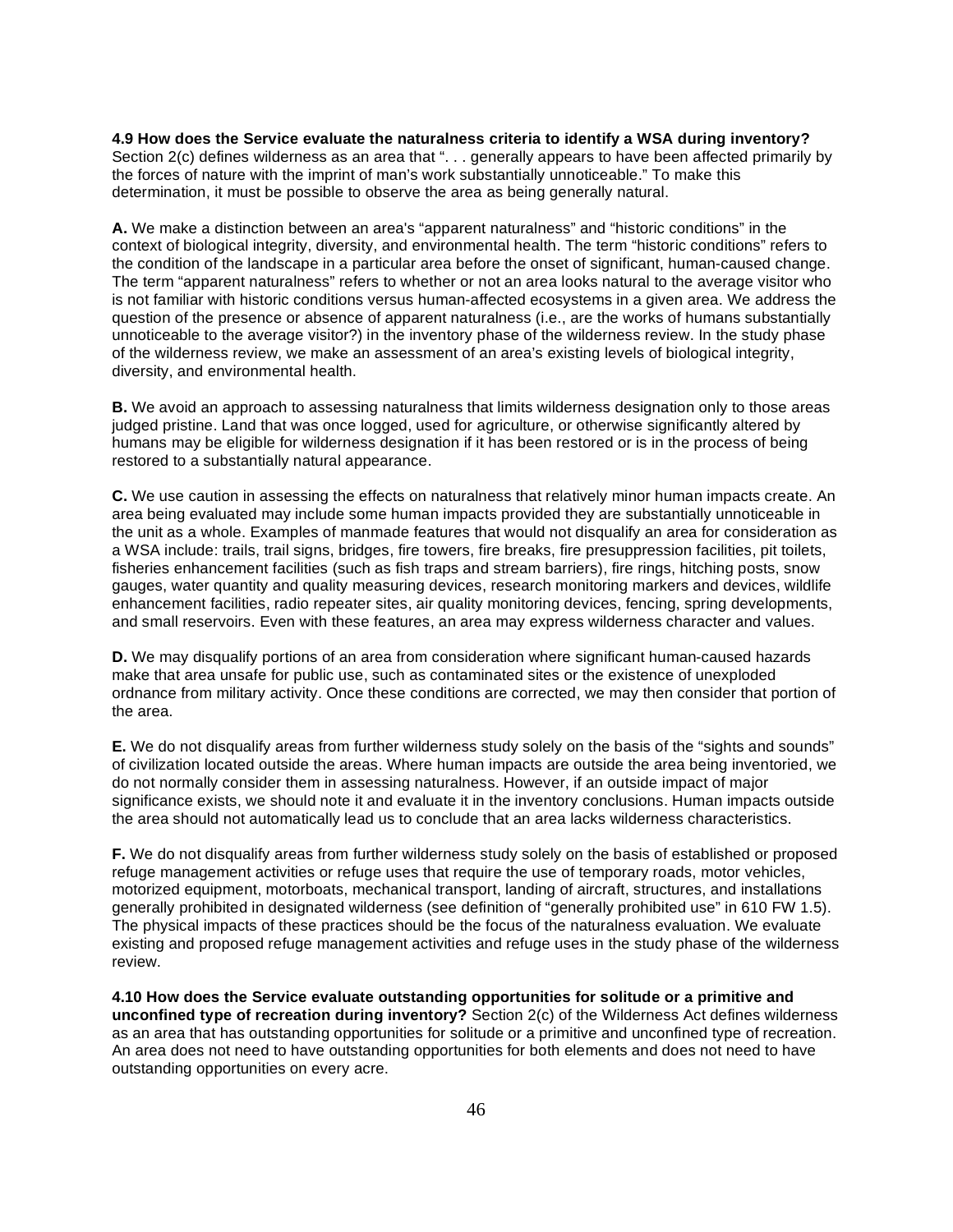**A.** The Wilderness Act does not define what was intended by "solitude or a primitive and unconfined type of recreation." In most cases, we could expect the two opportunities to go hand-in-hand. However, an outstanding opportunity for solitude may be present in an area offering only limited primitive recreation potential. Conversely, an area may be so attractive for recreational use that it would be difficult to maintain opportunities for solitude (e.g., around water).

 **B.** We assess each inventory area on its own merits to determine if an outstanding opportunity exists; we must not compare areas. We may not use any type of rating system or scale, whether numerical, alphabetical, or qualitative (i.e., high-medium-low), in making the assessment.

 **C.** When an area is contiguous to designated wilderness, proposed wilderness, recommended wilderness, a WSA, or other Federal lands that a land management agency has already determined to have wilderness character (i.e., Service, BLM, Park Service, or Forest Service lands), an additional evaluation of outstanding opportunities is not required.

 **D.** An area does not have to be open to public entry and use. Congress has designated several Service wilderness areas that are closed to public use to conserve wildlife and fragile habitats.

 **4.11 Must an area contain ecological, geological, or other features of scientific, educational, scenic, or historic value to qualify as a WSA?** These values are not required for wilderness, but we should document their presence if they exist.

 **4.12 What factors does the Service consider when conducting a wilderness study?** We study each WSA identified in the inventory to analyze all values (e.g., ecological, recreational, cultural, economic, symbolic), resources (e.g., wildlife, water, vegetation, minerals, soils), public uses, and refuge management activities within the area. The analysis includes an evaluation of whether we can effectively manage the WSA to preserve its wilderness character. We analyze these elements through the refuge planning process to determine the most appropriate management direction for each WSA.

 **A.** We evaluate an "All Wilderness Alternative" and a "No Wilderness Alternative" for each WSA to compare the benefits and impacts of managing the area as wilderness as opposed to managing the area under an alternate set of goals, objectives, and strategies that do not involve wilderness designation.

 **(1)** To minimize resource conflicts or improve the capability of managing an area as wilderness, we may develop "Partial Wilderness Alternatives" that evaluate the benefits and impacts of managing portions of a WSA as wilderness.

 **(2)** The environmental analysis addresses benefits and impacts to wilderness values and other resources under each management alternative.

 **(3)** The study evaluates how each alternative will achieve the purposes of the Wilderness Act and the NWPS. The study also evaluates how each alternative will:

**(a)** Affect achieving refuge or planning unit purpose(s);

**(b)** Affect that refuge's contribution toward achieving the Refuge System mission;

 **(c)** Affect maintaining and, where appropriate, restoring biological integrity, diversity, and environmental health at various landscape scales; and

**(d)** Meet other legal and policy mandates.

 **B.** The wilderness study determines the area's suitability for management and preservation as wilderness with regard to the area's primary purposes as a refuge. The information, analysis, and decisions in the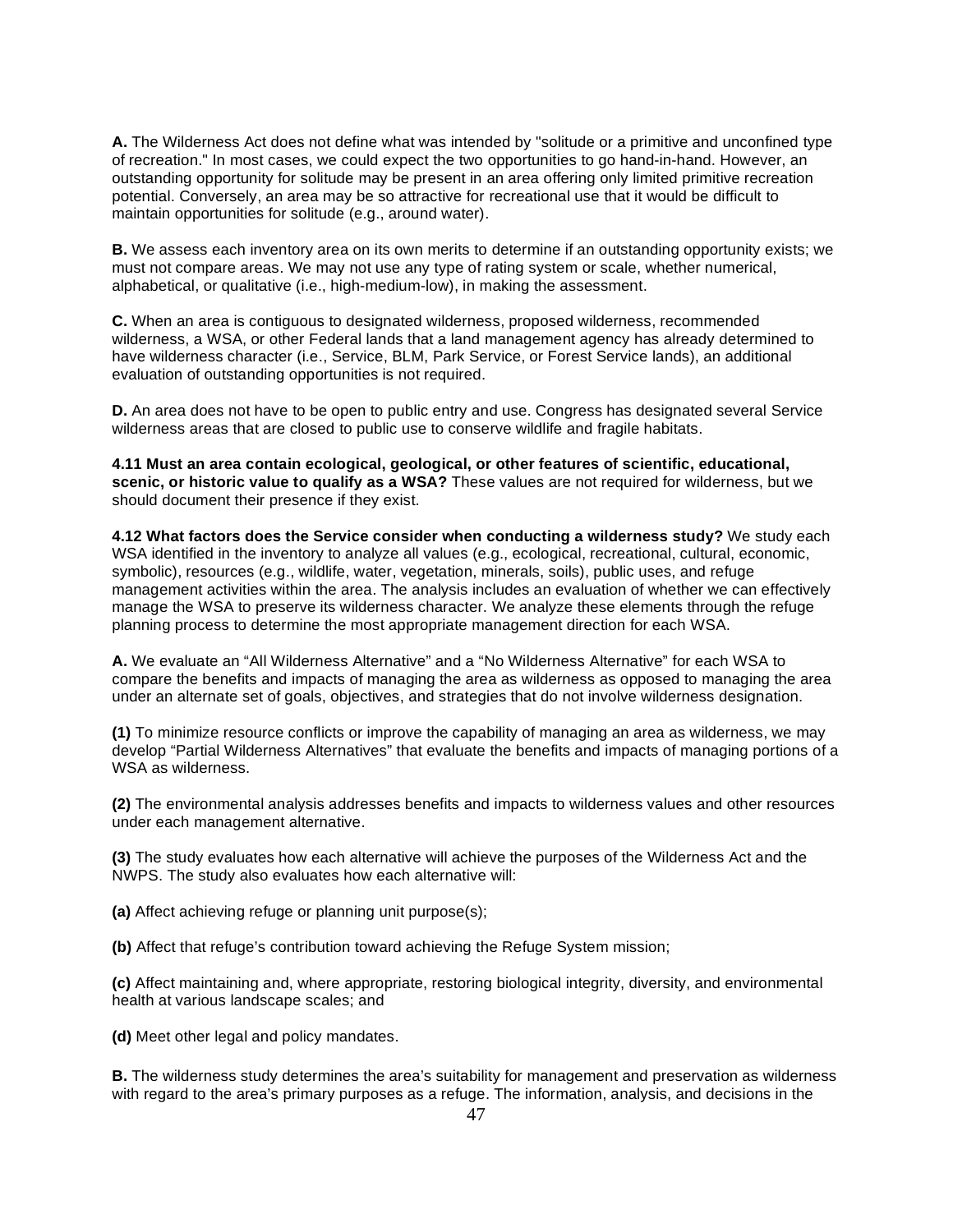CCP and associated NEPA document provide the rationale for wilderness suitability determinations and the basic source of information throughout the public, executive, and legislative review processes that follow.

 **4.13 In the wilderness study, how does the Service evaluate whether a WSA can be effectively managed as wilderness?** Being able to manage an area as wilderness is one of the criteria we evaluate and consider in the wilderness study phase to determine whether all or part of a WSA is suitable for wilderness designation. We must be reasonably certain that we can manage an area recommended as suitable for wilderness designation over the long term to maintain the wilderness character while accomplishing refuge purposes and the Refuge System mission. We evaluate the potential for adjusting a WSA's boundary to improve wilderness manageability and analyze feasible boundary adjustments in a "Partial Wilderness Alternative." To determine if we can manage an area, we consider how the following types of factors would individually and collectively affect our overall ability to manage an area as wilderness:

 **A. Existing Private Rights.** We describe the type, extent, and validity of private rights in the WSA. How would the exercise of property rights owned by a party other than the Federal Government, such as privately owned subsurface rights, limit our ability to maintain an area's wilderness values and character?

 **B. Land Status and Service Jurisdiction.** We document the land status and extent of Service jurisdiction for lands and waters within and adjacent to the WSA. We ask:

 **(1)** Does the Service have adequate jurisdiction over the lands and waters to ensure maintenance of wilderness resources and character within the WSA?

**(2)** What is the extent of non-Federal lands within the WSA, and what are the prospects for acquisition?

 **(3)** How would the overall land ownership pattern affect our ability to manage the area as wilderness (e.g., private access to inholdings)?

 **C. Refuge Management Activities and Refuge Uses.** We document and evaluate existing and planned refuge management activities and refuge uses in the WSAs. We ask:

**(1)** Do these activities currently involve or require use of generally prohibited uses?

 **(2)** How would continuation or implementation of these activities and uses affect our ability to manage the area as wilderness?

 **(3)** Can we modify or eliminate these activities or uses to improve our ability to manage the area as wilderness while still accomplishing refuge purposes?

#### **4.14 What is the relationship between the wilderness study conclusions and the final CCP decisions?**

 **A.** The final CCP identifies WSAs that we have determined are suitable for recommendation as wilderness. It also outlines specific management direction to maintain the areas' wilderness character. We manage those areas in accordance with the CCP until Congress makes a decision on the areas or until we amend the CCP to modify or remove the suitable wilderness determination.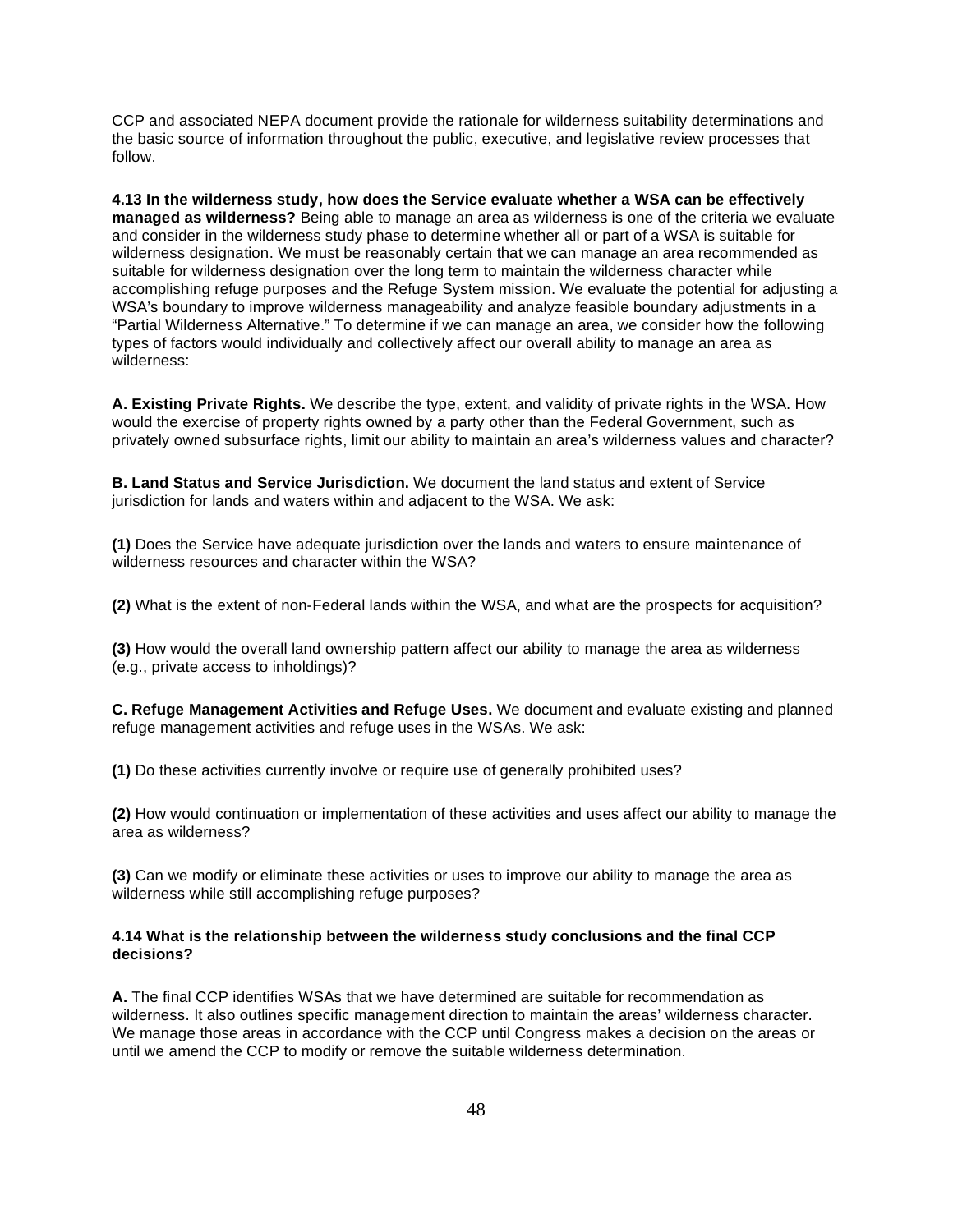**B.** The final CCP must contain the following statement: "The [name areas] wilderness study areas have been determined to be suitable for wilderness designation. These recommendations are preliminary administrative determinations that will receive further review and possible modification by the Director of the U.S. Fish and Wildlife Service, the Secretary, and/or the President of the United States. Congress has reserved the authority to make final decisions on wilderness designation."

 **C.** If the final determination in a CCP is that a WSA is not suitable for wilderness designation, we document the decision in the CCP and end the study process. We manage areas unsuitable for wilderness designation following the management direction outlined in the CCP.

 **4.15 What level of NEPA does the Service require for wilderness proposals?** NEPA and the Council on Environmental Quality guidelines require environmental impact statements (EISs) for proposals for legislation, such as proposals for legislation to designate an area as wilderness.

 **A.** We submit the legislative EIS to Congress with the wilderness proposal, wilderness study report, and other required documentation and information. In most cases, we will have prepared an EIS for a CCP that includes recommendations for wilderness designation.

 **B.** We may include wilderness recommendations in a final CCP where we have prepared an environmental assessment. In these cases, we will subsequently prepare a legislative EIS for those WSAs, drawing from the information and analyses prepared for the CCP.

 **C.** We may consider preparing a legislative EIS to include all suitable WSAs in a planning area larger than that covered by the CCP, such as the ecosystem or an entire State.

#### **4.16 How does the Service involve stakeholders in wilderness reviews?**

 **A.** We prepare an outreach plan indicating how and when we will invite stakeholders, including States, other Federal agencies, tribes, and the public to participate in the wilderness review and refuge planning process (see 602 FW 3.4C(1)(i)).

 **B.** We publish a notice of intent (NOI) to prepare a CCP in the *Federal Register*, which notifies stakeholders that we plan to conduct a wilderness review.

 **C.** We seek input on the inventory and identification of WSAs during the preplanning and scoping steps of the CCP. We seek and consider stakeholder comments on the development, analysis, and selection of wilderness alternatives in the draft CCP. We ensure there is adequate time for appropriate review of the final CCP and decision document (see 602 FW 3.4C(6)(d) and 550 FW 3.3A).

 **D.** When the findings of the wilderness study result in a determination of suitability and recommendation for wilderness designation, we:

 **(1)** Hold one or more public hearings to receive testimony on the wilderness proposal outlined in the draft EIS. We publish a public notice of the hearing(s) in the *Federal Register* and notify the governmental and agency entities listed above at least 30 days before the date of the hearing(s).

 **(2)** Advise the Governor of the State, the governing board of each county or borough, tribal governments, and interested Federal departments and agencies of our proposal to recommend wilderness designation and invite them to submit their views at the hearing(s).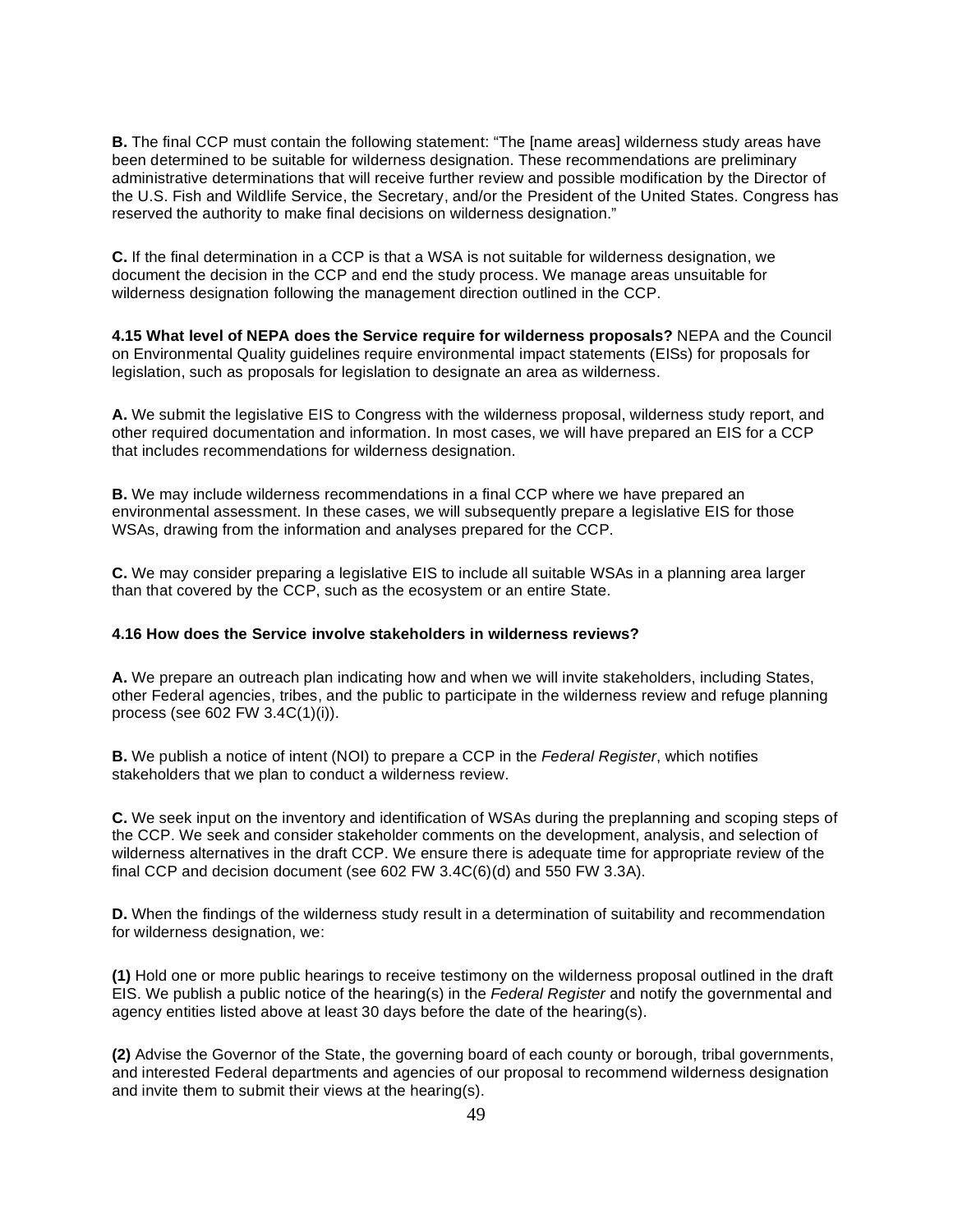**4.17 What is the process for the Director's review and approval of wilderness recommendations in CCPs?** Refuge planning policy requires Regional Headquarters Office review of draft and final CCPs prior to public release (602 FW 3.4C(5)(d) and (6)(c)). In addition to the planning policy requirements, the Regional Director sends the Region's suitable wilderness recommendations to the Director for review and approval prior to public release of the draft legislative EIS. We also comply with Departmental procedures for approving and filing legislative EISs.

 **4.18 What is included in the wilderness study report?** The study report is a summary of the wilderness review and contains the following information:

**A.** The Director's wilderness recommendation and rationale.

**B.** A general description of and background history for each area studied.

**C.** An analysis of each area's values, resources, and uses.

 **D.** Evidence that we notified the public about the proposal, including publication in the *Federal Register*  and notice(s) in local newspapers.

 **E.** Evidence that we notified the Governor and other concerned officials (e.g., State, other Federal, local, and tribal) at least 30 days before holding a public hearing(s).

**F.** A summary and analysis of comments received and the public hearing record.

 **G.** Evidence of direct notification and request for comments from the State Historic Preservation Officer about the presence or absence of significant cultural resources.

**H.** A legal description and map showing the recommended wilderness boundary.

**I.** A CCP and a legislative EIS.

 **4.19 What additional documents does the Service need to prepare for Secretarial approval of the wilderness recommendation?** The Regional Director sends the following additional documentation to the Director to support their wilderness recommendation and in preparation for the Director's recommendation to the Secretary:

**A.** A draft letter from the Director to the Secretary.

**B.** A draft letter from the Secretary to the President.

**C.** A draft letter from the President to the House and Senate.

**D.** Draft legislative language.

**E.** A copy of the refuge's CCP, if completed, and legislative EIS.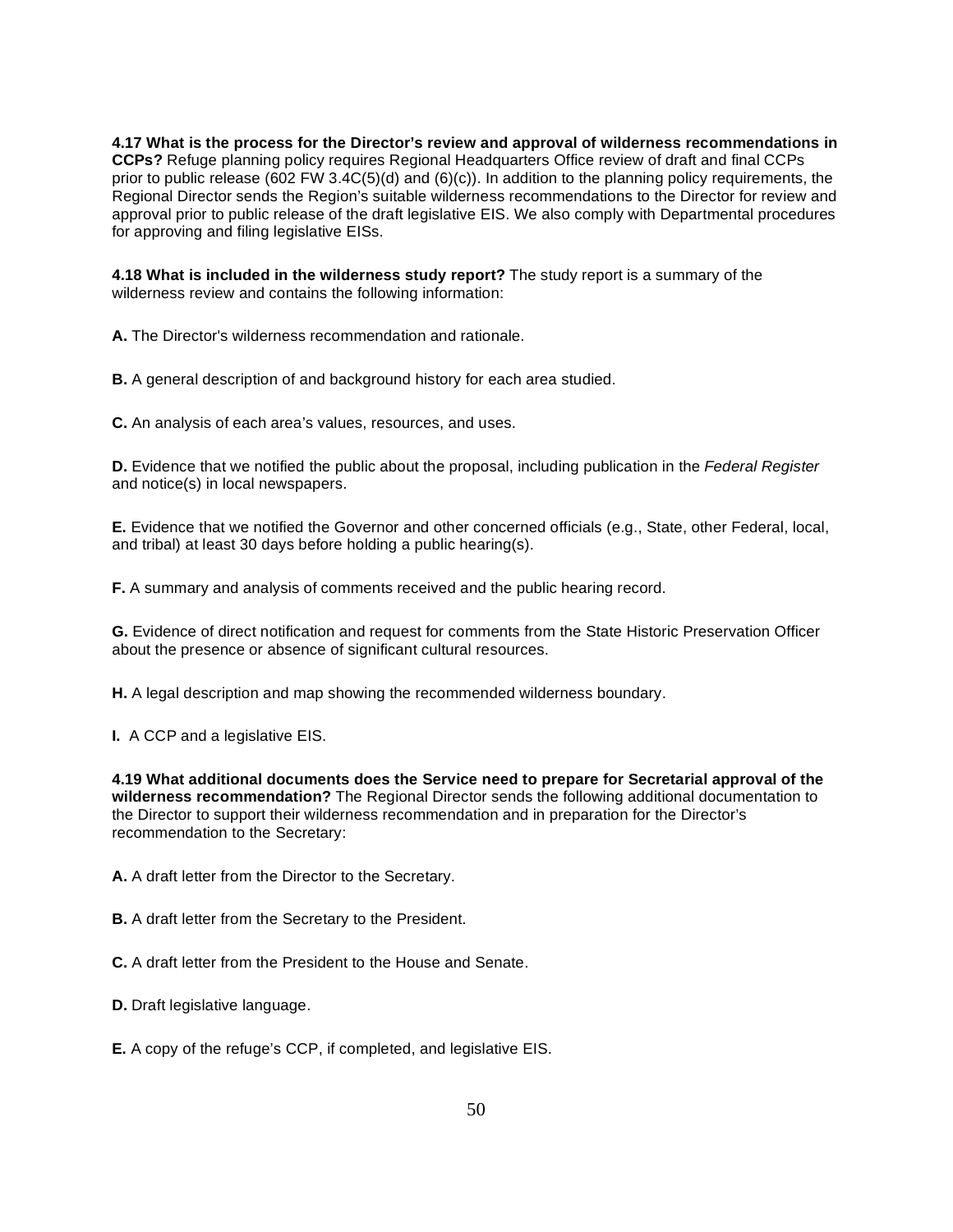**F.** An outreach plan.

# **4.20 What are the steps for reporting the Service's wilderness recommendation?**

 **A.** The Director makes the Service's final recommendation and sends the wilderness study report and other required information to the Assistant Secretary for Fish and Wildlife and Parks.

**B.** The Assistant Secretary

**(1)** Reviews the Service's wilderness recommendations,

 **(2)** Either approves or revises the proposal, and

**(3)** Sends it to the Secretary.

# **C. The Secretary:**

**(1)** Sends the final proposal to the President for consideration,

**(2)** Recommends wilderness designation for those lands that qualify for inclusion in the NWPS, and

 **(3)** Requests that it be formally transmitted to both houses of Congress for legislation enacting wilderness designation.

 **C.** We track the status of the wilderness designation process in Congress and assist the Department and Congress as requested.

# **4.21 What is the Service's general policy for managing WSAs?**

 **A.** While we are studying WSAs to determine if they are suitable for wilderness designation, we manage them to maintain their size, naturalness, and outstanding opportunities for solitude or primitive recreation to the extent that it will not prevent us from fulfilling and carrying out refuge establishing purposes and the Refuge System mission. Once we identify an area as a WSA, we protect the area by doing a case-by- case review of proposed or new site-specific projects, refuge management activities, or refuge uses within the WSA. The review includes a relevant appropriateness finding, compatibility determination, and documentation of NEPA compliance to assess potential impacts and identify mitigating measures to protect the area's size, naturalness, and outstanding opportunities for solitude or primitive recreation. The analysis must consider the entire WSA, not just the specific project area.

 **B.** When we determine that a proposed discretionary action could cause irreversible or irretrievable impacts to the wilderness resource, we postpone the action pending completion of the wilderness study and final CCP. If the action is part of an approved management or step-down plan, the Regional Director may make a written determination that the action is integral to accomplishing refuge establishing purposes.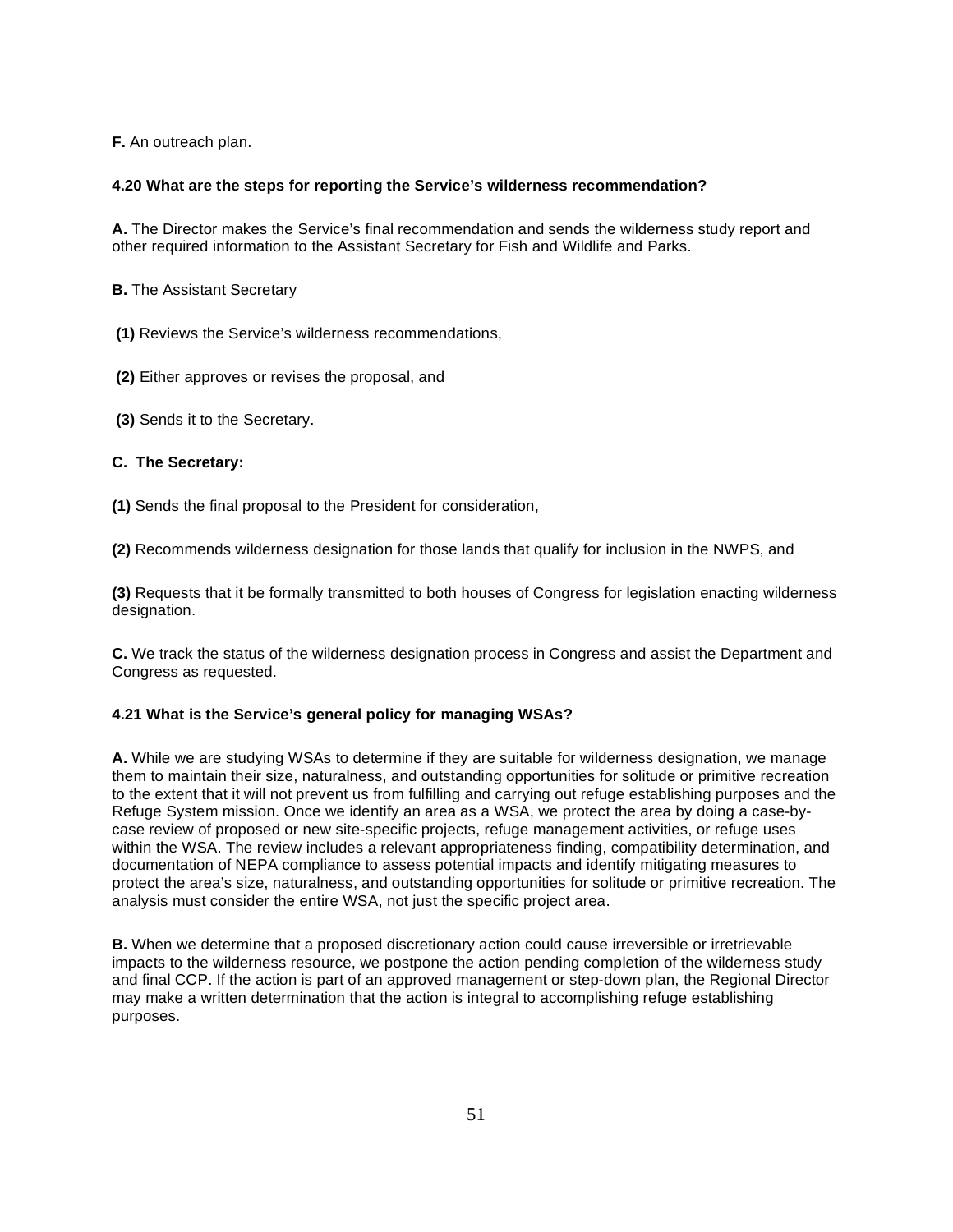**C.** Other than those activities that exist when we identify an area as a WSA, activities that we allow pending completion of the CCP are generally temporary uses that create no new surface disturbance and do not involve placement of permanent structures. We must recognize existing private rights.

 **D.** We manage WSAs recommended as suitable for wilderness designation according to the management direction in the final CCP until Congress makes a decision on these areas or we amend the CCP to modify or remove the suitable recommendation.

 **E.** We may prepare a wilderness stewardship plan (WSP) for a WSA recommended for wilderness designation in a final CCP when the CCP does not address the goals, objectives, strategies, and implementation schedules at the level of detail necessary to maintain wilderness character. See 610 FW 3 for guidance in preparing a WSP.

# **4.22 What is the Service's general policy for managing recommended wilderness?**

 **A.** For recommended wilderness we have completed the wilderness review process and documentation of NEPA compliance. The Director has reviewed and approved recommended wilderness and given the recommendation to the Secretary. We manage recommended wilderness to maintain wilderness character.

 **B.** We manage recommended wilderness according to the management direction in the final CCP until Congress makes a decision on the area or we amend the CCP to modify or remove the wilderness recommendation.

 **C.** We may prepare a WSP for a recommended wilderness when the CCP does not address the goals, objectives, strategies, and implementation schedules at the level of detail necessary to maintain wilderness character. Refer to 610 FW 3 for guidance in preparing a WSP.

 **4.23 What is the Service's general policy for managing proposed wilderness?** For proposed wilderness we have completed the wilderness review process and documentation of NEPA compliance. The Secretary has reviewed and approved the proposal and forwarded it to the President. We manage proposed wilderness consistent with 610 FW 1-3 and section 4.22B and C.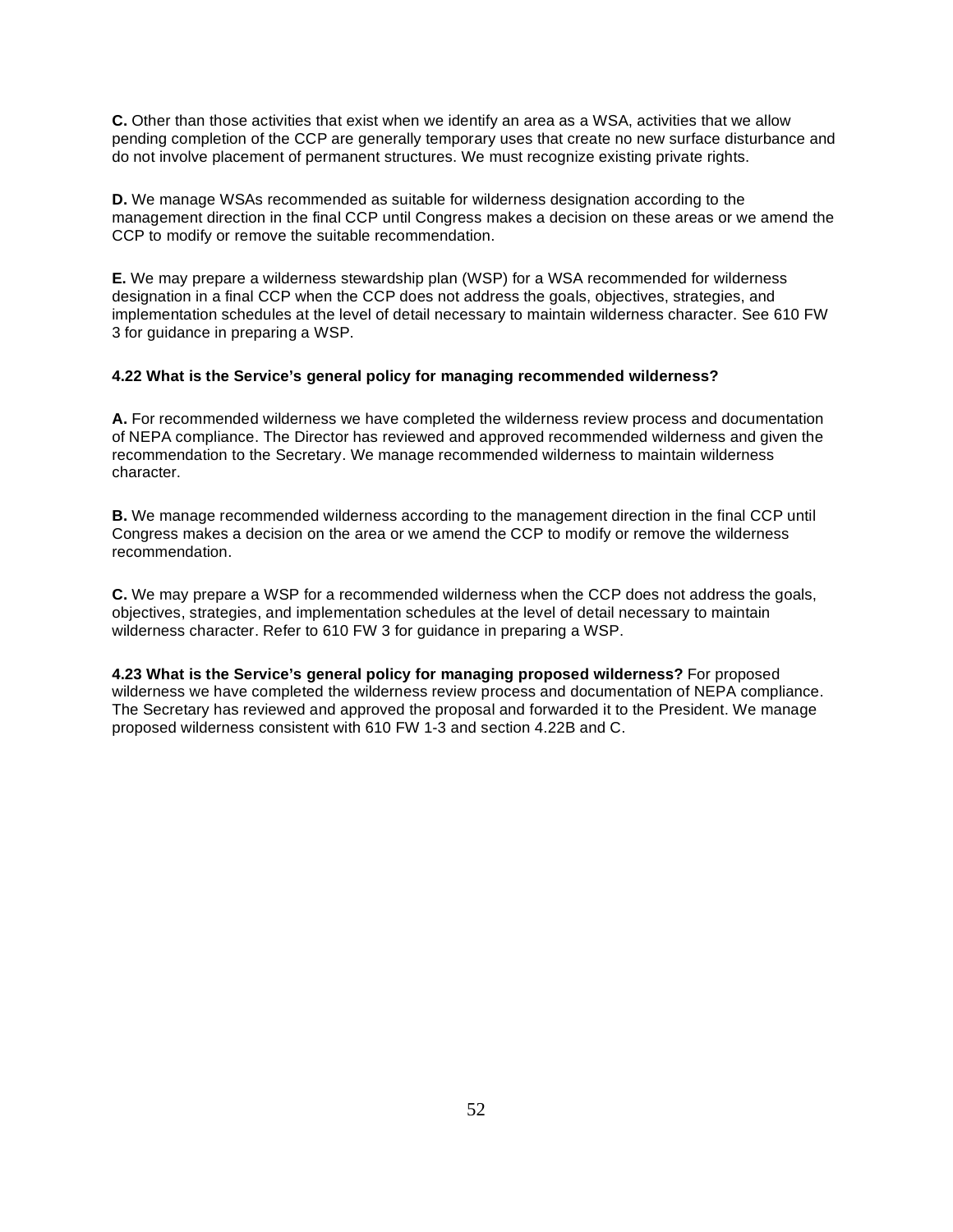| Natural and Cultural Resources Management                 | Part 610 Wilderness Stewardship |
|-----------------------------------------------------------|---------------------------------|
| <b>Chapter 5 Special Provisions for Alaska Wilderness</b> | 610 FW 5                        |

 **5.1 What is the purpose of this chapter?** The purpose of this chapter is to describe the special provisions of the Alaska National Interest Lands Conservation Act (ANILCA) (Public Law 96-487) that we must consider together with the policy in 610 FW 1-4 in administering National Wildlife Refuge System (Refuge System) wilderness areas in Alaska.

 **5.2 What is the scope of this chapter?** This chapter covers congressionally designated wilderness areas in Alaska, including areas designated by Public Laws 91-504, 93-632, and 94-557 prior to the passage of ANILCA, and areas designated by ANILCA (see 610 FW 1, Exhibit 1).

### **5.3 How do the other chapters in the Service's wilderness policy (610 FW 1-4) apply to Alaska wilderness?**

 **A.** ANILCA contains a number of special provisions that limit and sometimes modify the applicability of certain management provisions of the Wilderness Act and affect how we administer refuge management activities and refuge uses in Alaska wilderness. A number of these ANILCA provisions pertain to the conservation system unit (section 102(4)) as a whole, applying equally to wilderness and nonwilderness refuge lands. Stewardship of wilderness in Alaska requires that we take into account the provisions of both the Wilderness Act and ANILCA.

 **B.** We administer wilderness areas in Alaska in accordance with the policy in 610 FW 1-5. The policy addresses the special provisions for Alaska wilderness in ANILCA, and there should be no conflicts. If there is any conflict, we follow the more specific provisions of ANILCA and the implementing regulations at 43 CFR part 36 and 50 CFR part 36.

 **5.4 How do the special provisions of ANILCA affect the need for a minimum requirement analysis (MRA) for proposed refuge management activities and facilities in Alaska wilderness?** We conduct MRAs in accordance with 610 FW 1.18 - 1.21 for all proposed refuge management activities in Alaska wilderness whether or not the actions involve a generally prohibited use. We document and review uses and management actions approved through MRAs for their individual and cumulative impacts on wilderness character during the development and any subsequent revisions of the wilderness stewardship plan (WSP) and comprehensive conservation plan (CCP).

 **5.5 What special provisions apply to public access for traditional activities and travel to and from villages and homesites?** Section 1110(a) of ANILCA authorizes the use of snowmachines, motorboats, airplanes, and nonmotorized surface transportation for traditional activities and for travel to and from villages and homesites (43 CFR 36.11). Rights for this special access are subject to reasonable regulations to protect natural and other resource values. We may close an area on a temporary or permanent basis to such use only if we find that the use would be detrimental to the resource values of the area, and then only in accordance with the procedures set forth in 43 CFR 36.11(h).

 **5.6 What special provisions apply to access to inholdings in Alaska wilderness areas?** Section 1110(b) of ANILCA requires that we give the owners of valid inholdings adequate and feasible access, for economic or other purposes, across a refuge, including a designated wilderness area. An inholding is State-owned or privately owned land, including subsurface rights underlying public lands, valid mining claims, or other valid occupancy that is within or effectively surrounded by one or more conservation system units. We require a right-of-way permit for access to an inholding only when section 1110(b) does not provide adequate and feasible access without a right-of-way permit (43 CFR 36.10(b)). When a right- of-way permit is necessary under this provision, we process the application in accordance with regulations in 43 CFR 36.10 and 50 CFR 29.21.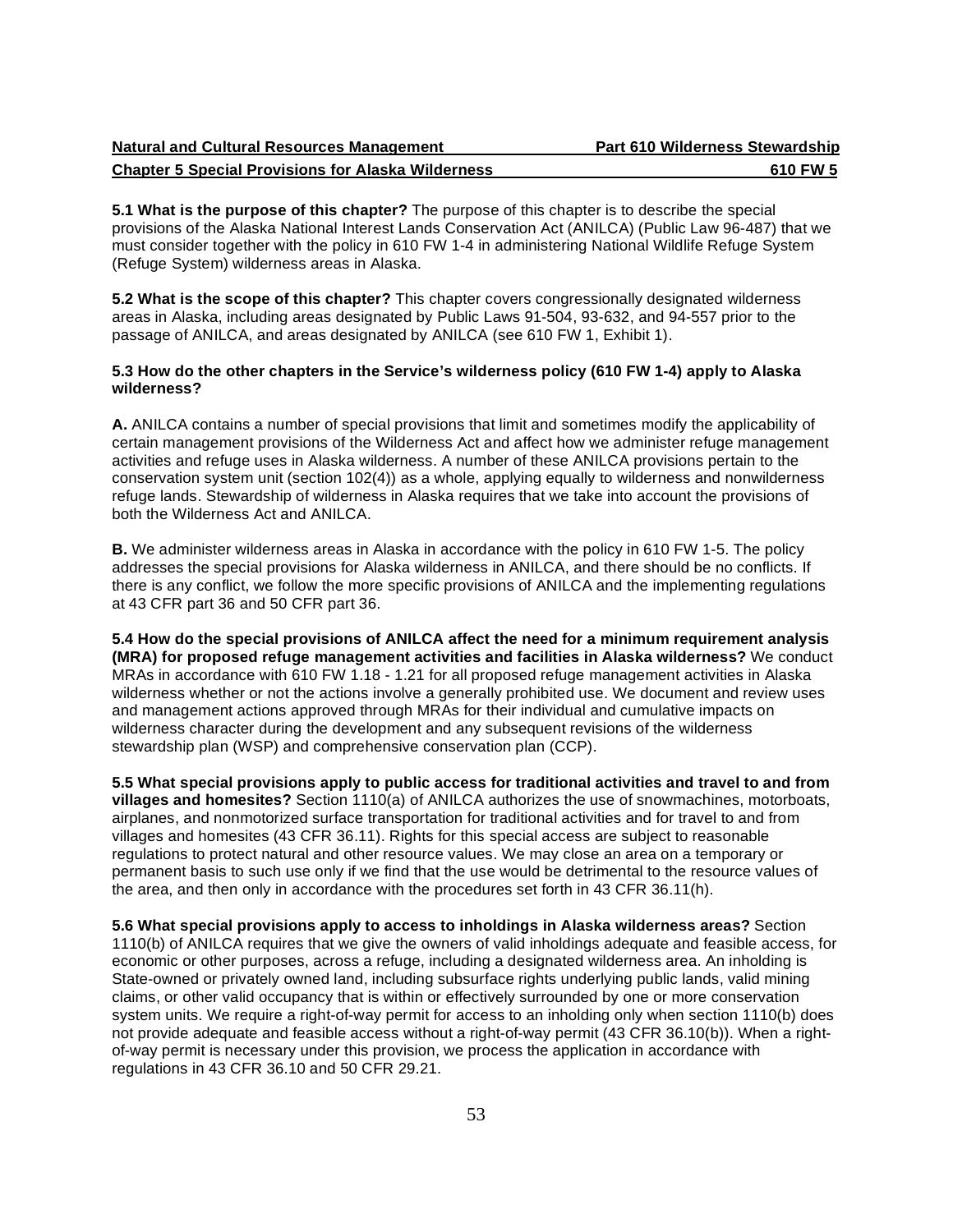**5.7 What special provisions apply to public access to subsistence resources?** The nonwasteful subsistence uses of fish and wildlife and other renewable resources must be the priority consumptive uses of Alaska refuges (50 CFR 36.11(c)). On refuge lands in Alaska, including wilderness areas, section 811(b) of ANILCA authorizes the use of snowmobiles, motorboats, dog teams, and other means of surface transportation traditionally employed by local rural residents engaged in subsistence activities (50 CFR 36.12(a)). The refuge manager may restrict or close a route or area to such access only in accordance with regulations at 50 CFR 36.12(b) and (c). People operating under this authorization must comply with the requirements of 50 CFR 36.12(d).

#### **5.8 What special provisions apply to authorization of temporary access to non-Federal lands?**

 **A.** Section 1111 of ANILCA requires the Service to authorize and permit temporary access across wilderness to State or private land by a landowner for the purpose of survey, geophysical, exploratory, or other temporary uses where access will not result in permanent harm to the resources of the area or lands. Regulations at 43 CFR 36.12 implementing section 1111 of ANILCA define temporary access to State or private lands as limited, short-term access, which does not require permanent facilities.

 **B.** The landowner seeking access must complete an application for temporary access (SF 299). After evaluating the application and ensuring that no permanent harm will result to the resources of the area, the refuge may issue a special use permit with the necessary stipulations and conditions.

 **5.9 What special provisions apply to helicopter access in Alaska wilderness areas?** Subject to an MRA, we may permit the use of helicopters at designated landing areas through a special use permit or memorandum of understanding (43 CFR 36.11(f)(4)) for uses including volcano monitoring, geologic hazards evaluations, and fisheries and wildlife management activities. Section 4 of the Wilderness Act authorizes helicopter landings for emergency or search and rescue operations without a permit. Helicopter landings for initial-attack fire suppression must comply with operational guidance in the appropriate interagency and refuge fire management plans.

 **5.10 What special provisions apply to rights-of-way for transportation and utility systems in and across Alaska wilderness areas?** We review and process right-of-way applications for transportation and utility systems in and across Alaska wilderness areas. This includes National Environmental Policy Act (NEPA) compliance, in accordance with Title XI of ANILCA and the implementing regulations at 43 CFR part 36. We may not issue rights-of-way for transportation and utility systems in wilderness areas under Title XI without a Presidential recommendation and congressional approval. We must recommend approval for such rights-of-way in wilderness areas if the proposed systems would be compatible with the refuge purposes, including Wilderness Act purposes, and there is no economically feasible and prudent alternate route (43 CFR 36.7(b)).

#### **5.11 What special provisions apply to assessment, exploration, and development of mineral resources on Alaska wilderness areas?**

 **A.** Subject to valid mineral rights existing on December 2, 1980, section 304 of ANILCA withdrew all Refuge System lands from all forms of appropriation or disposal under the public land laws, including location, entry, and patent under the mining laws, but not from operation of mineral leasing laws. We only authorize exploration and development of mineral resources on wilderness areas in Alaska under limited circumstances in accordance with 610 FW 2.9 and 2.14: existing private rights or reserved or excepted mineral rights on acquired refuge lands that allow exploration and development of mineral resources. See sections 5.6 and 5.8 for policy on access.

 **B.** Section 1010 of ANILCA requires the Secretary to assess oil, gas, and other mineral potential on all public lands in Alaska, including wilderness areas. The mineral assessment program may include, but is not limited to, techniques such as sidelooking radar imagery and core and test drilling, notwithstanding any restrictions on such drilling under the Wilderness Act. The mineral assessment program does not include exploratory drilling of oil and gas test wells. Section 1010 of ANILCA authorizes access by air for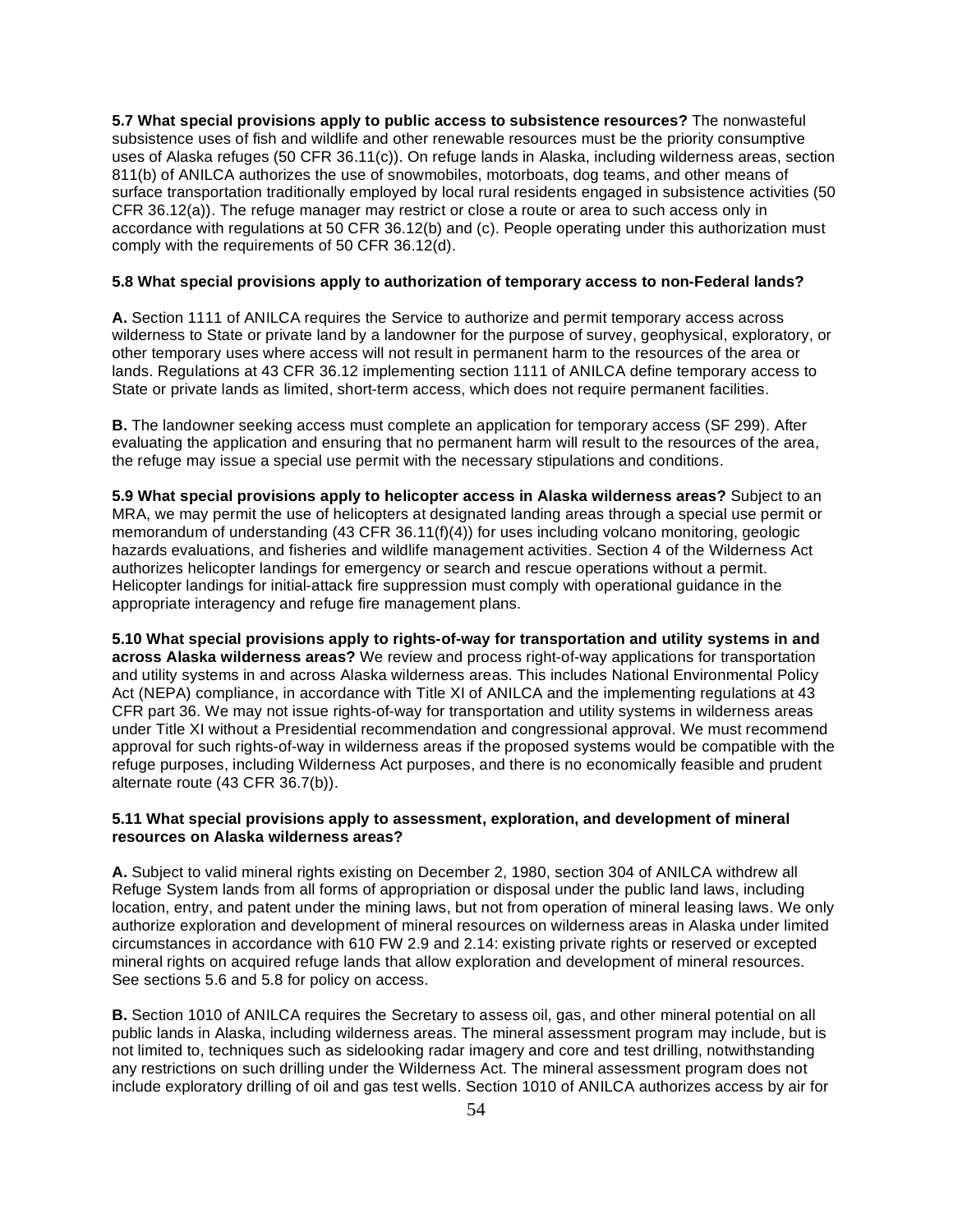assessment activities. If we allow mineral assessment activities, we will issue a special use permit with conditions to ensure that the activities are compatible with refuge purposes and would not result in lasting environmental impacts that would appreciably alter the natural character or biological or ecological systems in the wilderness area.

 **5.12 Does the Service allow the use of motorized equipment in Alaska wilderness areas?** Under ANILCA, we may authorize by special use permit the use of motorized equipment for mineral resources assessments (section 1010) and the operation, construction, and maintenance of navigation aids and other facilities (section 1310). As part of the authorization process, we evaluate whether the use of motorized equipment constitutes the minimum tool and establish the terms and conditions for the use of motorized equipment in the special use permits issued for these activities.

#### **5.13 What provisions apply to commercial enterprises and services in Alaska wilderness areas?**

 **A.** Except as described in section 4(d)(6) of the Wilderness Act, commercial enterprises are prohibited in wilderness (see 610 FW 2.12). However, sections 304(d) and 707 of ANILCA in conjunction with section 4(c) of the Wilderness Act authorize the exercise of valid commercial fishing rights in Alaska refuge system wilderness.

 **(1)** We may restrict or prohibit the exercise of these rights or privileges pertaining to the use of Federal lands if, after conducting a public hearing in the affected locality, we determine that they are inconsistent with the purposes of the refuge and that they constitute a significant expansion of the commercial fishing activities within the refuge beyond the level of such activities during 1979.

 **(2)** Under section 1316(a), we allow, subject to reasonable regulation, temporary campsites, tent platforms, shelters, and other temporary facilities and equipment (including the use of motorized vehicles) and aircraft landings (also see section 4(d) of the Wilderness Act) directly related to the exercise of valid commercial fishing rights (see section 5.15 for guidance on temporary facilities and equipment related to the taking of fish and wildlife).

 **(3)** We issue special use permits for existing commercial cabins associated with commercial fishing operations following the regulation at 50 CFR 36.33(e)(3). We do not allow new commercial cabins in wilderness areas. (See section 5.14 for guidance on management of structures and installations.)

 **B.** We manage visitor services using special use permits following section 1307 of ANILCA and the regulations at 50 CFR 36.37 and 36.41.

 **5.14 What special provisions apply to management of structures and installations in Alaska wilderness areas?** Section 4(c) of the Wilderness Act generally prohibits structures and installations in wilderness areas. ANILCA, however, contains specific direction about the authorization and management of the types of structures and installations described in the following sections. We conduct and document an MRA as a part of the authorization process for the facilities described below and include it in the WSP. (See section 5.15 for guidance on temporary facilities and equipment related to the taking of fish and wildlife.)

 **A. Cabins.** We manage cabins within Alaska wilderness areas in accordance with sections 1303 and 1315 of ANILCA and the implementing regulations at 50 CFR 36.33.

 **(1) Subsistence and commercial cabins.** We authorize the use and occupancy of cabins existing prior to the passage of ANILCA on December 2, 1980 (pre-ANILCA), for traditional and customary uses that are compatible with the purposes for which the refuge was established, including wilderness purposes.

 **(a)** We authorize these cabins through a nontransferable, renewable, 5-year special use permit subject to restrictions necessary to preserve wilderness character (see ANILCA section 1303(b)(2)).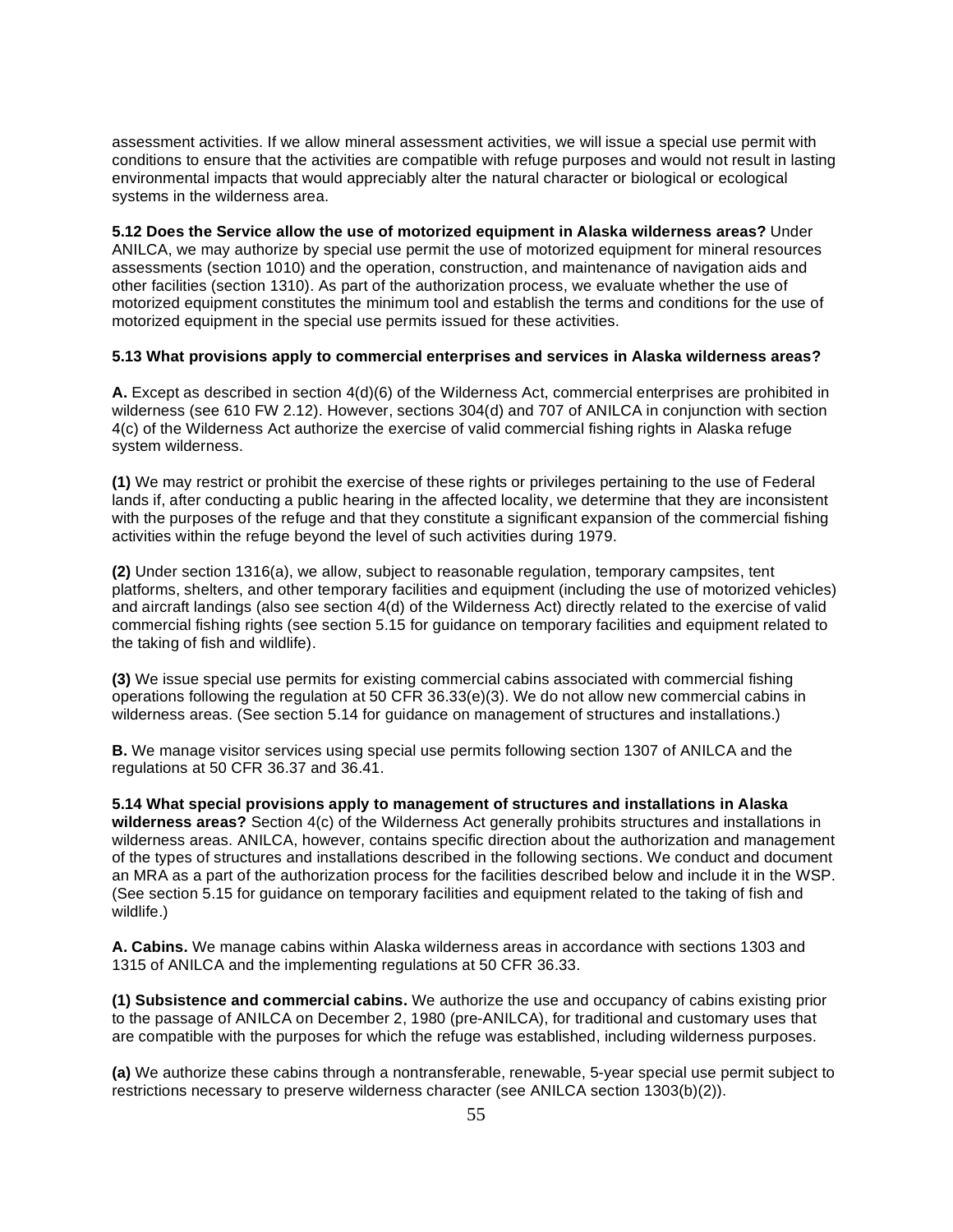**(b)** We may authorize construction of a new trapping cabin in a wilderness area where trapping has been a traditional and customary use, the proposed cabin is necessary to provide for continuation of that use, and no reasonable alternative site exists (see ANILCA section 1303(b)(1) and 50 CFR 36.33(d)). New trapping cabins in wilderness will be available for public use to ensure public health and safety (50 CFR 36.33(d)(5)).

 **(c)** We do not allow new commercial cabins in wilderness areas (50 CFR 36.33(e)(3)). We will not issue a special use permit for private recreational use of existing or new cabins (see ANILCA sections 1303(b)(1) and (2)).

 **(2) Public use and administrative cabins.** The public may continue to use, and we may maintain or replace existing (pre-ANILCA) public use cabins in wilderness areas. We may place restrictions on their use that are necessary to preserve the wilderness character of the area (see ANILCA section 1315(c)). We may construct or authorize construction of new administrative or public use cabins in wilderness areas if they are built specifically for the administration of the area (section 4(c) of the Wilderness Act) or for public health and safety (section 1315(d) of ANILCA).

 **(3) Congressional notification requirements for public use cabins.** Section 1315(d) of ANILCA requires the Secretary to notify the House and the Senate authorizing committees of our intent to remove an existing or construct a new public use cabin or shelter in wilderness.

 **(a)** Refuge managers must request approval for new construction or the removal of any public use cabins or shelters at least 18 months in advance of the proposed action.

 **(b)** For the Regional Director to make a decision, the refuge manager's request must be accompanied by a supporting MRA, documentation of NEPA compliance, and a health and safety analysis. The Regional Director will send the completed proposal to the Director for submission to the Secretary. The 18-month advance notice of a proposed action allows the agency to meet ANILCA's congressional notification requirement.

 **B. Navigation Aids and Other Facilities.** Section 1310 of ANILCA authorizes reasonable access to, and operation and maintenance of, existing air and water navigation aids, communications sites, and related facilities, as well as existing facilities for national defense purposes, weather, climate, and fisheries research and monitoring. We will authorize establishment of new structures and facilities identified in section 1310 after consultation between the head of the requesting Federal department or agency and the Secretary and in accordance with such terms and conditions as mutually agreed on to minimize the adverse effects of such structures and facilities.

 **C. Administrative Sites and Visitor Facilities.** We may establish new administrative sites or visitor facilities in refuges, including wilderness areas, in accordance with section 1306 of ANILCA, only if the facilities conform to the CCP and are compatible with refuge purposes, including Wilderness Act purposes.

 **5.15 What temporary facilities and equipment related to the taking of fish and wildlife does the Service authorize in Alaska wilderness areas?** Section 1316 of ANILCA authorizes the use of temporary campsites, tent platforms, shelters, other temporary facilities, and equipment directly related to and necessary for the taking of fish and wildlife on refuge lands in Alaska, including wilderness areas, subject to reasonable regulation to ensure compatibility. These facilities and equipment must be constructed, used, and maintained in a manner consistent with the protection of the wilderness character of the area. Any new facilities must be constructed with materials that blend with the landscape. We may, after adequate notice, deny establishing new facilities and using equipment for these activities if we determine that they are a significant expansion of existing facilities or uses which would be detrimental to the refuge's purposes (section 1316(b) of ANILCA).